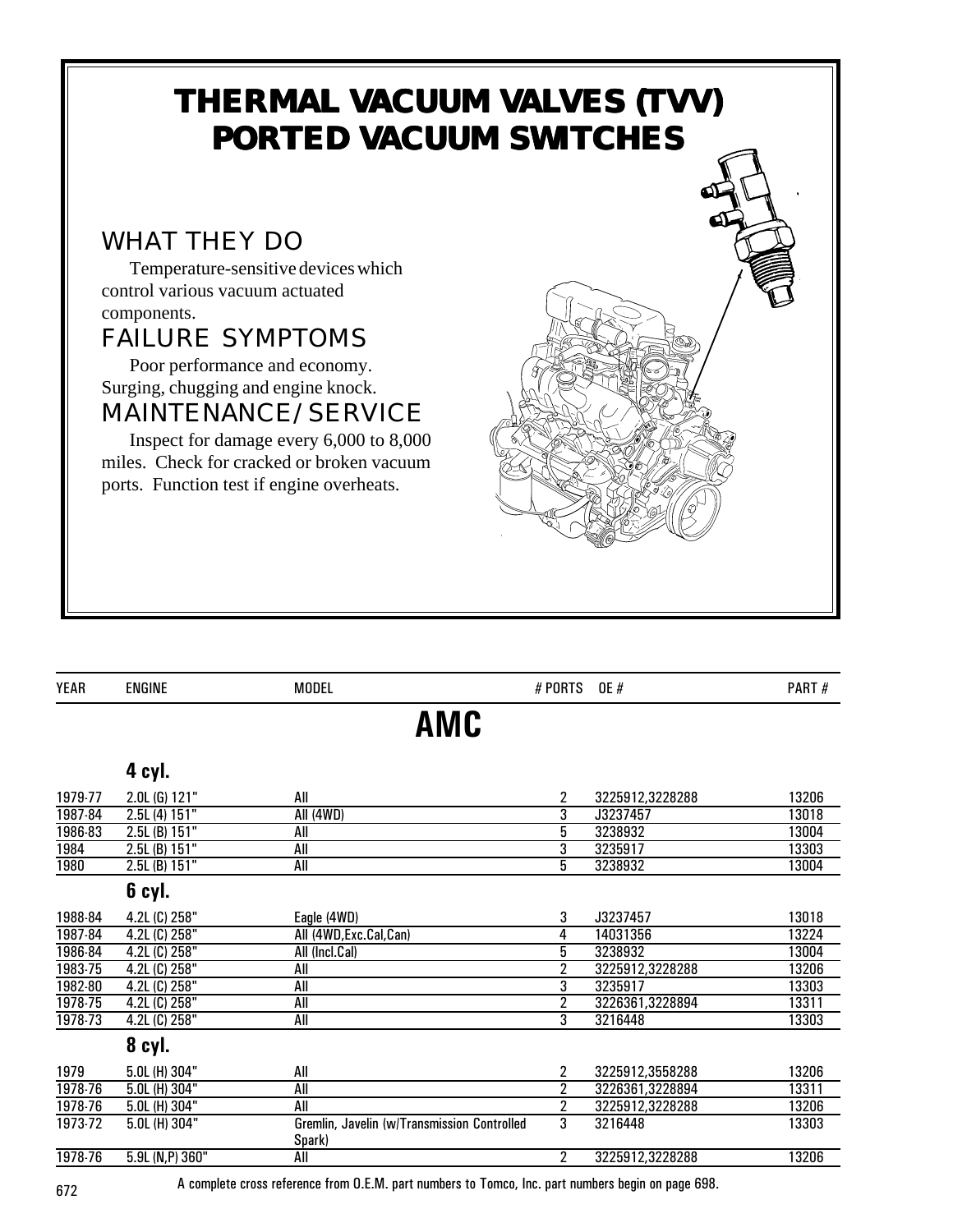| <b>YEAR</b> | <b>ENGINE</b>            | <b>MODEL</b>                                          | # PORTS OE # |                 | PART# |
|-------------|--------------------------|-------------------------------------------------------|--------------|-----------------|-------|
|             | <b>AMC 8 cyl (Contd)</b> |                                                       |              |                 |       |
| 1978-76     | $5.9L$ (N,P) $360"$      | All                                                   | 2            | 3226361,3228894 | 13311 |
| 1974-73     | 5.9L (N,P) 360"          | All                                                   | 3            | 3218940         | 13305 |
| 1973-72     | $5.9L$ (N,R) $360"$      | Gremlin, Javelin (w/Transmission Controlled           | 3            | 3216448         | 13303 |
|             |                          | Spark)                                                |              |                 |       |
| 1970        | $5.9L$ (N,R) $360"$      | All                                                   | 3            | 3210853         | 13312 |
| 1970        | $6.4L(S,X)$ 390"         | All                                                   | 3            | 3210853         | 13312 |
| 1978-76     | $6.6L$ (Z) $401"$        | All                                                   | າ            | 3226361,3228894 | 13311 |
| 1977-75     | $6.6L$ (Z) $401"$        | All                                                   | 2            | 3225912,3228288 | 13206 |
| 1974-73     | $6.6L$ (Z) $401"$        | All                                                   | 3            | 3218940         | 13305 |
| 1973-72     | $6.6L$ (Z) $401"$        | Gremlin, Javelin (w/Transmission Controlled<br>Spark) | 3            | 3216448         | 13303 |

### BUICK

### 4 cyl.

| 1983-82 | 1.8L (0) 112"       | Skyhawk                         | 2 | 373510         | 13206 |
|---------|---------------------|---------------------------------|---|----------------|-------|
| 1982    | $1.8L$ (G) $112"$   | Skyhawk                         |   | 3031549,355961 | 13202 |
| 1982    | 1.8L (0,G) 112"     | Skyhawk                         |   | 25041304       | 13237 |
| 1983    | $2.0L$ (P) 121"     | Skyhawk (Can)                   | 4 | 14031356       | 13224 |
| 1983-82 | $2.0L$ (B,P) $122"$ | Skyhawk                         |   | 373510         | 13206 |
| 1982    | 2.0L (B,P) 122"     | Skyhawk                         |   | 3031549,355961 | 13202 |
| 1983-82 | $2.5L(5,R)$ 151"    | Century, Skylark (Incl.Exp,Can) |   | 546895         | 13240 |
| 1983-82 | $2.5L(5,R)$ 151"    | Century, Skylark                | າ | 10022316       | 13218 |
| 1982    | $2.5L(5,R)$ 151"    | Century, Skylark                | 3 | 3039246        | 13220 |
| 1981-80 | 2.5L(5) 151"        | Skylark                         |   | 3046782        | 13214 |
| 1980    | 2.5L(5) 151"        | Skylark                         |   | 499047,3033397 | 13201 |
| 1980    | 2.5L(5) 151"        | Skylark                         | 3 | 3039246        | 13220 |

### 6 cyl.

| 1986-84 | 2.8L (X,W) 173"        | Century, Skylark                          | 3              | 25040738,3035810  | 13210 |
|---------|------------------------|-------------------------------------------|----------------|-------------------|-------|
| 1986-82 | 2.8L (X) 173"          | Century "T" Type, Skylark (Incl.Exp)      | 2              | 373510            | 13206 |
| 1986-82 | 2.8L (X) 173"          | Century "T" Type (Incl.Exp)               | $\overline{2}$ | 14003932          | 13204 |
| 1985-82 | 2.8L(X) 173"           | All                                       | 4              | 10012226,25040054 | 13222 |
| 1983-82 | 2.8L (X,L) 173"        | Century, Skylark                          | 3              | 10012353          | 13213 |
| 1981-80 | 2.8L $(X,7)$ 173"      | Skylark (Incl.Exp,Can)                    | 4              | 14003934          | 13205 |
| 1981-80 | 2.8L (X,7) 173"        | Skylark                                   | 4              | 10012226,25040054 | 13222 |
| 1981-80 | 2.8L (X,7) 173"        | Skylark                                   | $\overline{2}$ | 14003930          | 13026 |
| 1985-82 | 3.0L (E) 181"          | Century, Electra                          | $\overline{2}$ | 3051170           | 13218 |
| 1979    | 3.2L (C) 196"          | Regal                                     | 4              | 3040827           | 13231 |
| 1979-78 | 3.2L (C) 196"          | Century, Regal                            | 4              | 3040827           | 13231 |
| 1979-78 | 3.2L (C) 196"          | All                                       | $\overline{2}$ | 3031518           | 13221 |
| 1987    | 3.8L (A) 231"          | Regal (Can)                               | 4              | 14015575          | 13234 |
| 1987-86 | 3.8L (A) 231"          | Regal                                     | 2              | 3039583           | 13218 |
| 1985-84 | 3.8L(A) 231"           | LeSabre, Regal                            | 2              | 3039583           | 13218 |
| 1983    | 3.8L (A,8) 231"        | Century, Riviera, Skylark                 | 2              | 22536551          | 13235 |
| 1983-82 | 3.8L (A, 3) 231"       | Riviera                                   | 2              | 22514776          | 13212 |
| 1982-81 | 3.8L(A, 3) 231"        | Turbo Regal, Riviera                      | $\overline{2}$ | 22536551          | 13235 |
| 1981    | 3.8L (A,3) 231"        | Riviera (Incl.Can)                        | 2              | 3046782           | 13214 |
| 1981-80 | 3.8L (A, 3) 231"       | All                                       | 2              | 3039583           | 13218 |
| 1981-79 | 3.8L (A, 3) $231"$     | Century, Electra, LeSabre, Regal          | 4              | 3040827           | 13231 |
| 1980    | 3.8L (A, 3) 231"       | Turbo Century, LeSabre, Regal, Riviera    | 4              | 3040943           | 13231 |
| 1980-79 | 3.8L (A) 231"          | All (Exc.Cal)                             | $\overline{3}$ | 3042272           | 13011 |
| 1980-77 | 3.8L (A, G, 2, 3) 231" | All                                       | 4              | 3033795           | 13217 |
| 1979    | 3.8L (A, 3) 231"       | Century, LeSabre, Regal (w/Closed Loop)   | 3              | 3035810,25040738  | 13210 |
| 1979-77 | 3.8L (A, G, 2, 3) 231" | All                                       | $\overline{2}$ | 3031518           | 13221 |
| 1978    | 3.8L (A,G,2,3) 231"    | Turbo Century, LeSabre, Regal             | 4              | 3040943           | 13231 |
| 1978    | 3.8L (A,G,2,3) 231"    | Century, LeSabre, Regal, Skyhawk, Skylark | 4              | 3040827           | 13231 |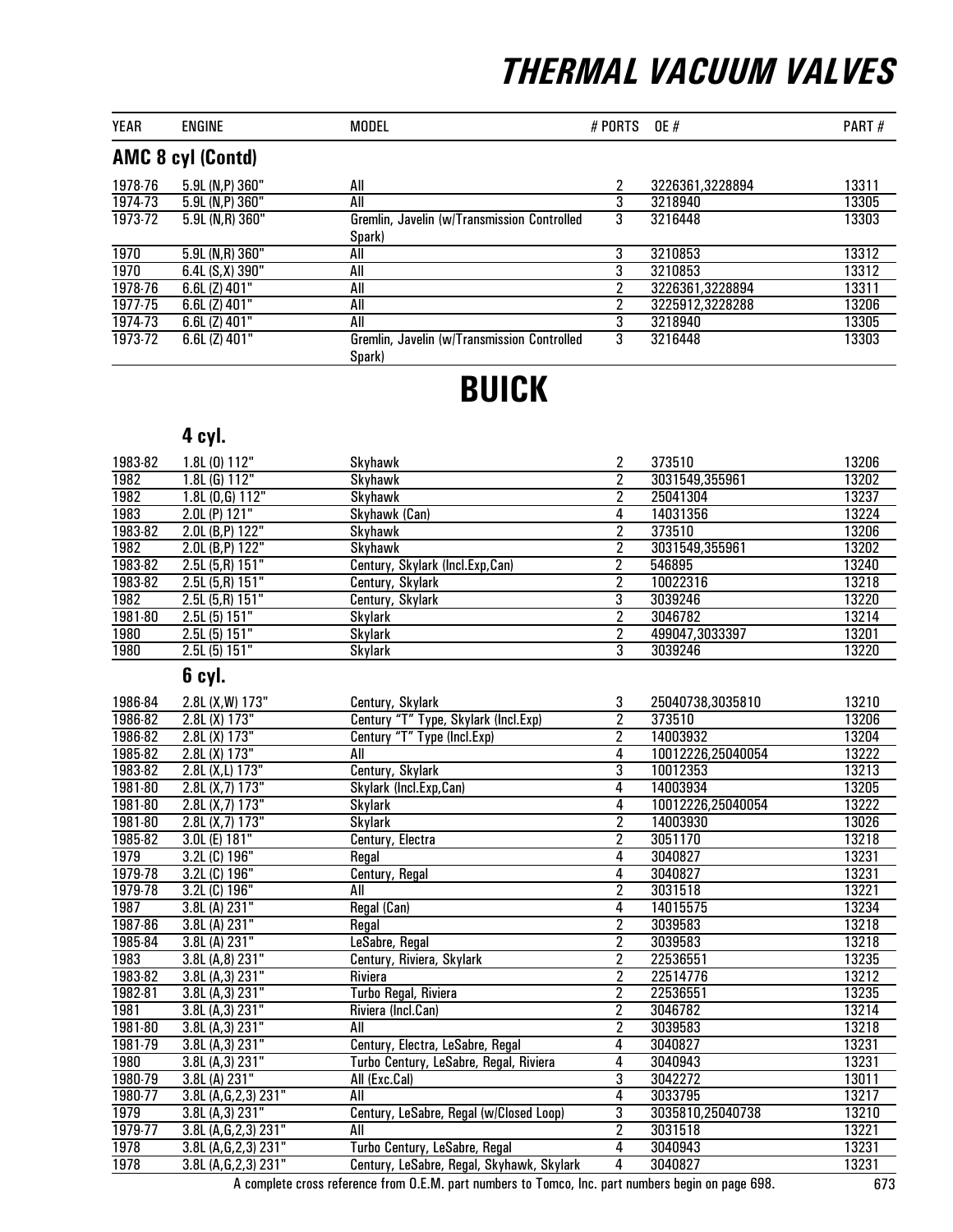| <b>YEAR</b> | <b>ENGINE</b>              | <b>MODEL</b>                                                 | # PORTS                 | <b>OE</b> #            | PART# |
|-------------|----------------------------|--------------------------------------------------------------|-------------------------|------------------------|-------|
|             | <b>BUICK 6 cyl (Contd)</b> |                                                              |                         |                        |       |
| 1977        | 3.8L (C) 231"              | Apollo, Century, Electra, LeSabre, Skyhawk                   | 4                       | 3040827                | 13231 |
| 1976        | 3.8L (C) 231"              | Apollo, Century, Skyhawk                                     | $\overline{5}$          | 3031427                | 13238 |
| 1982-80     | 4.1L (4) 250"              | All                                                          | $\overline{2}$          | 3039583                | 13218 |
| <b>1980</b> | 4.1L (4) 250"              | Electra, LeSabre                                             | 4                       | 3040827                | 13231 |
| 1975-74     | 4.1L (D) 250"              | Apollo, Skylark                                              | $\overline{2}$          | 370721,3030200,3030951 | 13201 |
| 1976        | 4.3L (F) 260"              | Apollo                                                       | 4                       | 303152                 | 13232 |
| 1975        | All                        | All                                                          | 5                       | 3031427                | 13238 |
|             | 8 cyl.                     |                                                              |                         |                        |       |
| 1981-80     | 4.3L (S) 265"              | All                                                          | $\overline{4}$          | 10012226,25040054      | 13222 |
| 1985-77     | 4.4L (J) 267"              | All                                                          | $\overline{2}$          | 373510                 | 13206 |
| 1981-78     | 4.9L (W) 301"              | All                                                          | 4                       | 3040871                | 13009 |
| 1980-79     | 4.9L (W) 301"              | All                                                          | $\overline{2}$          | 499047,3033397         | 13201 |
| 1990-83     | $5.0L$ (Y) 307"            | Electra, Estate Wagon, LeSabre, Riviera (w/<br>Closed Loop)  | $\overline{2}$          | 3055550,22522527       | 13239 |
| 1987-86     | 5.0L (Y) 307"              | Estate Wagon, Regal                                          | $\overline{2}$          | 22536551               | 13235 |
| 1987-86     | 5.0L (H) 305"              | LeSabre, Regal                                               | $\overline{2}$          | 3031386                | 13209 |
| 1987-82     | 5.0L (Y) 307"              | LeSabre, Regal                                               | 3                       | 22505266               | 13213 |
| 1986-82     | 5.0L (Y) 307"              | Electra, LeSabre, Regal, Riviera, Skylark                    | $\overline{2}$          | 22514776               | 13212 |
| 1985        | $5.0L$ (Y) 307"            | Electra, Electra Wagon, LeSabre, Riviera                     | 2                       | 22536551               | 13235 |
| 1985-82     | $5.0L$ (H) 305"            | LeSabre, Regal                                               | 2                       | 3030951                | 13201 |
| 1983        | 5.0L (Y) 307"              | LaSabre Wagon                                                | $\overline{2}$          | 3048786                | 13012 |
| 1983-81     | 5.0L (Y) 307"              | Electra, LeSabre, Riviera                                    | $\overline{2}$          | 22536551               | 13235 |
| 1981        | 5.0L (H) 305"              | Century, Regal                                               | $\overline{2}$          | 3031386                | 13209 |
| 1980        | 5.0L (H) 305"              | Century, Regal                                               | $\overline{2}$          | 3043015,14007803       | 13208 |
| 1980        | 5.0L (Y) 307"              | Riviera                                                      | $\overline{2}$          | 22506162               | 13036 |
| 1980-79     | $5.0L$ (H) 305"            | All (Incl.Cal)                                               | 2                       | 3031549                | 13202 |
| 1980-77     | 5.0L (H) 305"              | Apollo, Century, Regal (Cal)                                 | $\overline{2}$          | 3031385                | 13206 |
| 1980-77     | $5.0L$ (Y) 301"            | All (w/AT, A/C)                                              | $\overline{2}$          | 546895                 | 13240 |
| 1979        | 5.0L (G,H) 305"            | Century, Regal, Skylark                                      | $\overline{2}$          | 3041857                | 13223 |
| 1978-77     | 5.0L (H,U) 305"            | All                                                          | $\overline{2}$          | 3031386                | 13209 |
| 1978-77     | $5.0L(Y)$ 301"             | All                                                          | $\overline{2}$          | 3031386                | 13209 |
| 1981-80     | $5.7L(X)$ 350"             | All                                                          | 2                       | 3039583                | 13218 |
| 1980        | 5.7L(R,X)350"              | Electra, LeSabre                                             | 4                       | 3040827                | 13231 |
| 1980        | $5.7L(R)$ 350"             | Electra, LaSabre, Riviera (Exc.Cal)                          | $\overline{3}$          | 22506187               | 13025 |
| 1980        | $5.7L(R)$ 350"             | Riviera                                                      | $\overline{2}$          | 22506162               | 13036 |
| 1980-79     | 5.7L (L,R,X) 350"          | All                                                          | $\overline{2}$          | 3031549                | 13202 |
| 1979        | 5.7L (L,R,X) 350"          | Century, Regal, Skylark                                      | 2                       | 3041857                | 13223 |
| 1979-78     | $5.7L$ (L,R,X) 350"        | Electra, Estate Wagon, LeSabre, Riviera                      | 2                       | 3033753                | 13230 |
| 1978-77     | 5.7L (L,R,X) 350"          | All                                                          | $\overline{\mathbf{2}}$ | 3031386                | 13209 |
| 1977        | 5.7L (L) 350"              | All                                                          | $\overline{2}$          | 3031385                | 13206 |
| 1977        | 5.7L (H, J, L, R) 350"     | All                                                          | $\overline{2}$          | 3033753                | 13230 |
| 1977        | 5.7L (H, J, L, R) 350"     | Century, Electra, LeSabre, Riviera                           | 3                       | 3035810,25040738       | 13210 |
| 1977        | 5.7L (H, J, L, R) 350"     | Century, Electra, LeSabre, Riviera                           | 2                       | 3033753                | 13230 |
| 1976        | 5.7L (H, J) 350"           | Apollo, Electra, LeSabre                                     | 5                       | 3031427                | 13238 |
| 1976-68     | 5.7L (H, J, K) 350"        | All                                                          | 3                       | 1238524,3029763        | 13200 |
| 1980-77     | 6.6L (K) $403"$            | All (w/AT, A/C)                                              | 2                       | 546895                 | 13240 |
| 1979        | $6.6L$ (K) $403"$          | Electra, LeSabre, Riviera                                    | 3                       | 3039246                | 13220 |
| 1979-78     | 6.6L (K) 403"              | Electra, LeState Wagon, LeSabre, Riviera                     | $\overline{\mathbf{2}}$ | 3033750                | 13230 |
| 1977        | 6.6L (K) 403"              | Century, Electra, LeSabre, Riviera (Incl.Cal &<br>All 4Bbl.) | 3                       | 3035810,25040738       | 13210 |
| 1969-68     | 6.6L 400"                  | All                                                          | $\overline{3}$          | 1238524,3029763        | 13200 |
| 1969-68     | 7.0L 430"                  | All                                                          | $\overline{3}$          | 1238524,3029763        | 13200 |
| 1976        | 7.5L(T) 455"               | Electra, Le Sabre, Riviera                                   | 5                       | 3031427                | 13238 |
| 1976-68     | 7.5L (T,U,V,W) 455"        | All                                                          | 3                       | 1238524,3029763        | 13200 |
| 1975        | All                        | All                                                          | 5                       | 3031427                | 13238 |
|             |                            |                                                              |                         |                        |       |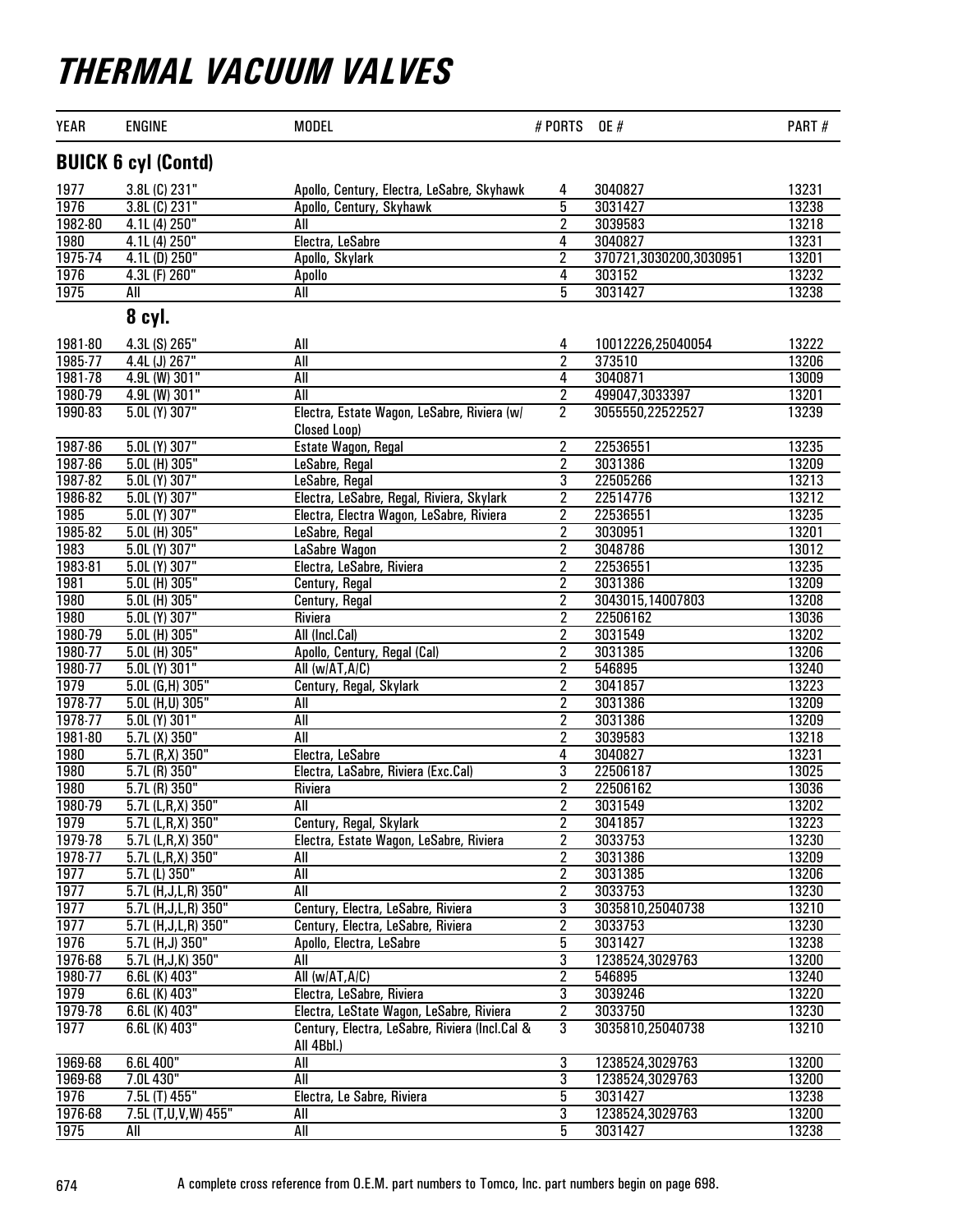| <b>YEAR</b> | <b>ENGINE</b>     | <b>MODEL</b>                                 | # PORTS        | <b>OE #</b>       | PART# |
|-------------|-------------------|----------------------------------------------|----------------|-------------------|-------|
|             |                   | <b>CADILLAC</b>                              |                |                   |       |
|             |                   |                                              |                |                   |       |
|             | 4 cyl.            |                                              |                |                   |       |
| 1983-82     | 1.8L (G) 112"     | Cimarron (Incl.Exp,Can)                      | $\overline{c}$ | 373510            | 13206 |
| 1982        | $1.8L$ (G) $112"$ | Cimarron (w/AT)                              | $\overline{2}$ | 3031549           | 13202 |
| 1982        | $1.8L$ (G) $112"$ | Cimarron                                     | $\overline{2}$ | 25041304          | 13237 |
|             | 6 cyl.            |                                              |                |                   |       |
| 1985-82     | 4.1L (8) 250"     | All                                          | 5              | 3049626           | 13006 |
| 1980        | 4.1L (8) 250"     | DeVille, Fleetwood                           | $\overline{4}$ | 3040827           | 13231 |
| 1982-81     | All               | All                                          | $\overline{2}$ | 3039583           | 13218 |
|             | 8 cyl.            |                                              |                |                   |       |
| 1990-86     | 5.0L (9, Y) 307"  | <b>Brougham</b>                              | 2              | 3055550           | 13239 |
| 1987-86     | $5.0L(9,Y)$ 307"  | Fleetwood                                    | $\overline{2}$ | 22514776          | 13212 |
| 1980-79     | 5.7L(8)350"       | Eldorado, Seville (w/EFI)                    | $\overline{3}$ | 3029763,3030975   | 13200 |
| 1979        | $5.7L$ (B) $350"$ | Eldorado, Seville (w/EFI)                    | $\overline{2}$ | 3033753           | 13230 |
| 1979        | $5.7L$ (B) $350"$ | Eldorado, Seville (w/EFI)                    | 3              | 3039246           | 13220 |
| 1977-76     | $5.7L(R)$ 350"    | <b>Seville</b>                               | $\overline{3}$ | 419591            | 13200 |
| 1984        | 6.0L(6,9)368"     | DeVille, Fleetwood                           | $\overline{2}$ | 3041857           | 13223 |
| 1984-82     | 6.0L(6,9)368"     | Limo                                         | $\overline{3}$ | 3035810,25040738  | 13210 |
| 1984-82     | 6.0L(6,9)368"     | Commercial                                   | $\overline{5}$ | 3035807           | 13007 |
| 1984-82     | 6.0L(6,9)368"     | <b>Limo</b>                                  | $\overline{5}$ | 3035807           | 13007 |
| 1983        | 6.0L(9)368"       | Fleetwood                                    | $\overline{2}$ | 3041857           | 13223 |
| 1981        | 6.0L(9)368"       | Commercial, DeVille, Eldorado, Limo, Seville | $\overline{2}$ | 3041857           | 13223 |
| 1980        | 6.0L(6,9)368"     | All (Incl.Cal)                               | 4              | 10012226,25040054 | 13222 |
| 1980        | 6.0L(6,9)368"     | DeVille, Eldorado, Fleetwood, Seville        | $\overline{5}$ | 3035807           | 13007 |
| 1980-78     | 6.0L(6,9)368"     | All                                          | $\overline{3}$ | 3035810           | 13210 |
| 1980-78     | 7.0L (S) 425"     | All                                          | $\overline{3}$ | 3035810           | 13210 |
| 1980-78     | 7.0L (S) 425"     | Commercial, DeVille, Fleetwood (Exc.Cal)     | $\overline{3}$ | 1613499           | 13027 |
| 1979-78     | 7.0L (S) 425"     | <b>All</b>                                   | $\overline{2}$ | 546895            | 13240 |
| 1979-77     | 7.0L (S) 425"     | Commercial                                   | $\overline{5}$ | 3035807           | 13007 |
| 1979-77     | 7.0L (S) 425"     | All                                          | 5              | 3035807           | 13007 |
| 1978        | 7.0L (S) 425"     | DeVille, Fleetwood                           | $\overline{3}$ | 3029763,3030975   | 13200 |
| 1967        | 7.0L (7) 429"     | <b>All</b>                                   | $\overline{3}$ | 3029763,3030975   | 13200 |
| 1974-67     | 7.7L (R) 472"     | <b>All</b>                                   | $\overline{3}$ | 3029763,3030975   | 13200 |
| 1971-69     | 7.7L (R) 472"     | All                                          | $\overline{4}$ | 3015636           | 13228 |
| 1976-67     | 8.2L (S) 500"     | All                                          | $\overline{3}$ | 3030975           | 13200 |
| 1974        | 8.2L (S) 500"     | <b>All</b>                                   | 4              | 3015636           | 13228 |

## **CHEVROLET**

#### 4 cyl.

| 1980-75 | 1.4L (I) 85"        | All                         | 2 | 3030951  | 13201 |
|---------|---------------------|-----------------------------|---|----------|-------|
| 1987-84 | 1.6L (C,4) 98"      | Chevette                    | 2 | 25041304 | 13237 |
| 1987-82 | 1.6L (C,4) 98"      | Chevette                    | 5 | 14037782 | 13215 |
| 1984-83 | 1.6L (C,4) 98"      | Chevette (w/MT)             | 2 | 3030951  | 13201 |
| 1982    | 1.6L (C) 98"        | Chevette (w/MT)             | 2 | 14003932 | 13204 |
| 1980-75 | 1.6L (E) 98"        | All                         | 2 | 3030951  | 13201 |
| 1983-82 | 1.8L (D,G) $112"$   | Cavalier                    | 2 | 373510   | 13206 |
| 1982    | 1.8L (D,G) 112"     | Cavalier                    | 2 | 25041304 | 13237 |
| 1982    | 1.8L (D,G) 112"     | Cavalier (w/AT)             | 2 | 3031549  | 13202 |
| 1983    | $2.0L$ (B,P) $121"$ | Cavalier                    | າ | 373510   | 13206 |
| 1983    | $2.0L$ (P) $121"$   | Cavalier (w/AT)             | າ | 3031549  | 13202 |
| 1980-75 | 2.3L 140"           | All                         | 2 | 3030951  | 13201 |
| 1983-82 | 2.5L(R,2) 151       | Celebrity, Citation         | 2 | 10022316 | 13218 |
| 1983-82 | 2.5L (R, 2) 151"    | Camaro, Celebrity, Citation | 2 | 546895   | 13240 |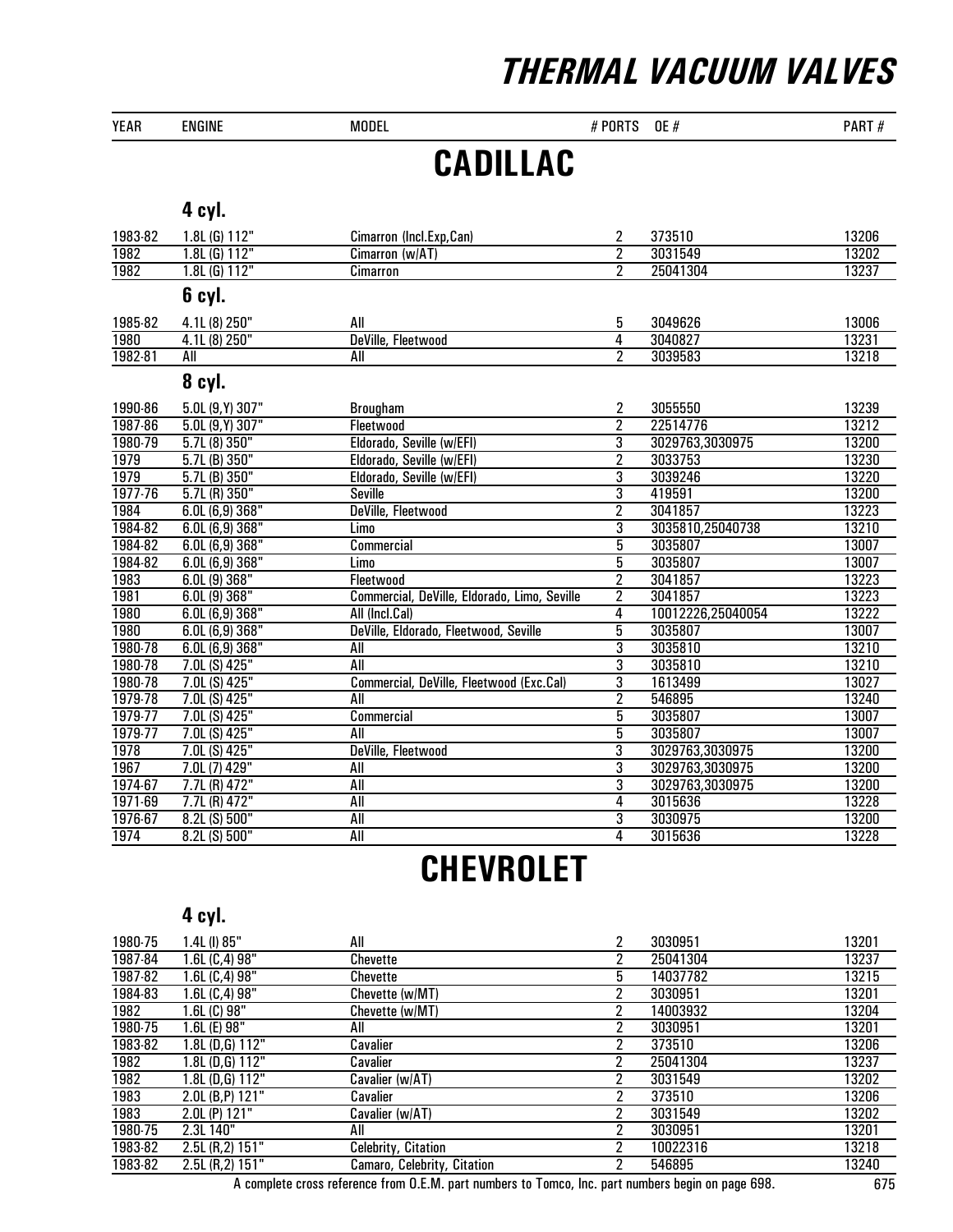| <b>YEAR</b> | <b>ENGINE</b>                  | <b>MODEL</b>                                         | # PORTS        | <b>OE</b> #      | PART# |
|-------------|--------------------------------|------------------------------------------------------|----------------|------------------|-------|
|             | <b>CHEVROLET 4 cyl (Contd)</b> |                                                      |                |                  |       |
| 1982        | 2.5L (R, 2) 151"               | Citation                                             | 2              | 499047           | 13201 |
| 1982        | 2.5L (R,2) 151"                | Camaro, Celebrity, Citation                          | $\overline{3}$ | 3039246          | 13220 |
| 1982        | 2.5L (R,2) 151"                | Cavalier (w/AT)                                      | $\overline{2}$ | 3031549          | 13202 |
| 1981-80     | 2.5L (V, 5) 151"               | <b>Citation</b>                                      | $\overline{2}$ | 3046782          | 13214 |
| 1980        | 2.5L (V, 5) 151"               | <b>Citation</b>                                      | $\overline{3}$ | 3039246          | 13220 |
| 1980-79     | 2.5L (V, 5) 151"               | <b>Monza</b>                                         | $\overline{3}$ | 3039246          | 13220 |
| 1979-78     | 2.5L (V, 5) 151"               | All                                                  | $\overline{2}$ | 546895           | 13240 |
| 1978        | 2.5L (V, 5) 151"               | All                                                  | $\overline{3}$ | 3039246          | 13220 |
|             | 6 cyl.                         |                                                      |                |                  |       |
| 1987-85     | 2.8L (X) 173"                  | <b>Celebrity, Citation (Can)</b>                     | 2              | 373510           | 13206 |
| 1987-80     | 2.8L (S, W, X, Z) 173"         | Celebrity, Citation (Incl.Can)                       | $\overline{2}$ | 14003932         | 13204 |
| 1986-82     | 2.8L (S, W) 173"               | Camaro, Celebrity, Citation                          | 3              | 3035810,25040738 | 13210 |
| 1983-80     | 2.8L (S, W, X, Z) 173"         | <b>Citation</b>                                      | $\overline{3}$ | 3041017,10012353 | 13213 |
| 1982        | 2.8L (S, W, X, Z) 173"         | Camaro                                               | $\overline{2}$ | 3033753          | 13230 |
| 1981-80     | 2.8L (X, Z, 7) 173"            | <b>Citation</b>                                      | 4              | 14003934         | 13205 |
| 1980        | 2.8L (X, 7) 173"               | <b>Citation</b>                                      | $\overline{2}$ | 14003930         | 13026 |
| 1990        | $3.1L$ (D) $191"$              | <b>Lumina APV</b>                                    | $\overline{2}$ | 10137025         | 13206 |
| 1979-78     | 3.2L (C) 196"                  | <b>Monza</b>                                         | 4              | 3040827          | 13231 |
| 1979-78     | 3.2L (C) 196"                  | All                                                  | $\overline{2}$ | 3039583          | 13218 |
| 1979-78     | 3.3L (M) 200"                  | All                                                  | $\overline{2}$ | 373510           | 13206 |
| 1979-78     | 3.3L (M) 200"                  | All                                                  | $\overline{2}$ | 3031549          | 13202 |
| 1978        | 3.3L (M) 200"                  | All                                                  | $\overline{2}$ | 3031386          | 13209 |
| 1987-85     | 3.8L (A) 231"                  | Elcamino, Monte Carlo (Can)                          | $\overline{4}$ | 14045575         | 13234 |
| 1984-82     | 3.8L (K,9) 229"                | <b>Malibu, Monte Carlo</b>                           | $\overline{2}$ | 10055876         | 13212 |
| 1984-82     | 3.8L (9) 229"                  | Malibu, Monte Carlo                                  | $\overline{2}$ | 3043015          | 13208 |
| 1984-82     | 3.8L(A) 231"                   | $\overline{All}$                                     | $\overline{2}$ | 3039583          | 13218 |
| 1981        | 3.8L (A, 3) 231"               | <b>Malibu</b>                                        | 4              | 3040827          | 13231 |
| 1981        | $3.8L(3)$ 231"                 | Monte Carlo (Incl. Turbo)                            | $\overline{2}$ | 22536551         | 13235 |
| 1981-80     | 3.8L (A, 3) 231"               | All                                                  | $\overline{2}$ | 3039583          | 13218 |
| 1981-80     | 3.8L(A,3) 231"                 | Caprice, Camaro, Monte Carlo, Monza (Incl.<br>Turbo) | 4              | 3040943          | 13231 |
| <b>1980</b> | 3.8L (K) 229"                  | Caprice, Malibu, Monte Carlo                         | 3              | 25040055         | 13213 |
| 1980-79     | 3.8L (K) 229"                  | All                                                  | $\overline{2}$ | 373510,3036912   | 13206 |
| 1980-79     | 3.8L (A) 231"                  | All (Exc.Cal)                                        | $\overline{3}$ | 3042272          | 13011 |
| 1980-77     | 3.8L (A, 3) 231"               | All                                                  | 4              | 3033795          | 13217 |
| 1979-78     | 3.8L (A, 3) 231"               | All                                                  | 4              | 3040827          | 13231 |
| 1979-78     | 3.8L(A,3) 231"                 | All                                                  | $\overline{c}$ | 3039583          | 13218 |
| 1980-79     | $4.1L$ (D) $250"$              | $\overline{All}$                                     | $\overline{2}$ | 373510,3036912   | 13206 |
| 1979-78     | 4.1L (D) 250"                  | All                                                  | $\overline{2}$ | 3031549          | 13202 |
| 1977-74     | 4.1L (D) 250"                  | $\overline{All}$                                     | $\overline{c}$ | 3030951          | 13201 |
| 1987-85     | 4.3L (Z) 262"                  | Caprice, El Camino, Impala, Monte Carlo              | 2              | 3043015          | 13208 |
|             | 8 cyl.                         |                                                      |                |                  |       |
| 1977-76     | 4.3L (G) 262"                  | All                                                  | 2              | 3031385          | 13206 |
| 1976-75     | 4.3L (G) 262"                  | All (Incl.4Bbl.)                                     | $\overline{2}$ | 3031386          | 13209 |
| 1975        | 4.3L (G) 262"                  | Monza (w/2Bbl.)                                      | $\overline{2}$ | 3031549          | 13202 |
| 1987-82     | 4.4L (J) 267"                  | All                                                  | $\overline{2}$ | 3030951          | 13201 |
| 1985-77     | 4.4L (J) 267"                  | All                                                  | $\overline{2}$ | 373510           | 13206 |
| 1982        | 4.4L (J) 267"                  | All                                                  | 2              | 14037796         | 13212 |
| 1982-81     | 4.4L (J) 267"                  | Camaro, Malibu, Monte Carlo                          | 2              | 3043015          | 13208 |
| 1982-77     | 4.4L (J) 267"                  | All                                                  | $\overline{2}$ | 3031549          | 13202 |
| 1981-80     | 4.4L (J) 267"                  | $\overline{All}$                                     | $\overline{2}$ | 3043015          | 13208 |
| 1980        | 4.4L (J) 267"                  | All                                                  | $\overline{3}$ | 25040055         | 13213 |
| 1979        | 4.4L (J) 267"                  | Malibu, Monte Carlo                                  | $\overline{2}$ | 3041857          | 13223 |
| 1990-86     | 5.0L (Y) 307"                  | Caprice                                              | 2              | 3055550          | 13239 |
| 1988-86     | 5.0L (F,G,H) 305"              | Camaro, Caprice, Monte Carlo                         | 2              | 3031385          | 13206 |
| 1988-81     | $5.0L$ (G,H) $305"$            | Camaro, Malibu, Monte Carlo                          | $\overline{2}$ | 3043015          | 13208 |
|             |                                |                                                      |                |                  |       |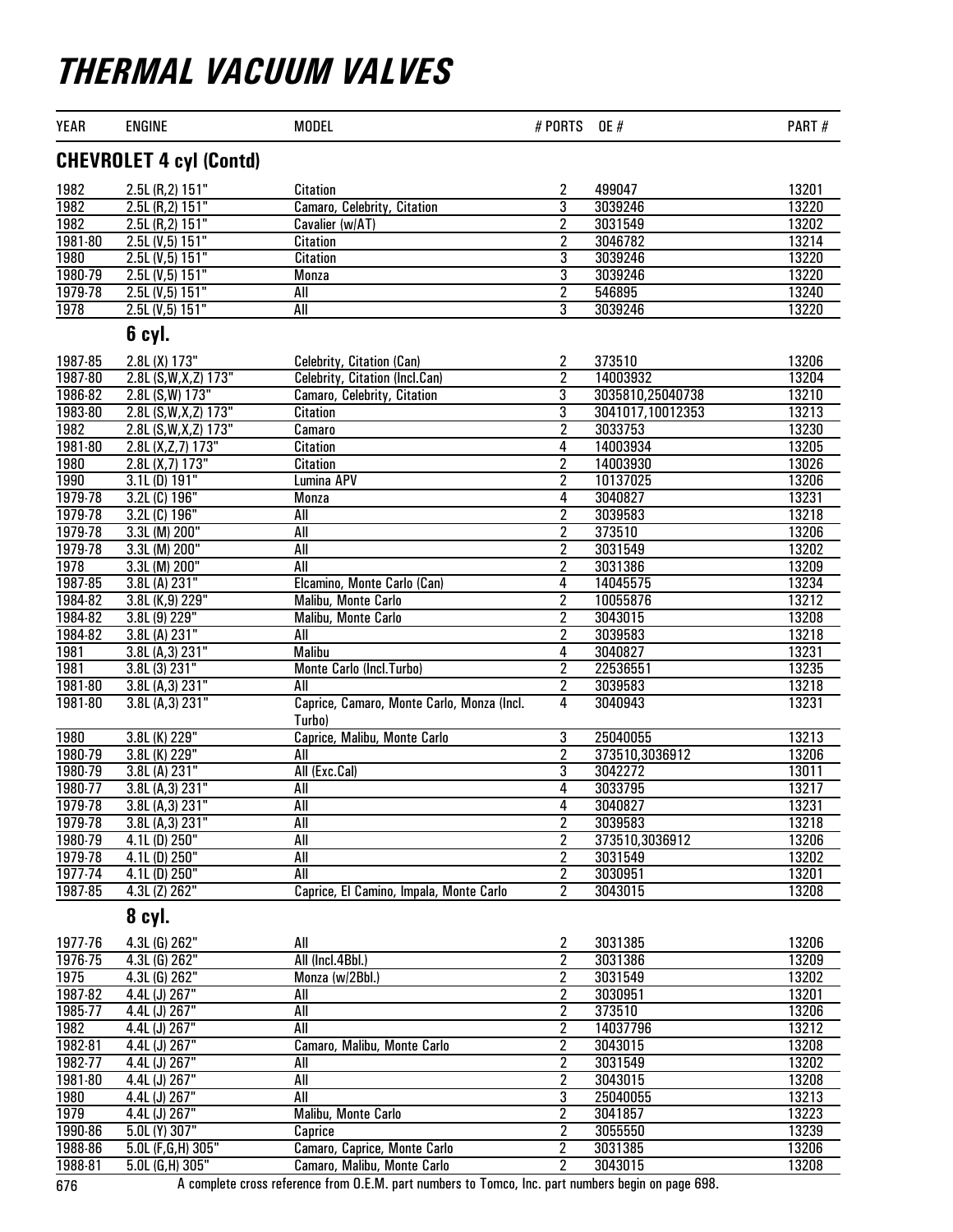| <b>YEAR</b> | <b>ENGINE</b>                         | <b>MODEL</b>           | # PORTS        | <b>OE</b> #     | PART# |  |  |  |  |
|-------------|---------------------------------------|------------------------|----------------|-----------------|-------|--|--|--|--|
|             | <b>CHEVROLET 8 cyl (Contd)</b>        |                        |                |                 |       |  |  |  |  |
| 1988-80     | 5.0L (G,H) 305"                       | All                    | 2              | 3031386,3041769 | 13209 |  |  |  |  |
| 1987        | $5.0L$ (Y) 307"                       | Caprice                | $\overline{2}$ | 22536551        | 13235 |  |  |  |  |
| 1987-82     | 5.0L (H) 305"                         | All                    | $\overline{2}$ | 3030951         | 13201 |  |  |  |  |
| 1985-83     | 5.0L(7)305"                           | All                    | $\overline{2}$ | 10055876        | 13212 |  |  |  |  |
| 1985-83     | $5.0L$ (G, H) $305"$                  | All                    | $\overline{2}$ | 14037796        | 13212 |  |  |  |  |
| 1985-82     | 5.0L (G,H) 305"                       | Camaro (w/Closed Loop) | $\overline{2}$ | 14037796        | 13212 |  |  |  |  |
| 1985-77     | 5.0L (G,H) 305"                       | All                    | $\overline{2}$ | 373510          | 13206 |  |  |  |  |
| 1982        | 5.0L (G,H) 305"                       | <b>Malibu</b>          | 2              | 3031386         | 13209 |  |  |  |  |
| 1982        | 5.0L (H) 305"                         | All                    | $\overline{2}$ | 10055876        | 13212 |  |  |  |  |
| 1982-77     | $5.0L$ (G, H) 305"                    | All                    | $\overline{2}$ | 3031549         | 13202 |  |  |  |  |
| 1981-80     | 5.0L (G,H) 305"                       | All                    | $\overline{2}$ | 3043015         | 13208 |  |  |  |  |
| 1980        | 5.0L (G,H) 305"                       | <b>All</b>             | $\overline{2}$ | 3031385         | 13206 |  |  |  |  |
| 1979        | 5.0L (G,H) 305"                       | All                    | $\overline{2}$ | 3041857         | 13223 |  |  |  |  |
| 1978-77     | $5.0L$ (U) $305"$                     | All                    | $\overline{2}$ | 3031386         | 13209 |  |  |  |  |
| 1977-76     | $5.0L$ (U) $305"$                     | All                    | $\overline{2}$ | 3031385         | 13206 |  |  |  |  |
| 1976-75     | $5.0L$ (U) $305"$                     | All                    | $\overline{2}$ | 3031386         | 13209 |  |  |  |  |
| 1985-80     | 5.7L (L,6,8) 350"                     | All                    | $\overline{2}$ | 3031386,3041769 | 13209 |  |  |  |  |
| 1985-77     | 5.7L (H, J, L, T, V, X, 4, 6, 8) 350" | All                    | $\overline{2}$ | 373510          | 13206 |  |  |  |  |
| 1982-77     | 5.7L (L,6,8) 350"                     | All                    | 2              | 3031549         | 13202 |  |  |  |  |
| 1981-80     | 5.7L (L,6,8) 350"                     | All                    | $\overline{2}$ | 3043015         | 13208 |  |  |  |  |
| 1980        | 5.7L (L,6,8) 350"                     | All                    | 3              | 25040055        | 13213 |  |  |  |  |
| 1980-77     | 5.7L (L, X, 4, 6, 8) 350"             | All                    | $\overline{4}$ | 3033795         | 13217 |  |  |  |  |
| 1979        | $5.7L(L, 4, 8)$ 350"                  | <b>All</b>             | $\overline{2}$ | 3041851         | 13223 |  |  |  |  |
| 1978-75     | $5.7L$ (L,V,X) 350"                   | All                    | $\overline{2}$ | 3031386         | 13209 |  |  |  |  |
| 1977-76     | $5.7L(L,X)$ 350"                      | $\overline{All}$       | $\overline{2}$ | 3031385         | 13206 |  |  |  |  |
| 1975        | 5.7L (H) 350"                         | Monza (w/2Bbl.)        | $\overline{2}$ | 3031549         | 13202 |  |  |  |  |
| $1975 - 74$ | 5.7L (H, J, K, L, T) 350"             | All                    | $\overline{2}$ | 3030951         | 13201 |  |  |  |  |
| 1977-75     | 6.6L (U) 400"                         | All                    | $\overline{2}$ | 3031385         | 13206 |  |  |  |  |
| 1975        | 6.6L (U) 400"                         | <b>Monza</b>           | $\overline{2}$ | 3031549         | 13202 |  |  |  |  |
| $1975 - 74$ | 6.6L (U) 400"                         | All                    | 2              | 3030951         | 13201 |  |  |  |  |
| 1977-76     | 7.4L (S) 454"                         | All                    | $\overline{2}$ | 3031385         | 13206 |  |  |  |  |
| 1975-74     | 7.4L (S) 454"                         | All                    | $\overline{2}$ | 3030951         | 13201 |  |  |  |  |

## CHEVROLET TRUCK

#### 4 cyl.

| 1984-83 | 2.0L (Y) 121"     | All                                       | 5 | 25040736          | 13236 |
|---------|-------------------|-------------------------------------------|---|-------------------|-------|
| 1984-83 | 2.0L (Y) 121"     | S Series (w/AT)                           | 4 | 14058773          | 13035 |
| 1984-82 | 2.0L (Y) 121"     | S-10, S-15 Pickup                         | 4 | 14003934,14069093 | 13205 |
|         | 6 cyl.            |                                           |   |                   |       |
| 1993-90 | 2.8L (R) 173"     | $S-10$ (w/MT)                             | 2 | 10137025          | 13206 |
| 1989-86 | 2.8L (R) 173"     | $S-10,15$                                 | 2 | 10137025          | 13206 |
| 1987-84 | 2.8L (B,R) 173"   | All                                       | 4 | 14064249          | 13216 |
| 1986-79 | 2.8L (B,R) 173"   | Blazer, C, G, K-1, 2, P-1, 2, 3, S-10, 15 | 2 | 3031385,14025249  | 13206 |
| 1985    | 2.8L (B) 173"     | S, T-1 (Incl. Hi-Alt, w/MT)               | 3 | 25040055          | 13213 |
| 1985-82 | $2.8L$ (B) $173"$ | S, T-1                                    | 3 | 10012353          | 13213 |
| 1990    | $3.1L$ (D) $191"$ | <b>Lumina APV</b>                         | 2 | 10137025          | 13206 |
| 1986-79 | 3.8L (K) 229"     | Blazer, C, G, K-1, 2, P-1, 2, 3, S-10, 15 | 2 | 3031385,14025249  | 13206 |
| 1984-82 | 3.8L (K) 229"     | El Camino                                 | 2 | 3043015           | 13208 |
| 1984-82 | 3.8L (9) 229"     | El Camino                                 | 2 | 14037796          | 13212 |
| 1984-81 | 3.8L (K) 229"     | All                                       | 5 | 25040736          | 13236 |
| 1981-80 | 3.8L (K) 229"     | El Camino                                 | 4 | 3039144           | 13227 |
| 1980    | 3.8L (K) 229"     | El Camino                                 | 4 | 3040827           | 13231 |
| 1980    | 3.8L (K) 229"     | El Camino                                 | 3 | 25040055          | 13213 |
| 1987-84 | 4.1L (D) 250"     | All                                       | 4 | 14064249          | 13216 |
| 1986-79 | 4.1L (D) 250"     | Blazer, C, G, K-1, 2, P-1, 2, 3, S-10, 15 | 2 | 3031385,14025249  | 13206 |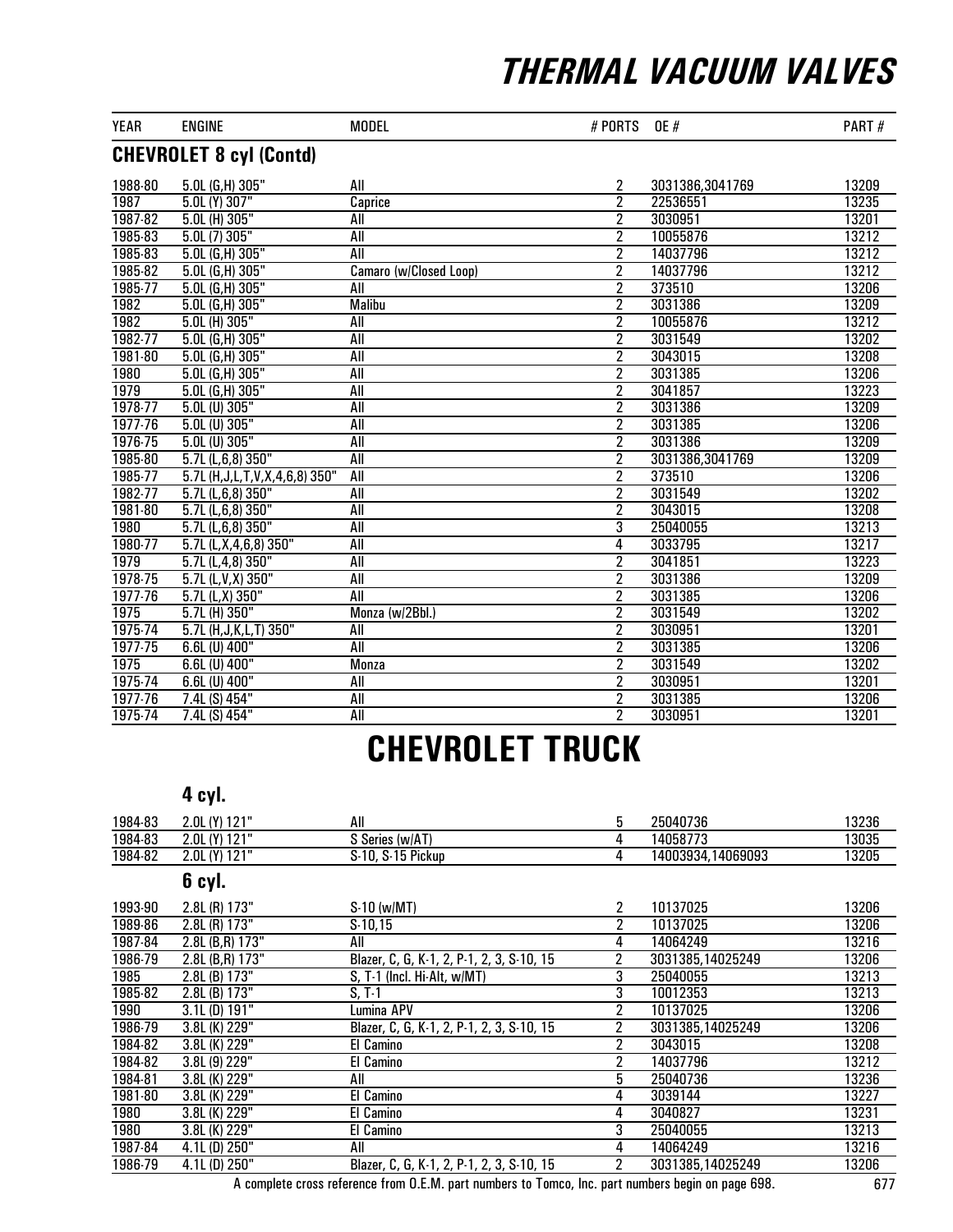| YEAR    | <b>ENGINE</b>                        | <b>MODEL</b>                              | # PORTS                 | <b>OE</b> #      | PART# |  |  |  |  |
|---------|--------------------------------------|-------------------------------------------|-------------------------|------------------|-------|--|--|--|--|
|         | <b>CHEVROLET TRUCK 6 cyl (Contd)</b> |                                           |                         |                  |       |  |  |  |  |
| 1984    | 4.1L (D) 250"                        | C, G, K Series                            | 4                       | 14072798         | 13033 |  |  |  |  |
| 1984-83 | $4.1L$ (D) $250"$                    | All                                       | $\overline{2}$          | 14057273         | 13401 |  |  |  |  |
| 1984-81 | 4.1L (D) 250"                        | All                                       | 5                       | 25040736         | 13236 |  |  |  |  |
| 1981    | 4.1L(D) 250"                         | All                                       | 3                       | 25040735         | 13233 |  |  |  |  |
| 1981    | $4.1L$ (D) $250"$                    | C, G, K Series (w/MT)                     | 4                       | 14072798         | 13033 |  |  |  |  |
| 1980-78 | $4.1L$ (D) $250"$                    | All                                       | $\overline{2}$          | 3031549          | 13202 |  |  |  |  |
| 1977-74 | 4.1L(D) 250"                         | $C, G, K-10, Blazer$                      | $\overline{2}$          | 370721, 3030951  | 13201 |  |  |  |  |
| 1986-85 | 4.3L (N,Z) 262"                      | All                                       | 4                       | 14031356         | 13224 |  |  |  |  |
| 1986-85 | 4.3L (N,Z) 262"                      | <b>El Camino</b>                          | $\overline{2}$          | 3043015          | 13208 |  |  |  |  |
| 1986-85 | 4.3L (N,Z) 262"                      | All                                       | 3                       | 25040735         | 13233 |  |  |  |  |
| 1989-88 | 4.8L (T) 292"                        | All                                       | 4                       | 14031356         | 13224 |  |  |  |  |
| 1989-84 | 4.8L (T) 292"                        | All                                       | 4                       | 14031356         | 13224 |  |  |  |  |
| 1986-84 | 4.8L (T) 292"                        | All                                       | 4                       | 14031356         | 13224 |  |  |  |  |
| 1986-79 | 4.8L (T) 292"                        | Blazer, C, G, K-1, 2, P-1, 2, 3, S-10, 15 | 2                       | 3031385,14025249 | 13206 |  |  |  |  |
| 1980-78 | 4.8L (T) 292"                        | All                                       | 2                       | 3031549          | 13202 |  |  |  |  |
|         | 8 cyl.                               |                                           |                         |                  |       |  |  |  |  |
| 1982-81 | 4.4L (J) 267"                        | El Camino                                 | 2                       | 3043015          | 13208 |  |  |  |  |
| 1981-82 | 4.4L (J) 267"                        | El Camino                                 | $\overline{2}$          | 14037796         | 13212 |  |  |  |  |
| 1979    | 4.4L (J) 267"                        | El Camino                                 | 2                       | 3041857          | 13223 |  |  |  |  |
| 1987-81 | 5.0L (F, G, H) 305"                  | All                                       | 4                       | 14031356         | 13224 |  |  |  |  |
| 1986-85 | 5.0L (H) 305"                        | All                                       | $\overline{2}$          | 373510           | 13206 |  |  |  |  |
| 1986-85 | 5.0L (H) 305"                        | $\overline{All}$                          | 4                       | 14015575         | 13234 |  |  |  |  |
| 1986-84 | $5.0L$ (F,H) $305"$                  | All                                       | 3                       | 25040735         | 13233 |  |  |  |  |
| 1986-83 | 5.0L (F,G,H) 305"                    | $C, G, K$ (Cal)                           | $\overline{2}$          | 3053249          | 13016 |  |  |  |  |
| 1986-81 | 5.0L (H) 305"                        | All                                       | 4                       | 3053331,3055378  | 13219 |  |  |  |  |
| 1986-80 | 5.0L (F,G,H) 305"                    | C, G, K 1/2 & 3/4 Ton                     | 4                       | 14015575         | 13234 |  |  |  |  |
| 1986-76 | 5.0L (F,G,H) 305"                    | All                                       | $\overline{2}$          | 3031385,14025249 | 13206 |  |  |  |  |
| 1985    | 5.0L (F,H) 305"                      | $C, G, K-1, 2 (w/MT)$                     | $\overline{3}$          | 25040055         | 13213 |  |  |  |  |
| 1985-84 | 5.0L (F, G, H) 305"                  | $C, G, K-1, 2, 3$                         | $\overline{3}$          | 25040055         | 13213 |  |  |  |  |
| 1985-81 | 5.0L (F,G,H) 305"                    | El Camino                                 | $\overline{2}$          | 3043015          | 13208 |  |  |  |  |
| 1984-81 | 5.0L (H) 305"                        | El Camino                                 | 2                       | 14037796         | 13212 |  |  |  |  |
| 1983-81 | 5.0L (F,G,H) 305"                    | All                                       | 5                       | 25040736         | 13236 |  |  |  |  |
| 1981-78 | 5.0L (F,G,H) 305"                    | All                                       | $\overline{2}$          | 373510           | 13206 |  |  |  |  |
| 1980    | 5.0L (F,G,H) 305"                    | All                                       | $\overline{2}$          | 3043766          | 13225 |  |  |  |  |
| 1980-79 | 5.0L (F,G,H) 305"                    | Blazer, El Camino, C, G, K-2, 3, P-3      | $\overline{2}$          | 3041273          | 13214 |  |  |  |  |
| 1980-79 | 5.0L (F,G,H) 305"                    | All                                       | 4                       | 3039144          | 13227 |  |  |  |  |
| 1978    | 5.0L (U) 305"                        | C, G, K-1, 2, 3, Blazer                   | 2                       | 3031386          | 13209 |  |  |  |  |
| 1978    | 5.0L (U) 305"                        | C, G, K1, 2                               | 2                       | 3031385          | 13206 |  |  |  |  |
| 1978-75 | 5.0L (U) 305"                        | All                                       | $\overline{\mathbf{2}}$ | 3031386          | 13209 |  |  |  |  |
| 1978-73 | $5.0L$ (U) $305"$                    | All                                       | $\overline{2}$          | 3030951          | 13201 |  |  |  |  |
| 1977-76 | $5.0L(0)$ 305"                       | $\overline{All}$                          | 3                       | 364708           | 13200 |  |  |  |  |
| 1990-87 | 5.7L (K,M) 350"                      | All                                       | 4                       | 3053331,3055378  | 13219 |  |  |  |  |
| 1988    | 5.7L (W) 350"                        | All                                       | 2                       | 14057273         | 13401 |  |  |  |  |
| 1988-85 | 5.7L (M) 350"                        | All                                       | 2                       | 14057273         | 13401 |  |  |  |  |
| 1988-84 | 5.7L (K,L,M) 350"                    | All                                       | $\overline{3}$          | 25040737         | 13242 |  |  |  |  |
| 1988-84 | 5.7L (M) 350"                        | C, K Series                               | 4                       | 14075682         | 13034 |  |  |  |  |
| 1987-83 | 5.7L (M) 350"                        | All                                       | 2                       | 14031351         | 13206 |  |  |  |  |
| 1987-81 | 5.7L (K, L, M, P) 350"               | All                                       | $\overline{2}$          | 14031351         | 13010 |  |  |  |  |
| 1987-81 | 5.7L (K,L,M,P) 350"                  | All                                       | 4                       | 14031356         | 13224 |  |  |  |  |
| 1986-84 | 5.7L (K,L,M,P) 350"                  | All                                       | 3                       | 25040735         | 13233 |  |  |  |  |
| 1986-83 | 5.7L (K,L,M,P) 350"                  | C, G, K (Cal)                             | $\overline{2}$          | 3053249          | 13016 |  |  |  |  |
| 1986-81 | 5.7L (L,M) 350"                      | All                                       | 4                       | 3053331,3055378  | 13219 |  |  |  |  |
| 1986-80 | 5.7L (K,L,M,P) 350"                  | C, G, K 1/2 & 3/4 ton                     | 4                       | 14015575         | 13234 |  |  |  |  |
| 1986-76 | 5.7L (K,L,M,P) 350"                  | All                                       | $\overline{2}$          | 3031385,14025249 | 13206 |  |  |  |  |
| 1985-84 | 5.7L (K, L, M, P) 350"               | $C, G, K-1, 2, 3$                         | 3                       | 25040055         | 13213 |  |  |  |  |
| 1985-82 | 5.7L (L,M,P) 350"                    | C, G, K Series                            | 4                       | 14050293         | 13028 |  |  |  |  |
| 1983    | 5.7L (K,L,M,P) 350"                  | All                                       | $\overline{5}$          | 25040736         | 13236 |  |  |  |  |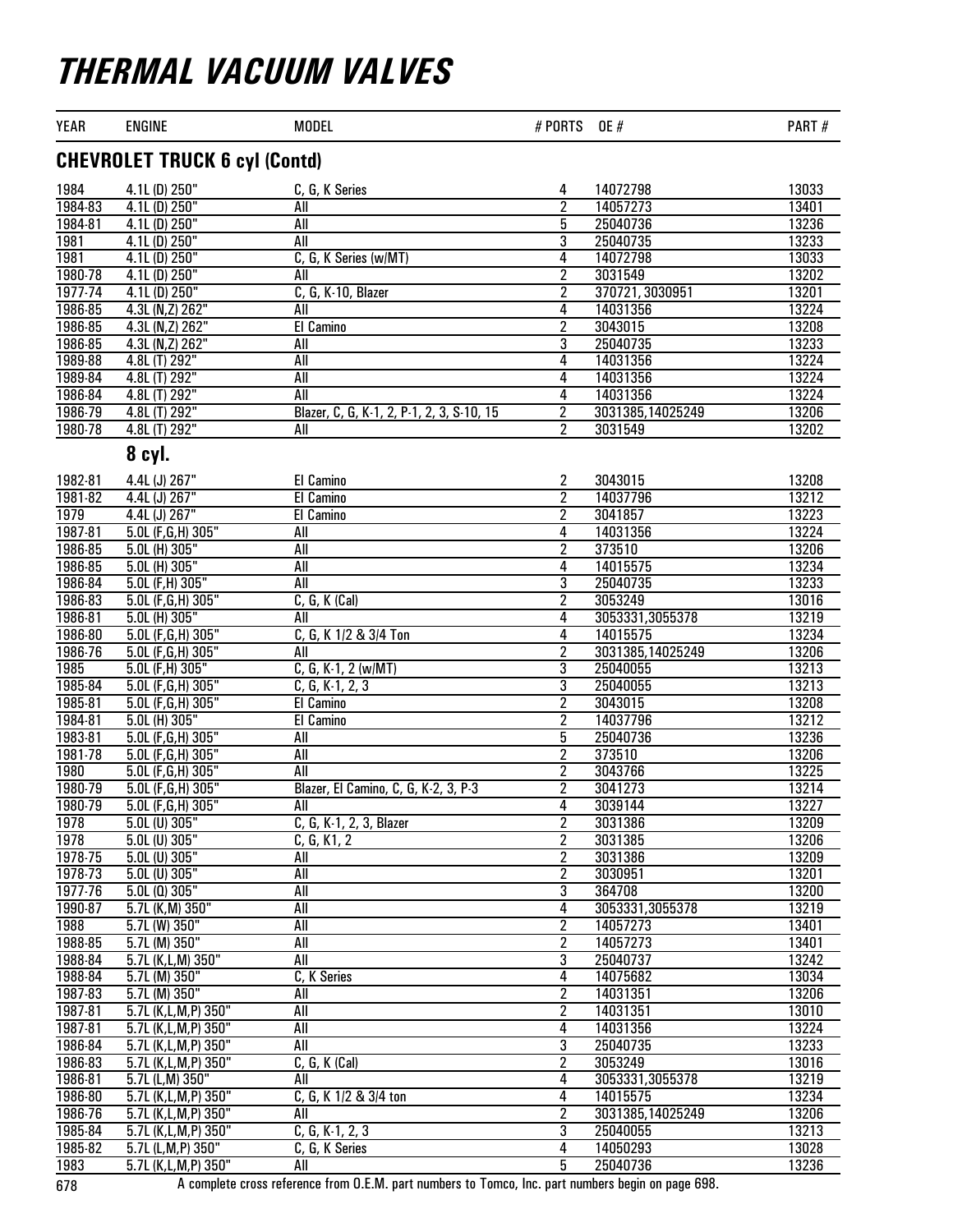| <b>YEAR</b>                          | <b>ENGINE</b>          | <b>MODEL</b>                        | # PORTS        | <b>OE#</b>      | PART# |  |  |  |
|--------------------------------------|------------------------|-------------------------------------|----------------|-----------------|-------|--|--|--|
| <b>CHEVROLET TRUCK 8 cyl (Contd)</b> |                        |                                     |                |                 |       |  |  |  |
| 1983-79                              | 5.7L (K,L,M,P) 350"    | C, G, K, P-2, 3                     | $\overline{2}$ | 3041769         | 13209 |  |  |  |
| 1982-81                              | 5.7L (L,M,P) 350"      | All                                 | $\overline{3}$ | 25040737        | 13242 |  |  |  |
| 1982-80                              | 5.7L (K,L,M,P) 350"    | All                                 | 4              | 14015575        | 13234 |  |  |  |
| 1981                                 | 5.7L (K,L,M,P) 350"    | All                                 | $\overline{5}$ | 25040736        | 13236 |  |  |  |
| 1981-78                              | 5.7L (L,M,P) 350"      | All                                 | $\overline{2}$ | 373510          | 13206 |  |  |  |
| 1980                                 | 5.7L (L,M,P) 350"      | All                                 | $\overline{2}$ | 3043766         | 13225 |  |  |  |
| 1980-79                              | 5.7L (L) 350"          | $C, K-2, 3, G-3$                    | $\overline{2}$ | 3041769         | 13209 |  |  |  |
| 1980-79                              | 5.7L (L,M,P) 350"      | Blazer, ElCamino, C, G, K-2, 3, P-3 | $\overline{2}$ | 3041273         | 13214 |  |  |  |
| 1980-79                              | 5.7L (L,M,P) 350"      | All                                 | $\overline{4}$ | 3039144         | 13227 |  |  |  |
| 1980-77                              | 5.7L (L,M,P) 350"      | All                                 | 4              | 3033795         | 13217 |  |  |  |
| 1978                                 | 5.7L (L) 350"          | All                                 | $\overline{2}$ | 3031549         | 13202 |  |  |  |
| 1978                                 | $5.7L$ (L) $350"$      | $C, G, K-1, 2$                      | $\overline{2}$ | 3031385         | 13206 |  |  |  |
| 1978-75                              | 5.7L (L) 350"          | All                                 | $\overline{2}$ | 3031386         | 13209 |  |  |  |
| 1978-75                              | $5.7L(L,Y)$ 350"       | All                                 | $\overline{3}$ | 364708          | 13200 |  |  |  |
| 1978-73                              | 5.7L (L) 350"          | All                                 | $\overline{2}$ | 3030951         | 13201 |  |  |  |
| 1975                                 | 5.7L (L) 350"          | All                                 | $\overline{2}$ | 3031549         | 13202 |  |  |  |
| 1981-78                              | $6.6L(X,R)$ 400"       | All                                 | $\overline{2}$ | 373510          | 13206 |  |  |  |
| 1980                                 | $6.6L(X)$ 400"         | All                                 | $\overline{2}$ | 3043766         | 13225 |  |  |  |
| 1980-79                              | $6.6L(X,R)$ 400"       | Blazer, ElCamino, C, G, K-2, 3, P-3 | $\overline{2}$ | 3041273         | 13214 |  |  |  |
| 1980-79                              | $6.6L(X,R)$ 400"       | $C, K-2, 3, G-3$                    | $\overline{2}$ | 3041769         | 13209 |  |  |  |
| 1980-79                              | $6.6L(X,R)$ 400"       | All                                 | 4              | 3039144         | 13227 |  |  |  |
| 1978                                 | $6.6L$ (R) $400"$      | $C, G, K-1, 2$                      | $\overline{2}$ | 3031385         | 13206 |  |  |  |
| 1978                                 | $6.6L$ (R) $400"$      | All                                 | $\overline{2}$ | 3031549         | 13202 |  |  |  |
| 1978-75                              | 6.6L (R,U) 400"        | All                                 | $\overline{2}$ | 3031386         | 13209 |  |  |  |
| 1977-75                              | 6.6L (M, U) 400"       | <b>All</b>                          | 3              | 364708          | 13200 |  |  |  |
| 1990-88                              | 7.4L (N) 454"          | All                                 | $\overline{2}$ | 14057273        | 13401 |  |  |  |
| 1990-81                              | 7.4L (N, W) 454"       | All                                 | $\overline{4}$ | 3053331,3055378 | 13219 |  |  |  |
| 1989-86                              | 7.4L (N, W) 454"       | <b>All</b>                          | 3              | 25040737        | 13242 |  |  |  |
| 1987-85                              | 7.4L (W) 454"          | All                                 | $\overline{2}$ | 14057273        | 13401 |  |  |  |
| 1985-79                              | 7.4L (N, W, S) 454"    | $C, K, P-2, 3$                      | $\overline{2}$ | 14007803        | 13208 |  |  |  |
| 1985-79                              | 7.4L (N, W, S, Y) 454" | All                                 | $\overline{2}$ | 3033753         | 13230 |  |  |  |
| 1982-81                              | 7.4L (W) 454"          | All                                 | $\overline{3}$ | 25040737        | 13242 |  |  |  |
| 1981-80                              | 7.4L (N, W, S, Y) 454" | $C, K, P-1$                         | $\overline{2}$ | 3043015         | 13208 |  |  |  |
| 1981-78                              | 7.4L (N, W, S, Y) 454" | All                                 | $\overline{2}$ | 373510          | 13206 |  |  |  |
| 1980                                 | 7.4L (N, W, S, Y) 454" | All                                 | $\overline{2}$ | 3043766         | 13225 |  |  |  |
| 1980-79                              | 7.4L (N, W, S, Y) 454" | All                                 | 4              | 3039144         | 13227 |  |  |  |
| 1978-75                              | 7.4L (N, W, S, Y) 454" | <b>All</b>                          | $\overline{2}$ | 3031386         | 13209 |  |  |  |
| 1978-73                              | 7.4L (N, W, S, Y) 454" | All                                 | $\overline{2}$ | 3030951         | 13201 |  |  |  |

## **CHRYSLER**

### 4 cyl.

| 1989-74 | 2.2L (A, C, D, E, F) 135" | All |         | 13002<br>4030351,4049277 |
|---------|---------------------------|-----|---------|--------------------------|
| 1987    | 2.2L (D.E) 135"           | All | 4049208 | 13003                    |
| 1987-82 | 2.2L (B, C, D, E, F) 135" | All |         | 13001<br>3870549.3879736 |
| 1987-82 | 2.2L (B, C, D, E, F) 135" | All |         | 13311<br>4095231.3830429 |
| 1987-80 | 2.2L (B, C, D, E, F) 135" | All | 3879707 | 13005                    |
| 1986-84 | 2.2L (C,D,E,F) 135"       | All | 4049208 | 13003                    |
| 1983    | 2.2L (C) 135"             | All |         | 13000<br>3870528.4049276 |
| 1982-81 | $2.2L$ (B) $135"$         | All | 4049208 | 13003                    |

### 6 cyl.

| 1983-77 | 3.7L (C,D,E,F,H,J) 225" | All               | 4030351.4049277 | 13002 |
|---------|-------------------------|-------------------|-----------------|-------|
| 1983-77 | 3.7L (C,D,E,F,H,J) 225" | All               | 3879736         | 13001 |
| 1982-81 | 3.7L (E,F) 225"         | All (1Bbl.)       | 4049276         | 13000 |
| 1982-80 | 3.7L (C,E,F) 225"       | LeBaron (w/o A/C) | 4095231.3830429 | 13311 |
| 1982-79 | 3.7L (C,D,E,F,H,J) 225" | All               | 3879707         | 13005 |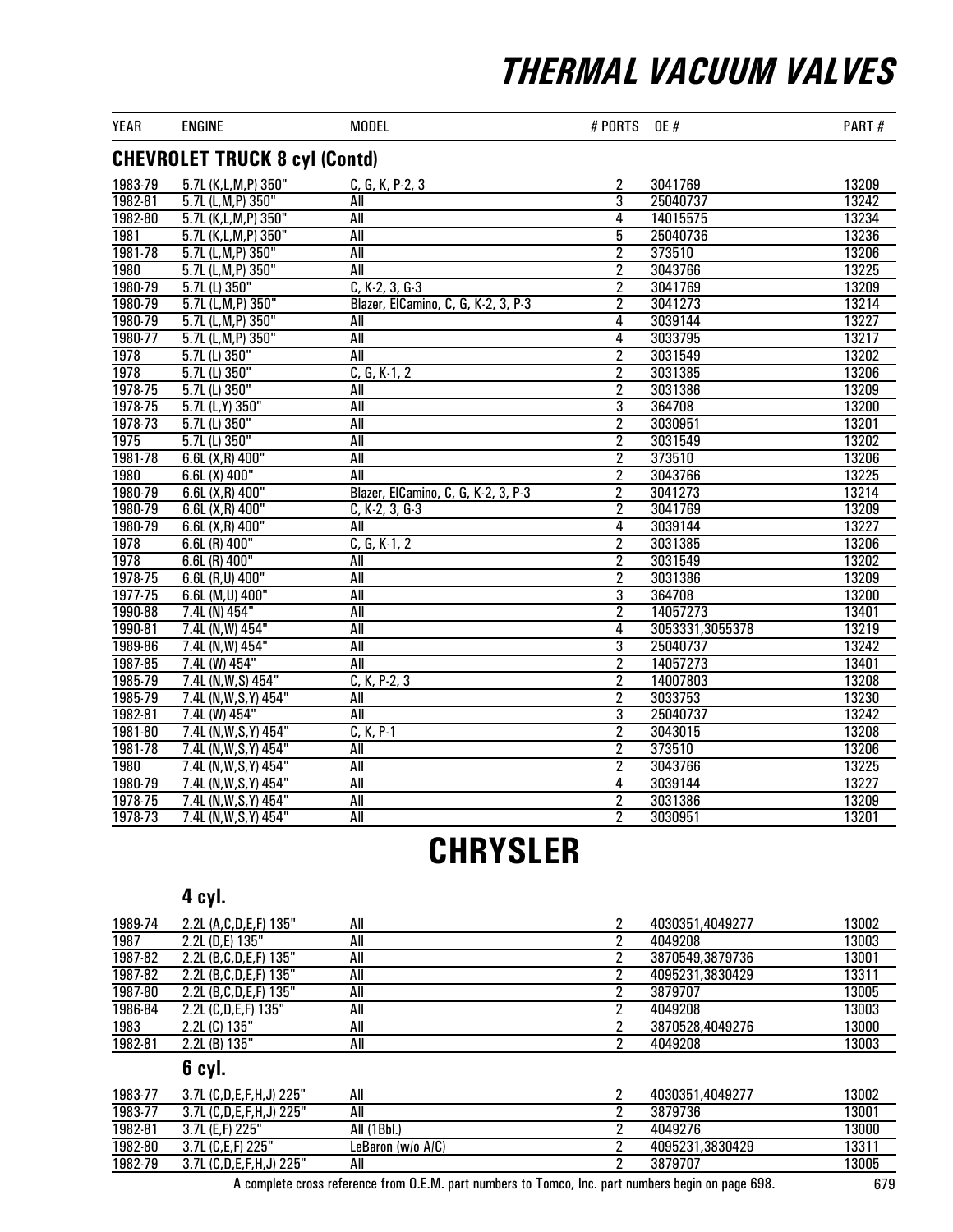| <b>YEAR</b> | <b>ENGINE</b>                 | <b>MODEL</b>         | # PORTS        | <b>OE #</b>     | PART# |
|-------------|-------------------------------|----------------------|----------------|-----------------|-------|
|             | <b>CHRYSLER 6 cyl (Contd)</b> |                      |                |                 |       |
| 1982-79     | 3.7L (C,D,E,F,H,J) 225"       | All                  | 2              | 4049208         | 13003 |
| 1978-77     | 3.7L (D) 225"                 | All (Incl.Cal)       | $\overline{2}$ | 3837622         | 13000 |
|             | 8 cyl.                        |                      |                |                 |       |
| 1989-85     | 5.2L (P,4) 318"               | All                  | 2              | 4049277         | 13002 |
| 1987-85     | 5.2L(P,4)318"                 | <b>All (2Bbl.)</b>   | $\overline{2}$ | 4095231,3830429 | 13311 |
| 1987-85     | 5.2L(P,4)318"                 | All (4Bbl.)          | $\overline{2}$ | 3879736         | 13001 |
| $1987 - 77$ | 5.2L (G, J, K, L, M, N) 318"  | All (2Bbl.)          | $\overline{2}$ | 4095231         | 13311 |
| 1987-77     | 5.2L (G, J, K, L, M, N) 318"  | All (4Bbl.)          | $\overline{2}$ | 3879736         | 13001 |
| 1984-74     | 5.2L (G, J, K, L, M, N) 318"  | All (2 & 4Bbl.)      | $\overline{2}$ | 3837622         | 13000 |
| 1981-75     | 5.2L(G)318"                   | All                  | 3              | 3614023,3780126 | 13312 |
| 1980        | $5.2L(G)$ 318"                | All                  | $\overline{2}$ | 3879707         | 13005 |
| 1978-77     | $5.2L$ (G) $318"$             | All (Exc.Cal)        | $\overline{2}$ | 4095231,3830429 | 13311 |
| 1978-77     | 5.2L (G) 318"                 | All                  | $\overline{2}$ | 3879707         | 13005 |
| 1975        | $5.2L(G)$ 318"                | All                  | $\overline{2}$ | 3879707         | 13005 |
| 1981-71     | 5.9L (J,K) 360"               | All                  | $\overline{3}$ | 3614023,3780126 | 13312 |
| 1980-75     | 5.9L (J,K) 360"               | All (2 & 4Bbl.)      | $\overline{2}$ | 3837622         | 13000 |
| 1980-75     | 5.9L (J,K) 360"               | All                  | $\overline{2}$ | 3879707         | 13005 |
| 1978-77     | 5.9L (K) 360"                 | All                  | $\overline{2}$ | 3879736         | 13001 |
| 1978-77     | 5.9L (K) 360"                 | All                  | $\overline{2}$ | 3879707         | 13005 |
| 1977        | 5.9L (K) 360"                 | <b>All</b>           | $\overline{2}$ | 4049208         | 13003 |
| 1971        | $6.2L$ (L,N) 383"             | All                  | $\overline{3}$ | 3614023,3780126 | 13312 |
| 1978-77     | 6.6L (N) 400"                 | All                  | $\overline{2}$ | 3879736         | 13001 |
| 1978-72     | 6.6L (M, N, P) 400"           | All                  | $\overline{3}$ | 3614023,3780126 | 13312 |
| 1975        | 6.6L (M, N, P) 400"           | All                  | $\overline{2}$ | 3879707         | 13005 |
| 1978-77     | 7.2L (T) 440"                 | All (4Bbl.)          | $\overline{2}$ | 4095231,3830429 | 13311 |
| 1978-77     | 7.2L (T) 440"                 | All                  | $\overline{2}$ | 3879736         | 13001 |
| 1978-75     | $7.2L(T)$ 440"                | All                  | $\overline{2}$ | 3879707         | 13005 |
| $1978 - 71$ | 7.2L (T) 440"                 | All                  | 3              | 3614023,3780126 | 13312 |
| 1989-77     | All                           | All                  | $\overline{2}$ | 4030351,4049277 | 13002 |
| 1976-75     | All                           | All Engine mounted   | $\overline{2}$ | 3879736         | 13001 |
| 1976-74     | All                           | All Radiator mounted | $\overline{2}$ | 3837622         | 13000 |

### DODGE

### 4 cyl.

| 1987-78 | 1.6L (A, B, F, K, 3) 97" | Omni        | 2 | 3879736         | 13001 |
|---------|--------------------------|-------------|---|-----------------|-------|
| 1986-83 | 1.6L (A,B,F) 97"         | All         |   | 4049208         | 13003 |
| 1983    | 1.7L (A,B) 105"          | All         |   | 4049208         | 13003 |
| 1983-78 | 1.7L (A,B) 105"          | Omni        |   | 3879736         | 13001 |
| 1987    | 2.2L (C,D,E) 135"        | All         |   | 4049208         | 13003 |
| 1987-81 | 2.2L (B,C,D,E,8) 135"    | All         |   | 4095231,3830429 | 13311 |
| 1987-80 | 2.2L (B,C,D,E,8) 135"    | All         |   | 3879707         | 13005 |
| 1987-78 | 2.2L (B,C,D,E,8) 135"    | <b>Omni</b> |   | 3879736         | 13001 |
| 1986-84 | 2.2L (C,D,E,8) 135"      | All         |   | 4049208         | 13003 |
| 1982    | 2.2L (B) 135"            | All         |   | 4049276         | 13000 |
| 1982-81 | 2.2L (B) 135"            | All         | າ | 4049208         | 13003 |
| 1982-77 | 2.2L (B) 135"            | All         |   | 4030351,4049277 | 13002 |

### 6 cyl.

| 1983-75 | 3.7L (C,D,E,F,G,H,J) 225" | All (1Bbl.)           | 3879736         | 13001 |
|---------|---------------------------|-----------------------|-----------------|-------|
| 1982-79 | 3.7L (C,D,E,F,G,H) 225"   | All                   | 3879707         | 13005 |
| 1982-79 | 3.7L (C,D,E,F,G,H) 225"   | All                   | 4049208         | 13003 |
| 1982-77 | 3.7L (C,D,E,F,G,H) 225"   | All                   | 4095231.3830429 | 13311 |
| 1982-77 | 3.7L (C,D,E,F,G,H) 225"   | All                   | 4030351.4049277 | 13002 |
| 1978-74 | 3.7L (C.D) 225"           | All (Incl.Cal.Hi-Alt) | 3837622         | 13000 |
| 1975    | 3.7L (C) 225"             | All                   | 3879707         | 13005 |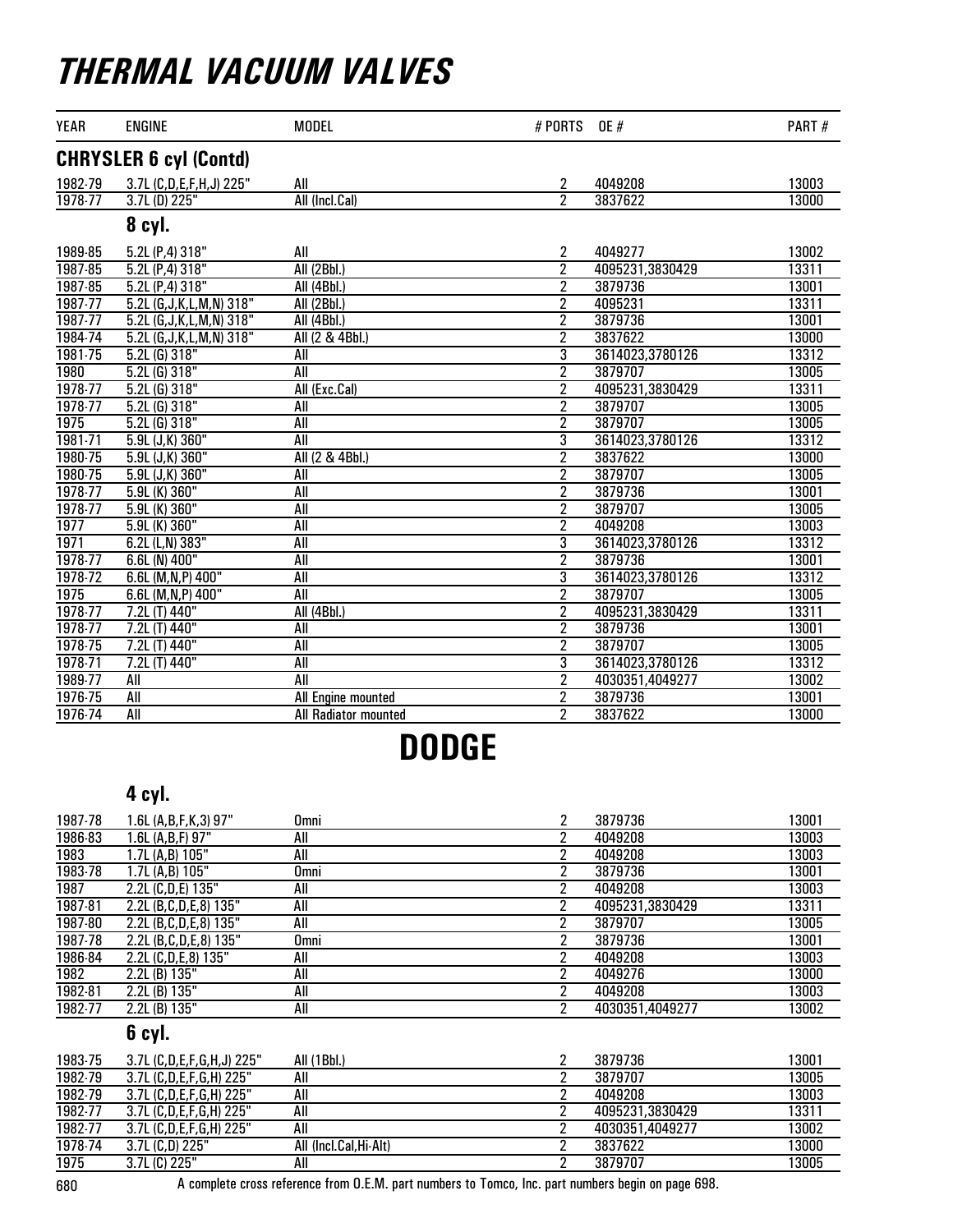| <b>YEAR</b> | <b>ENGINE</b> | MODEL | 0E<br>$\boldsymbol{\mu}$<br>Uŀ<br>Ð<br>π | 0.027<br>ט ⊿.<br><b>AULI</b><br>- 11 |
|-------------|---------------|-------|------------------------------------------|--------------------------------------|
|             |               |       |                                          |                                      |

### DODGE (Contd)

### 8 cyl.

| 1989-85 | 5.2L (P,R,S,4) 318"             | All                            | 2              | 4049277         | 13002 |
|---------|---------------------------------|--------------------------------|----------------|-----------------|-------|
| 1989-85 | 5.2L (P, R, $S$ , 4) 318"       | All                            | $\overline{2}$ | 3879736         | 13001 |
| 1984-74 | 5.2L (G, K, L, M, N, P, R) 318" | All (Incl.Radiator mounted)    | $\overline{2}$ | 3837622         | 13000 |
| 1981-72 | 5.2L (G, K, L, M, N) 318"       | All                            | 3              | 3780126         | 13312 |
| 1980    | 5.2L (G) 318"                   | All                            | $\overline{2}$ | 3879707         | 13005 |
| 1980-75 | $5.2L(G)$ 318"                  | All                            | $\overline{2}$ | 3879707         | 13005 |
| 1978-77 | $5.2L(G)$ 318"                  | All                            | $\overline{2}$ | 3879707         | 13005 |
| 1978-75 | $5.2L(G)$ 318"                  | All                            | 2              | 4095231,3830429 | 13311 |
| 1978-75 | $5.2L$ (G) $318"$               | All (Incl.Cal, Engine mounted) | $\overline{2}$ | 3879736         | 13001 |
| 1978-75 | $5.2L(G)$ 318"                  | All                            | 2              | 4030351,4049277 | 13002 |
| 1975    | $5.2L(G)$ 318"                  | All                            | $\overline{2}$ | 3879707         | 13005 |
| 1973-70 | 5.6L (H) 340"                   | All                            | 3              | 3780126         | 13312 |
| 1981-74 | 5.9L (K,L) 360"                 | All (Incl.Radiator mounted)    | $\overline{2}$ | 3837622         | 13000 |
| 1980-75 | $5.9L$ (K, $L$ ) 360"           | All                            | $\overline{2}$ | 3879707         | 13005 |
| 1980-72 | 5.9L (K,L) 360"                 | All                            | 3              | 3780126         | 13312 |
| 1978-75 | 5.9L (K,L) 360"                 | All                            | 2              | 4095231,3830429 | 13311 |
| 1978-75 | 5.9L (K,L) 360"                 | All (Incl.Engine mounted)      | 2              | 3879736         | 13001 |
| 1978-75 | $5.9L$ (K,L) $360"$             | All                            | $\overline{2}$ | 4030351,4049277 | 13002 |
| 1977    | 5.9L (K,L) 360"                 | All                            | $\overline{2}$ | 4049208         | 13003 |
| 1978-75 | 6.6L (M,N,P) 400"               | All                            | 2              | 4095231,3830429 | 13311 |
| 1978-75 | 6.6L (M,N,P) 400"               | All (Incl.Engine mounted)      | $\overline{2}$ | 3879736         | 13001 |
| 1978-75 | 6.6L (M,N,P) 400"               | All                            | 2              | 4030351,4049277 | 13002 |
| 1978-74 | 6.6L (M,N,P) 400"               | All (Incl.Radiator mounted)    | $\overline{2}$ | 3837622         | 13000 |
| 1978-72 | 6.6L (M, N, P) 400"             | All                            | 3              | 3780126         | 13312 |
| 1978-75 | 7.2L (T,U) 440"                 | All                            | 2              | 3879707         | 13005 |
| 1978-75 | 7.2L (T,U) 440"                 | All                            | $\overline{2}$ | 4095231,3830429 | 13311 |
| 1978-75 | 7.2L (T,U) 440"                 | All (Incl.Engine mounted)      | $\overline{2}$ | 3879736         | 13001 |
| 1978-75 | 7.2L (T,U) 440"                 | All                            | $\overline{2}$ | 4030351,4049277 | 13002 |
| 1978-72 | 7.2L (T,U) 440"                 | All                            | 3              | 3780126         | 13312 |

### DODGE TRUCK

#### 4 cyl.

| 1984-82 | 1.6L (A, B, 3) 97"           | Rampage            | 2 | 3879736         | 13001 |
|---------|------------------------------|--------------------|---|-----------------|-------|
| 1984-82 | 1.7L (A,B) 105"              | Rampage            | 2 | 3879736         | 13001 |
| 1988-86 | 2.2L (C) 135"                | Dakota             | 2 | 3879736,3870549 | 13001 |
| 1988-86 | 2.2L (C) 135"                | <b>Light Duty</b>  | 2 | 4049208         | 13003 |
| 1984-82 | 2.2L (C,D,8) 135"            | Rampage            | 2 | 4049208         | 13003 |
|         | 6 cyl.                       |                    |   |                 |       |
| 1987-78 | 3.7L (B,E,H,M,N) 225"        | All                | 2 | 3870549.3879736 | 13001 |
| 1985-78 | 3.7L (B,E,H,M,N) 225"        | <b>Light Duty</b>  | 3 | 4041235         | 13305 |
| 1981-78 | 3.7L (B.E) 225"              | All                | 2 | 3837622,3870652 | 13000 |
| 1981-78 | 3.7L (B,E) 225"              | All                | 2 | 4030351,4049277 | 13002 |
| 1988    | 3.9L (X) 239"                | Dakota             | 5 | 4307895         | 13017 |
|         | 8 cyl.                       |                    |   |                 |       |
| 1987-85 | 5.2L (T) 318"                | <b>B. D Series</b> | 2 | 4268711         | 13031 |
| 1987-78 | 5.2L (E, P, R, S, T, U) 318" | All                | 2 | 3870549,3879736 | 13001 |
|         |                              |                    |   |                 |       |

| טט וטטו | <u>U.LL 117 U I U</u>        | טטווטט ש          | <b>TLUUII</b>           | . טטט |
|---------|------------------------------|-------------------|-------------------------|-------|
| 1987-78 | 5.2L (E, P, R, S, T, U) 318" | All               | 3870549.3879736         | 13001 |
| 1987-74 | 5.2L (E, P, R, S, T, U) 318" | All               | 3830429,4095231         | 13311 |
| 1987-74 | 5.2L (E, P, R, S, T, U) 318" | AII               | 4030351.4049277         | 13002 |
| 1984-78 | 5.2L (E, P, R, T, U) 318"    | All (w/MT)        | 4041235                 | 13305 |
| 1984-78 | 5.2L (E, P, R, S, T, U) 318" | <b>Light Duty</b> | 4041235.4268707         | 13303 |
| 1981-74 | 5.2L (E, P, R, S, T, U) 318" | AII               | 3837622.3870652.4049276 | 13000 |
| 1988-87 | 5.9L (W.Z) 360"              | All               | 4307895                 | 13017 |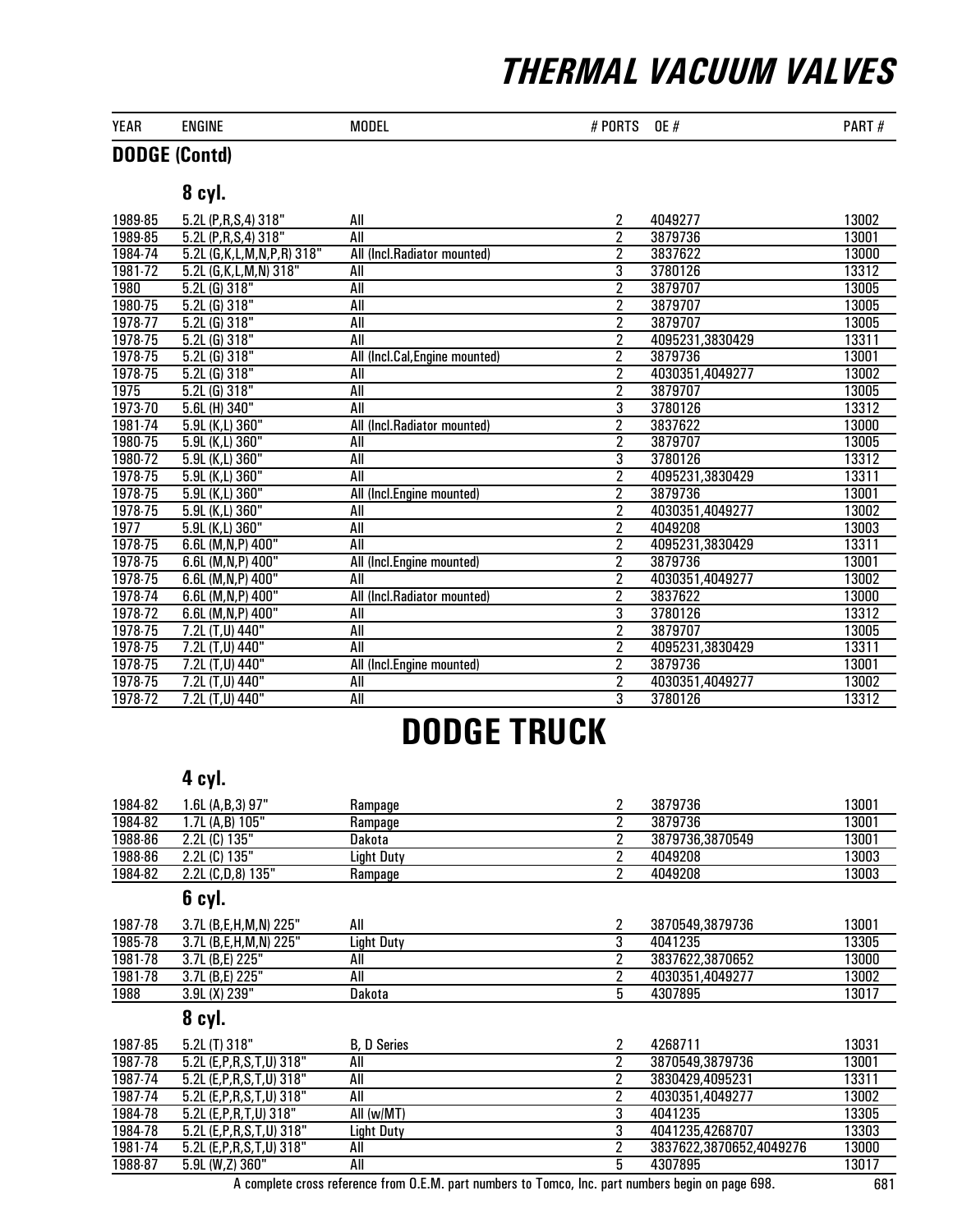| YEAR    | <b>ENGINE</b>                    | <b>MODEL</b>            | # PORTS OE #   |                         | PART# |
|---------|----------------------------------|-------------------------|----------------|-------------------------|-------|
|         | <b>DODGE TRUCK 8 cyl (Contd)</b> |                         |                |                         |       |
| 1988-87 | $5.9L$ (W) 360"                  | W Series (Cal)          | 3              | 4268716                 | 13032 |
| 1988-87 | $5.9L$ (W) 360"                  | B, D Series, Ramcharger | 3              | 4268716                 | 13032 |
| 1988-87 | 5.9L (W) 360"                    | All (over 8500 GVW)     | 3              | 4268716                 | 13032 |
| 1987-85 | 5.9L (S,T,U,V,W) 360"            | B, D Series (Exc.Cal)   | 2              | 4306319                 | 13008 |
| 1987-78 | 5.9L (S,T,U,V,W) 360"            | All                     | 2              | 3870549,3879736         | 13001 |
| 1987-74 | 5.9L (S,T,U,V,W) 360"            | All                     | 2              | 3830429,4095231         | 13311 |
| 1987-74 | 5.9L (S,T,U,V,W) 360"            | All                     | 2              | 4030351,4049277         | 13002 |
| 1986-85 | $5.9L$ (W) 360"                  | B, D, W Series          | 2              | 4268711                 | 13031 |
| 1986-84 | 5.9L (S,T,U,V,W) 360"            | All                     | 3              | 4268707                 | 13303 |
| 1984    | 5.9L (S,T,U,V,W) 360"            | All                     | 2              | 3879707                 | 13005 |
| 1983-78 | 5.9L (S,T,U,V,W) 360"            | Light Duty              | 3              | 4268707                 | 13303 |
| 1983-78 | 5.9L (S,T,U,V) 360"              | <b>Light Duty</b>       | 3              | 4041235                 | 13303 |
| 1981-74 | 5.9L (S, T, U, V, W) 360"        | All                     | $\overline{2}$ | 3837622,3870652,4049276 | 13000 |
| 1977-74 | 6.6L (J) 400"                    | All                     | $\overline{2}$ | 3830429,4095231         | 13311 |
| 1977-74 | 6.6L (J) 400"                    | All                     | 2              | 4030351,4049277         | 13002 |
| 1977-74 | $6.6L$ (J) $400"$                | All                     | 2              | 3837622,3870652,4049276 | 13000 |
| 1980-78 | 7.2L (A,D) 440"                  | All                     | 2              | 3879707                 | 13005 |
| 1980-74 | 7.2L (A,D) 440"                  | All                     | 2              | 3830429,4095231         | 13311 |
| 1980-74 | 7.2L (A,D) 440"                  | All                     | $\overline{2}$ | 4030351,4049277         | 13002 |
| 1980-74 | 7.2L (A,D) 440"                  | All                     | 2              | 3837622,3870652,4049276 | 13000 |

FORD

### 4 cyl.

| 1992-80     | 1.6L (2,4,5,7,8) 98"            | All w/Elec. PVS 128                        | 3              | E1AE-8A564B2A, CA, E1AZ-C     | 13307 |
|-------------|---------------------------------|--------------------------------------------|----------------|-------------------------------|-------|
| 1992-80     | 1.6L (2,4,5,7,8) 98"            | All w/Elec. PVS 160                        | $\overline{3}$ | E1SE-8A564AA, B2A, E1SZ-A     | 13308 |
| 1992-80     | 1.6L(2,4,5,7,8)98"              | All w/Elec. PVS 95                         | $\overline{3}$ | E1AE-8A564AA, H2A, E1AZ-A     | 13309 |
| 1986-76     | 1.6L (2,4,5,7,8) 98"            | Escort, EXP (Incl.Cal,Turbo)               | $\overline{2}$ | D30Z-9D473A,D7BZ-A            | 13310 |
| 1985-80     | 1.6L(2,4,5,7,8)98"              | Escort, EXP, Fairmont, LTD, Mustang, Pinto | 4              | D8BE-9D473A1A, A2A, D8BZ-A,   | 13306 |
|             |                                 |                                            |                | D8TE-B1A.B2A                  |       |
| 1985-75     | $1.6L(2,4,5,7,8)$ 98"           | All                                        | $\overline{2}$ | D5FZ-9D473A                   | 13311 |
| 1992-86     | 1.9L (J, 9) 116"                | Escort, EXP, Fairmont, LTD, Mustang, Pinto | 4              | D8BE-9D473A1A, A2A, D8BZ-A,   | 13306 |
|             |                                 |                                            |                | D8TE-B1A, B2A                 |       |
| 1987-84     | 1.9L (J, 9) 116"                | Escort, Tempo                              | $\overline{2}$ | D7ZE-9D473A1A, A2A, E1SE-A1A, | 13301 |
|             |                                 |                                            |                | A2A                           |       |
| 1974-73     | $2.0L(X)$ 122"                  | Mustang, Pinto                             | $\overline{3}$ | C8AZ-12A091A,D1FZ-A,D5VY-A    | 13312 |
| 1992-80     | 2.3L (A, M, R, S, T, W, X) 140" | All w/Elec. PVS 128                        | 3              | E1AE-8A564B2A, CA, E1AZ-C     | 13307 |
| 1992-80     | 2.3L (A, M, R, S, T, W, X) 140" | All w/Elec. PVS 160                        | $\overline{3}$ | E1SE-8A564AA, B2A, E1SZ-A     | 13308 |
| 1992-80     | 2.3L (A, M, R, S, T, W, X) 140" | All w/Elec. PVS 95                         | $\overline{3}$ | E1AE-8A564AA, H2A, E1AZ-A     | 13309 |
| 1992-80     | 2.3L (A, M, R, S, T, W, X) 140" | Escort, EXP, Fairmont, LTD, Mustang, Pinto | 4              | D8BE-9D473A1A, A2A, D8BZ-A,   | 13306 |
|             |                                 |                                            |                | D8TE-B1A.B2A                  |       |
| 1987-84     | 2.3L (A, M, R, S, T, W, X) 140" | Escort, Tempo                              | $\overline{2}$ | D7ZE-9D473A1A, A2A, E1SE-A1A, | 13301 |
|             |                                 |                                            |                | A2A                           |       |
| 1986-76     | 2.3L (A, M, R, S, T, W, X) 140" | Escort, EXP (Incl.Cal, Turbo)              | $\overline{2}$ | D30Z-9D473A,D7BZ-A            | 13310 |
| 1985-75     | 2.3L (A, M, R, S, T, W, X) 140" | All                                        | $\overline{2}$ | D5FZ-9D473A                   | 13311 |
| 1981-78     | 2.3L (A, M, R, S, T, W, X) 140" | All                                        | $\overline{2}$ | D5VY-9D473A                   | 13310 |
| 1980-78     | 2.3L (T, W, Y) 140"             | Fiesta                                     | $\overline{2}$ | D3TZ-9D473A                   | 13301 |
| 1979        | 2.3L (W, Y) 140"                | Mustang (w/Turbocharger, Incl.Cal)         | $\overline{2}$ | D3TZ-9D473A                   | 13301 |
| $1977 - 71$ | 2.3L (Y) 140"                   | Mustang, Pinto                             | $\overline{3}$ | C8AZ-12A091A,D1FZ-A,D5VY-A    | 13312 |
| 1974        | 2.3L (Y) 140"                   | Mustang, Pinto                             | $\overline{2}$ | D3TZ-9D473A                   | 13301 |
| 1996-80     | All                             | <b>All</b>                                 | $\overline{3}$ | E1AE-8A564BA,E1AZ-B           | 13314 |
| 1996-74     | All                             | 125                                        | 3              | D5ZE-8A564A2A,D5ZZ-4A         | 13305 |
| 1996-74     | All                             | 95                                         | $\overline{3}$ | D50Z-8A564A,E1AZ-D            | 13304 |
| 1992-74     | All                             | 160                                        | $\overline{3}$ | D5AE-8A564A2A,D5AZ-A          | 13303 |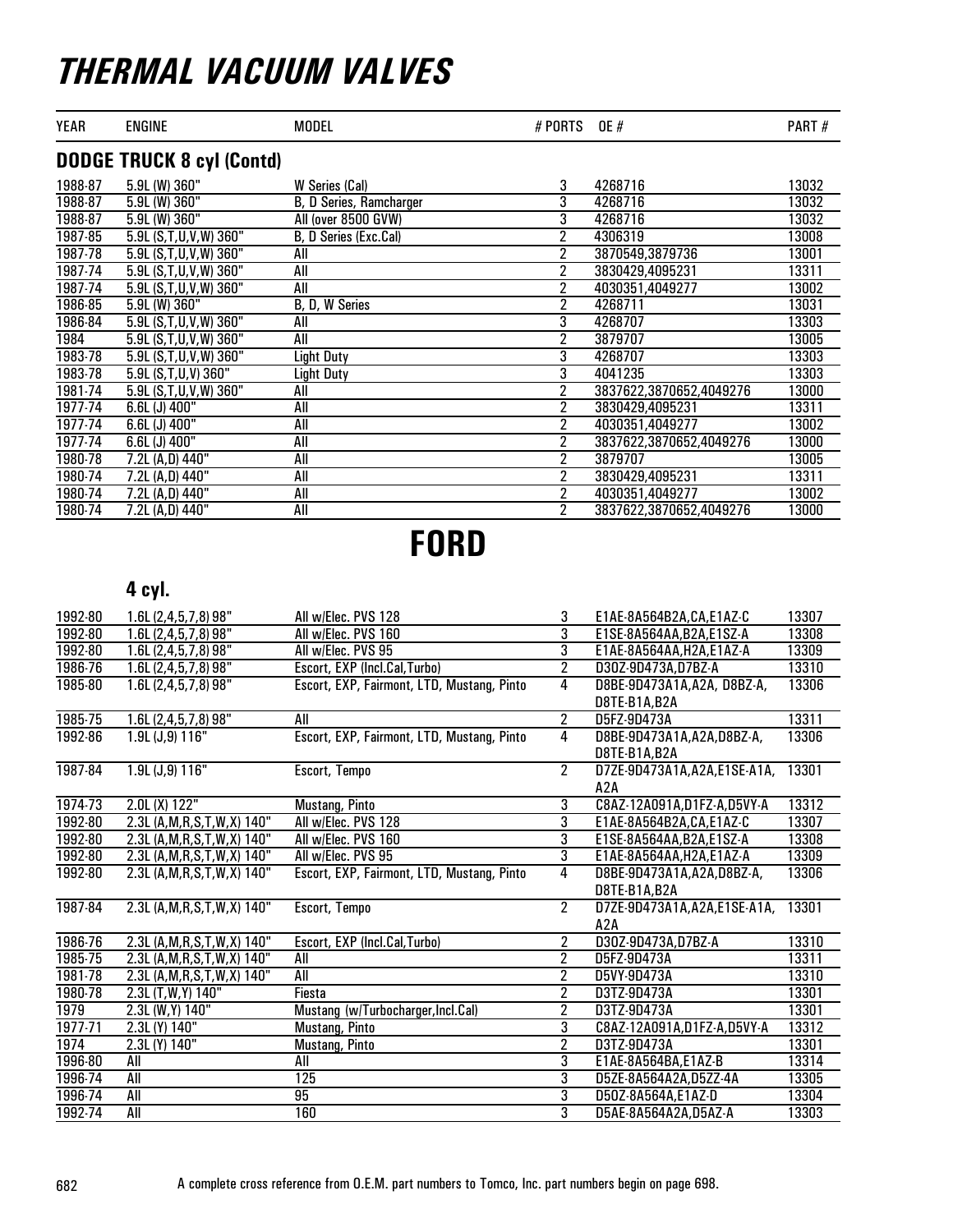| $\frac{1}{2}$ | .             |       |                                     |            |
|---------------|---------------|-------|-------------------------------------|------------|
| <b>YEAR</b>   | <b>ENGINE</b> | MODEL | $OE$ $A$<br>- 121 1<br>$\mathbf{u}$ | --<br>PART |

#### FORD (Contd)

|         | 6 cyl.                  |                                                                           |                |                                                       |       |
|---------|-------------------------|---------------------------------------------------------------------------|----------------|-------------------------------------------------------|-------|
| 1979    | 2.8L (Z) 171"           | All (incl. CA)                                                            | 3              | D7AE-12A091B1A,D7AZ-A,<br>E1SE-A1A, A2A               | 13312 |
| 1979-76 | $2.8L$ (Z) $171"$       | All (Incl.Can)                                                            | 2              | D5FZ-9D473A, E1TE-A1A, A2A                            | 13311 |
| 1979-76 | $2.8L$ (Z) $171"$       | Fairmont, Granada, Mustang, Pinto                                         | $\overline{2}$ | D30Z-9D473A, D3TZ-A                                   | 13310 |
| 1979-73 | $2.8L(Z)$ 171"          | Fairmont, Granada, LTD, Maverick, Mustang,<br>Pinto, Thunderbird          | $\overline{2}$ | D3TZ-9D473A                                           | 13301 |
| 1979-68 | 2.8L (U,Z) 171"         | All                                                                       | $\overline{3}$ | C8AZ-12A091A,D1FZ-A,D5VY-A                            | 13312 |
| 1983-76 | $3.3L$ (B, T, X) 200"   | All (Incl.Can)                                                            | $\overline{2}$ | D5FZ-9473A,E1TE-A1A,A2A                               | 13311 |
| 1983-73 | $3.3L$ (B, T, X) $200"$ | Fairmont, Granada, LTD, Maverick, Mustang,<br>Pinto, Thunderbird          | $\overline{2}$ | D3TZ-9D473A                                           | 13301 |
| 1981-76 | 3.3L (B,T,X) 200"       | Fairmont, Granada, Mustang, Pinto                                         | $\overline{2}$ | D30Z-9D473A,D3TZ-A                                    | 13310 |
| 1980-79 | $3.3L$ (B,T,X) $200"$   | All (Incl.Cal)                                                            | $\overline{3}$ | D7AE-12A091B1A,D7AZ-A,<br>E1SE-A1A, A2A               | 13312 |
| 1980-68 | 3.3L (B,T,X) 200"       | All                                                                       | 3              | C8AZ-12A091A,D1FZ-A,D5VY-A                            | 13312 |
| 1984-83 | 3.8L (3) 232"           | All (Incl.Can)                                                            | $\overline{2}$ | D5FZ-9D473A,E1TE-A1A,A2A                              | 13311 |
| 1983    | 3.8L (3) 232"           | Fairmont, Granada, LTD, Maverick, Mustang,<br>Pinto, Thunderbird          | $\overline{2}$ | D3TZ-9D473A                                           | 13301 |
| 1984-76 | 4.1L (C,L) 250"         | All (Incl.Can)                                                            | $\overline{2}$ | D5FZ-9D473A,E1TE-A1A,A2A                              | 13311 |
| 1983-73 | 4.1L (C,L) 250"         | Fairmont, Granada, LTD, Maverick, Mustang,<br>Pinto, Thunderbird          | $\overline{2}$ | D3TZ-9D473A                                           | 13301 |
| 1981-76 | 4.1L (C) 250"           | Fairmont, Granada, Mustang, Pinto                                         | $\overline{2}$ | D30Z-9D473A,D3TZ-A                                    | 13310 |
| 1980-68 | 4.1L (C) 250"           | All                                                                       | $\overline{3}$ | C8AZ-12A091A,D1FZ-A,D5VY-A                            | 13312 |
| 1996-80 | All                     | All                                                                       | $\overline{3}$ | E1AE-8A564BA,E1AZ-B                                   | 13314 |
| 1996-80 | All                     | All w/Elec. PVS 160                                                       | 3              | E1SE-8A564AA, B2A, E1SZ-A                             | 13308 |
| 1996-80 | All                     | All w/Elec. PVS 95                                                        | 3              | E1AE-8A564AA, H2A, E1AZ-A                             | 13309 |
| 1992-80 | All                     | All w/Elec. PVS 128                                                       | $\overline{3}$ | E1AE-8A564B2A, CA, E1AZ-C                             | 13307 |
| 1992-80 | $\overline{All}$        | 125                                                                       | $\overline{3}$ | D5ZE-8A564A2A,D5ZZ-A                                  | 13305 |
| 1992-80 | $\overline{All}$        | 95                                                                        | $\overline{3}$ | D50Z-8A564A,E1AZ-D                                    | 13304 |
| 1992-74 | All                     | 160                                                                       | $\overline{3}$ | D5AE-8A564A2A,D5AZ-A                                  | 13303 |
| 1986-78 | All                     | All                                                                       | 4              | D8TE-9D473B1A,B2A                                     | 13306 |
|         | 8 cyl.                  |                                                                           |                |                                                       |       |
| 1983-80 | 4.2L (D) 255"           | All                                                                       | 4              | D8BE-9D473A1A, A2A, D8BZ-A,<br>D8TE-B1A, B2A          | 13306 |
| 1983-80 | $4.2L$ (D) $255"$       | Fairmont, Granada, LTD, LTD II, Maverick,                                 | $\overline{2}$ | D3TZ-9D473A, D5DE-A1A,                                | 13301 |
|         |                         | Mustang, Thunderbird, Torino                                              |                | D7EE-A1A, A2A, D7ZE-A1A, A2A                          |       |
| 1982-80 | $4.2L$ (D) $255"$       | All                                                                       | $\overline{2}$ | D5FZ-9D473A                                           | 13311 |
| 1981-80 | $4.2L$ (D) $255"$       | Fairmont, Granada, LTD, LTD II, Mustang,<br>Thunderbird, Torino           | $\overline{2}$ | D30Z-9D473A                                           | 13310 |
| 1995-83 | $5.0L$ (E,F) $302"$     | All                                                                       | 3              | E1AE-8A564AA, H2A                                     | 13309 |
| 1992-78 | $5.0L$ (E,F) $302"$     | All (Incl.Hi-Alt,Can)                                                     | $\overline{3}$ | D7AE-12A091B1A, D7AZ-A,<br>E1SE-A1A, A2A              | 13312 |
| 1987-67 | $5.0L$ (D,F,G) 302"     | All                                                                       | $\overline{3}$ | C8AZ-12A091A, D1FZ-A, D5FZ-A,<br>D5VY-A               | 13312 |
| 1986-78 | $5.0L$ (E,F) $302"$     | All                                                                       | $\overline{4}$ | D8BE-9D473A1A, A2A, D8BZ-A,<br>D8TE-B1A, B2A          | 13306 |
| 1983-73 | $5.0L$ (D,F,G) 302"     | Fairmont, Granada, LTD, LTD II, Maverick,<br>Mustang, Thunderbird, Torino | $\overline{2}$ | D3TZ-9D473A,D5DE-A1A,<br>D7EE-A1A, A2A, D7ZE-A1A, A2A | 13301 |
| 1982-73 | $5.0L$ (D,F,G) 302"     | All                                                                       | $\overline{2}$ | D5FZ-9D473A                                           | 13311 |
| 1981-73 | $5.0L$ (D,F,G) 302"     | Fairmont, Granada, LTD, LTD II, Mustang,<br>Thunderbird, Torino           | $\overline{2}$ | D30Z-9D473A                                           | 13310 |
| 1995-83 | 5.8L (W) 351"           | All                                                                       | $\overline{3}$ | E1AE-8A564AA, H2A                                     | 13309 |
| 1981-78 | 5.8L (G,H,Q) 351"       | All (Incl.Hi-Alt,Can)                                                     | $\overline{3}$ | D7AE-12A091B1A, D7AZ-A,<br>E1SE-A1A, A2A              | 13312 |
| 1981-73 | 5.8L (G,H,Q) 351"       | Fairmont, Granada, LTD, LTD II, Maverick,<br>Mustang, Thunderbird, Torino | $\overline{2}$ | D3TZ-9D473A,D5DE-A1A,<br>D7EE-A1A, A2A, D7ZE-A1A, A2A | 13301 |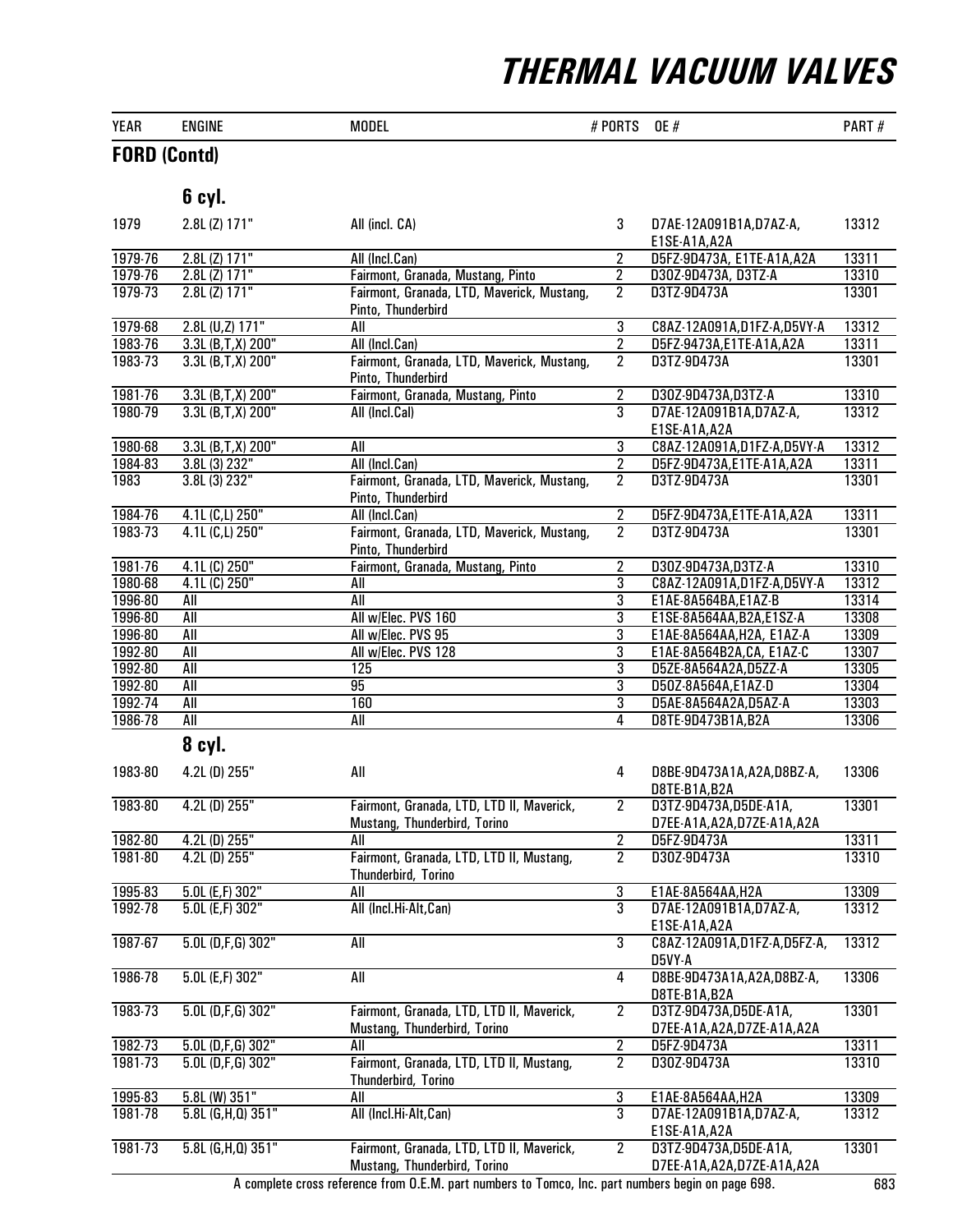| <b>YEAR</b> | <b>ENGINE</b>             | <b>MODEL</b>                                                              | # PORTS        | <b>OE</b> #                                           | PART# |
|-------------|---------------------------|---------------------------------------------------------------------------|----------------|-------------------------------------------------------|-------|
|             | <b>FORD 8 cyl (Contd)</b> |                                                                           |                |                                                       |       |
| 1981-73     | 5.8L (G,H,Q) 351"         | All                                                                       | 2              | D5FZ-9D473A                                           | 13311 |
| 1981-73     | $5.8L$ (G, H, Q) 351"     | Fairmont, Granada, LTD, LTD II, Maverick,<br>Mustang, Thunderbird, Torino | $\overline{2}$ | D30Z-9D473A                                           | 13310 |
| 1981-67     | $5.8L$ (G, H, Q) $351"$   | All                                                                       | $\overline{3}$ | C8AZ-12A091A,D1FZ-A,D5FZ-A,<br>D5VY-A                 | 13312 |
| $1977 - 75$ | 5.8L (H,Q) 351"           | All                                                                       | $\overline{2}$ | D5VY-9D473A                                           | 13310 |
| 1978-73     | $6.6L(S)$ 400"            | Fairmont, Granada, LTD, LTD II, Mustang,<br>Thunderbird, Torino           | $\overline{2}$ | D30Z-9D473A                                           | 13310 |
| 1978-73     | $6.6L(S)$ 400"            | Fairmont, Granada, LTD, LTD II, Maverick,<br>Mustang, Thunderbird, Torino | $2^{\circ}$    | D3TZ-9D473A,D5DE-A1A,<br>D7EE-A1A, A2A, D7ZE-A1A, A2A | 13301 |
| 1978-67     | 6.6L (S) 400"             | All                                                                       | $\overline{3}$ | C8AZ-12A091A,D1FZ-A,D5FZ-A,<br>D5VY-A                 | 13312 |
| 1977-75     | $6.6L(S)$ 400"            | All                                                                       | $\overline{2}$ | D5VY-9D473A                                           | 13310 |
| 1972-67     | 7.0L (C, N, P) 429"       | All                                                                       | $\overline{3}$ | C8AZ-12A091A,D1FZ-A,D5FZ-A,<br>D5VY-A                 | 13312 |
| 1978-73     | 7.5L (A,C) 460"           | Fairmont, Granada, LTD, LTD II, Mustang,<br><b>Thunderbird, Torino</b>    | $\overline{2}$ | D3TZ-9D473A,D5DE-A1A,<br>D7EE-A1A, A2A, D7ZE-A1A, A2A | 13301 |
| 1978-73     | 7.5L (A,C) 460"           | Fairmont, Granada, LTD, LTD II, Mustang,<br>Thunderbird, Torino           | $\overline{2}$ | D30Z-9D473A                                           | 13310 |
| 1978-67     | 7.5L (A,C) 460"           | All                                                                       | 3              | C8AZ-12A091A,D1FZ-A,D5FZ-A,<br>D5VY-A                 | 13312 |
| 1977-75     | 7.5L (A,C) 460"           | All                                                                       | $\overline{2}$ | D5VY-9D473A                                           | 13310 |
| 1996-80     | All                       | All                                                                       | $\overline{3}$ | E1AE-8A564BA,E1AZ-B                                   | 13314 |
| 1996-80     | All                       | All w/Elec. PVS 160                                                       | $\overline{3}$ | E1SE-8A564AA, B2A, E1SZ-A                             | 13308 |
| 1996-74     | All                       | 125                                                                       | 3              | D5ZE-8A564A2A,D5ZZ-A                                  | 13305 |
| 1995-80     | All                       | All w/Elec. PVS 95                                                        | $\overline{3}$ | E1AE-8A564AA, H2A, E1AZ-A                             | 13309 |
| 1992-80     | All                       | All w/Elec. PVS 128                                                       | $\overline{3}$ | E1AE-8A564B2A, CA, E1AZ-C                             | 13307 |
| 1992-74     | All                       | 160                                                                       | 3              | D5AE-8A564A2A,D5AZ-A                                  | 13303 |
| 1992-74     | All                       | 95                                                                        | 3              | D50Z-8A564A,E1AZ-D                                    | 13304 |

# FORD TRUCK

#### 4 cyl.

| 1988-87 | 2.0L (C) 122"    | All                                     | 3              | E77E-8A864AA                       | 13307 |
|---------|------------------|-----------------------------------------|----------------|------------------------------------|-------|
| 1987-85 | 2.0L (C) 122"    | Ranger                                  | 4              | D8BE-9D473A1A, A2A, D8BZ-A,        | 13306 |
|         |                  |                                         |                | D8TE-B1A, B2A                      |       |
| 1983    | 2.0L (C) 122"    | Ranger                                  | 2              | D3TZ-9D473A                        | 13301 |
| 1992-86 | 2.3L (A) 140"    | Ranger                                  | 3              | E1SE-12A091A1A, A2A                | 13312 |
| 1983    | 2.3L (A) 140"    | Ranger                                  | 2              | D3TZ-9D473A                        | 13301 |
| 1996-83 | All              | 125                                     | 3              | D5ZE-8A564A2A,D5ZZ-A               | 13305 |
| 1996-83 | All              | 95                                      | 3              | D50Z-8A564A,E1AZ-D                 | 13304 |
| 1996-80 | All              | All w/Elec. PVS 160                     | 3              | E1SE-8A564AA, B2A, E1SZ-A          | 13308 |
| 1996-80 | All              | All w/Elec. PVS 95                      | $\overline{3}$ | E1AE-8A564AA, H2A, E1AZ-A          | 13309 |
| 1996-80 | All              | All                                     | $\overline{3}$ | E1AE-8A564BA,E1AZ-B                | 13314 |
| 1992-83 | All              | 160                                     | 3              | D5AE-8A564A2A,D5AZ-A               | 13303 |
| 1992-83 | All              | All w/Elec. PVS 128                     | 3              | E1AE-8A564B2A, CA, E1AZ-C          | 13307 |
|         | 6 cyl.           |                                         |                |                                    |       |
| 1983    | 3.8L (A) 232"    | F100 (w/AT)                             | 2              | D7BZ-9D473A                        | 13310 |
| 1982-73 | 3.8L (3) 232"    | Bronco, E, F100/150/250/350, E200/300,  | 2              | D3TZ-9D473A                        | 13301 |
|         |                  | U150                                    |                |                                    |       |
| 1974-73 | 3.9L (A) 240"    | Bronco, E, F100/150/350, E200/300, U150 | 2              | D3TZ-9D473A                        | 13301 |
| 1973-71 | 3.9L (A) 240"    | F100, 2WD, F250/350 H.D. Cooling        | 3              | C8AZ-12A091A                       | 13312 |
| 1986-81 | 4.9L (E, Y) 300" | All (Incl.Cal)                          | 4              | D8BE-9D473A1A, A2A, D8BZ-A,        | 13306 |
|         |                  |                                         |                | D8TE-B1A, B2A                      |       |
| 1985-80 | 4.9L (E.Y) 300"  | All                                     | $\overline{3}$ | D7AE-12A091B1A,B2A,E1SE-A1A, 13312 |       |
|         |                  |                                         |                | A2A                                |       |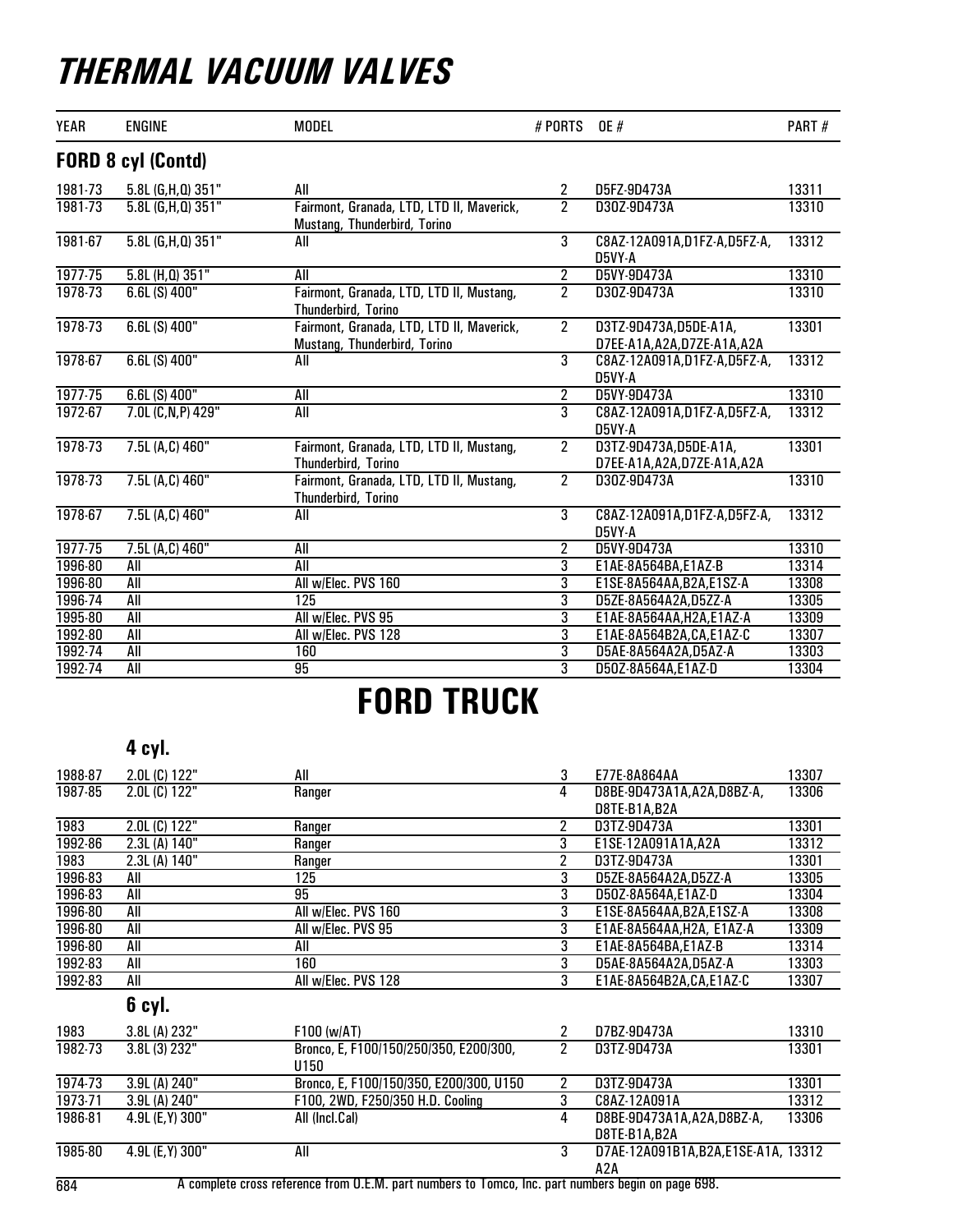| <b>YEAR</b>        | <b>ENGINE</b>                  | <b>MODEL</b>                                                     | # PORTS             | <b>OE</b> #                                            | PART#          |
|--------------------|--------------------------------|------------------------------------------------------------------|---------------------|--------------------------------------------------------|----------------|
|                    | <b>FORD TRUCK 6cyl (Contd)</b> |                                                                  |                     |                                                        |                |
| 1983-80            | 4.9L (E, Y) 300"               | All                                                              | 3                   | D7AE-12A091B1A, D7AZ-A,<br>E1SE-A1A, A2A               | 13312          |
| 1982-73            | 4.9L (A, B, C, E, Y) 300"      | Bronco, E, F100/150/250/350, E200/300,<br>U150                   | $\overline{2}$      | D3TZ-9D473A                                            | 13301          |
| 1981-76            | 4.9L (A,B,C,E,Y) 300"          | All                                                              | $\overline{2}$      | D7BE-9D473A1A,A2A                                      | 13310          |
| 1979-76            | 4.9L (E, Y) 300"               | E, F100/150/250 (Incl.Cal)                                       | $\overline{2}$      | D30Z-9D473A                                            | 13310          |
| 1973-71            | 4.9L (B) 300"                  | F100 2WD, F250/350 H.D. Cooling                                  | 3                   | C8AZ-12A091A                                           | 13312          |
| 1996-80            | All                            | All                                                              | $\overline{3}$      | E1AE-8A564BA,E1AZ-B                                    | 13314          |
| 1996-80<br>1996-80 | <b>All</b><br><b>All</b>       | All w/Elec. PVS 160<br>All w/Elec. PVS 95                        | $\overline{3}$<br>3 | E1SE-8A564AA, B2A, E1SZ-A<br>E1AE-8A564AA, H2A, E1AZ-A | 13308<br>13309 |
| 1992-80            | <b>All</b>                     | All w/Elec. PVS 128                                              | $\overline{3}$      | E1AE-8A564B2A, CA, E1AZ-C                              | 13307          |
| 1992-74            | All                            | 160                                                              | 3                   | D5AE-8A564A2A,D5AZ-A                                   | 13303          |
| 1992-74            | All                            | 125                                                              | 3                   | D5ZE-8A564A2A,D5ZZ-A                                   | 13305          |
| 1992-74            | All                            | 95                                                               | $\overline{3}$      | E1AZ-8A564D, D50Z-A                                    | 13304          |
|                    | 8 cyl.                         |                                                                  |                     |                                                        |                |
| 1992-80            | 5.0L (E,F) 302"                | E100/150 M/T, F100 All/T, F150/250, U150                         | 4                   | D8BE-9D473A1A, A2A, D8BZ-A,<br>D8TE-B1A, B2A           | 13306          |
| 1986-73            | $5.0L$ (G,F,N) 302"            | E, F100/150/250/350 (Incl.Can)                                   | $\overline{2}$      | D7TE-9D473A1A, A2A, E1TE-A1A,<br>A2A                   | 13311          |
| 1984-73            | $5.0L$ (F,6) 302"              | E, F100/150/250/350, M450/500, U150<br>(Incl.Cal,Can)            | $\overline{2}$      | D3TZ-9D473A                                            | 13301          |
| 1983-73            | $5.0L$ (F,6) 302"              | Bronco, E, F100/150/250, E300, F350, U150<br>(Incl.Cal,Can)      | $\overline{2}$      | D30Z-9D473A,D7BZ-A                                     | 13310          |
| 1982-70            | $5.0L$ (G,F,N) 302"            | All (Incl.Cal,Can,Hi-Alt)                                        | $\overline{3}$      | D7AE-12A091B1A, D7AZ-A,<br>E1SE-A1A, A2A               | 13312          |
| 1976-73            | $5.0L$ (G) $302"$              | E, F100/300, F250/350                                            | 3                   | C8AZ-12A091A                                           | 13312          |
| 1986-75            | $5.8L$ (G,H) $351"$            | E, F100/150/250/350 (Incl.Can)                                   | $\overline{2}$      | D7TE-9D473A1A, A2A, E1TE-A1A,<br>A <sub>2</sub> A      | 13311          |
| 1984-73            | 5.8L (G,H,M) 351"              | E, F100/150/250/350, M450/500, U150<br>(Incl.Cal,Can)            | $\overline{2}$      | D3TZ-9D473A                                            | 13301          |
| 1983-73            | 5.8L (G,H,M) 351"              | Bronco, E, F100/150/250, E300, F350, U150<br>(Incl.Cal,Can)      | $\overline{2}$      | D30Z-9D473A,D7BZ-A                                     | 13310          |
| 1982-75            | $5.8L$ (G,H) $351"$            | All (Incl.Cal,Can,Hi-Alt)                                        | $\overline{3}$      | E7AE-12A091B, D7AZ-A,<br>E1SE-A1A, A2A                 | 13312          |
| 1976-75            | 5.8L (H) 351"                  | E, F100/300, F250/350                                            | 3                   | C8AZ-12A091A                                           | 13312          |
| 1976-73            | 5.9L (Y) 360"                  | E, F100/300, F250/350                                            | 3                   | C8AZ-12A091A                                           | 13312          |
| 1973               | 5.9L (Y) 360"                  | E, F100/150/250/350, M450/500, U150<br>(incl. CA, Canada, All/T) | $\overline{2}$      | D3TZ-9D473A                                            | 13301          |
| 1973               | 5.9L (Y) 360"                  | Bronco, E, F100/150/250, E300, F350, U150<br>(incl. CA, Canada)  | $\overline{2}$      | D30Z-9D473A, D7BZ-A                                    | 13310          |
| 1976-73            | 6.4L (H,M) 390"                | E, F100/300, F250/350                                            | $\overline{3}$      | C8AZ-12A091A                                           | 13312          |
| 1976-73            | 6.4L (Y) 390"                  | E, F100/150/250/350, M450/500, U150<br>(Incl.Cal,Can)            | $\overline{2}$      | D3TZ-9D473A                                            | 13301          |
| 1976-73            | 6.4L (Y) 390"                  | Bronco, E, F100/150/250, E300, F350, U150<br>(Incl.Cal,Can)      | $\overline{2}$      | D30Z-9D473A,D7BZ-A                                     | 13310          |
| 1986-77            | 6.6L (S,Z) 400"                | E, F100/150/250/350 (Incl.Can)                                   | $\overline{2}$      | D7TE-9D473A1A, A2A, E1TE-A1A,<br>A2A                   | 13311          |
| 1984-77            | 6.6L (S,Z) 400"                | E, F100/150/250/350, M450/500, U150<br>(Incl.Cal,Can)            | $\overline{2}$      | D3TZ-9D473A                                            | 13301          |
| 1983-77            | 6.6L (S,Z) 400"                | Bronco, E, F100/150/250, E300, U150 (Incl.<br>Cal, Can)          | $\overline{2}$      | D30Z-9D473A,D7BZ-A                                     | 13310          |
| 1982-77            | $6.6L$ (S,Z) $400"$            | All (Incl.Cal,Can,Hi-Alt)                                        | $\overline{3}$      | D7AE-12A091B1A, D7AZ-A,<br>ESE-A1A, A2A                | 13312          |
| 1986-73            | 7.5L (A, J, L) 460"            | E, F100/150/250/350 (Incl.Can)                                   | $\overline{2}$      | D7TE-9D473A1A, A2A, E1TE-A1A, 13311<br>A2A             |                |
| 1984-73            | 7.5L (A, J, L) 460"            | E, F100/150/250/350, M450/500, U150<br>(Incl.Cal,Can)            | $\overline{2}$      | D3TZ-9D473A                                            | 13301          |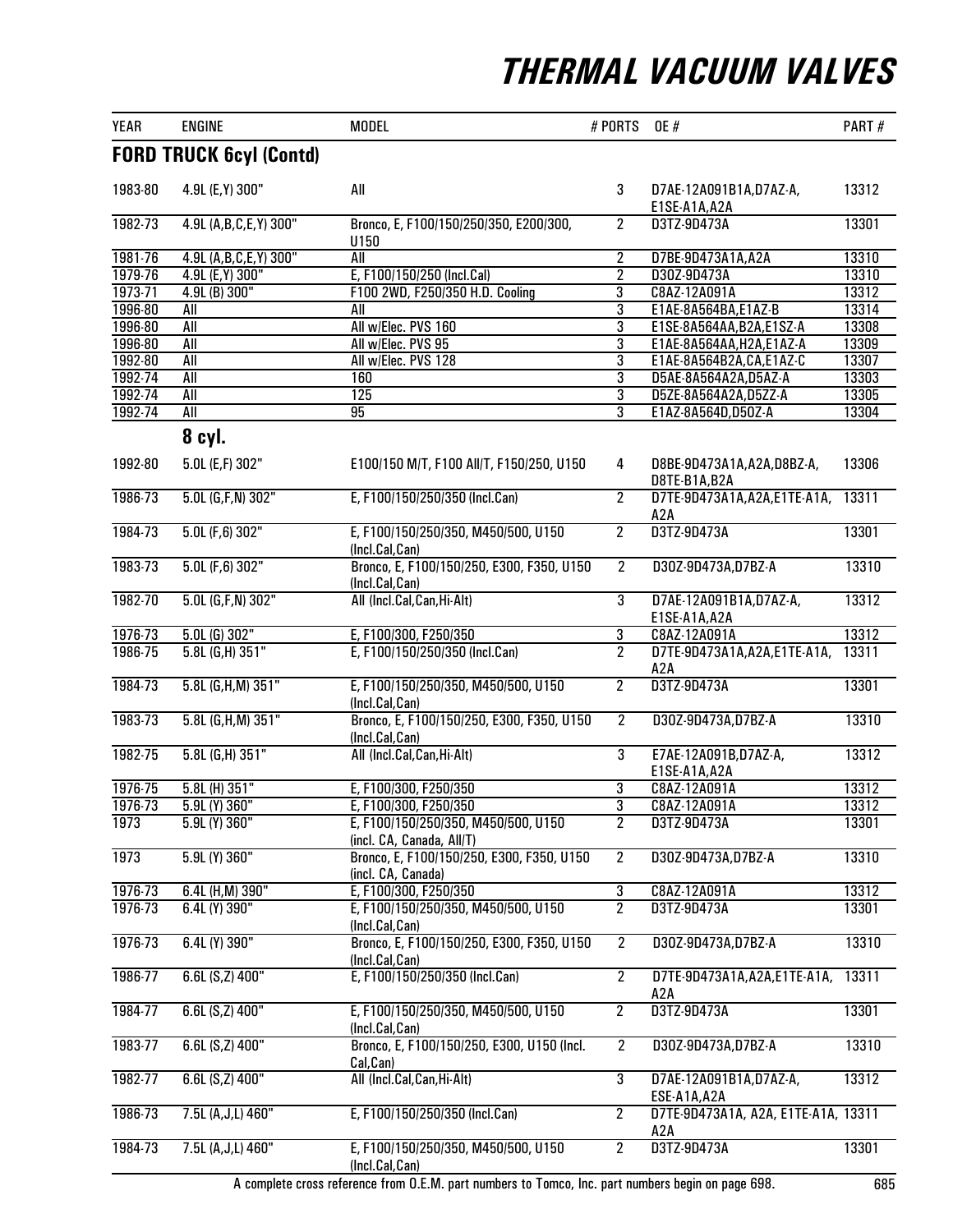| <b>YEAR</b> | <b>ENGINE</b>                   | <b>MODEL</b>                                                | # PORTS | <b>OE</b> #                            | PART# |
|-------------|---------------------------------|-------------------------------------------------------------|---------|----------------------------------------|-------|
|             | <b>FORD TRUCK 8 cyl (contd)</b> |                                                             |         |                                        |       |
| 1983-73     | 7.5L (A, J, L) 460"             | Bronco, E, F100/150/250, E300, F350, U150<br>(Incl.Cal.Can) | 2       | D30Z-9D473A.D7BZ-A                     | 13310 |
| 1982-70     | 7.5L (A.J.L) 460"               | All (Incl.Cal,Can,Hi-Alt)                                   | 3       | D7AE-12A091B1A.D7AZ-A.<br>E1SE-A1A.A2A | 13312 |
| 1976-73     | 7.5L (J,L) 460"                 | E. F100/300. F250/350                                       | 3       | C8AZ-12A091A                           | 13312 |
| 1996-80     | All                             | All                                                         | 3       | E1AE-8A564BA.E1AZ-B                    | 13314 |
| 1996-80     | All                             | All w/Elec. PVS 160                                         | 3       | E1SE-8A564AA.B2A.S1SZ-A                | 13308 |
| 1996-80     | All                             | All w/Elec. PVS 95                                          | 3       | E1AE-8A564AA.H2A.E1AZ-A                | 13309 |
| 1992-80     | All                             | All w/Elec. PVS 128                                         | 3       | E1AE-8A564B2A.CA.E1AZ-C                | 13307 |
| 1992-74     | All                             | 160                                                         | 3       | D5AE-8A564A2A.D5AZ-A                   | 13303 |
| 1992-74     | All                             | 125                                                         | 3       | D5ZE-8A564A2A.D5ZZ-A                   | 13305 |
| 1992-74     | All                             | 95                                                          | 3       | D50Z-8A564A.E1AZ-D                     | 13304 |

### GMC TRUCK

### 4 cyl.

| 1984-83 | 2.0L (Y) 121"       | All                                      | 5              | 25040736          | 13236 |
|---------|---------------------|------------------------------------------|----------------|-------------------|-------|
| 1984-83 | 2.0L (Y) 121"       | S Series (w/AT)                          | 4              | 14058773          | 13035 |
| 1984-82 | 2.0L (Y) 121"       | S-10, S-15 Pickup                        | 4              | 14003934,14069093 | 13205 |
|         | 6 cyl.              |                                          |                |                   |       |
| 1992-90 | 2.8L (R) 173"       | S-10 (w/MT)                              | $\overline{2}$ | 10137025          | 13206 |
| 1987-84 | 2.8L (B,R) 173"     | All                                      | $\overline{4}$ | 14064249          | 13216 |
| 1986-79 | 2.8L (B,R) 173"     | Jimmy, C, G, K-1, 2, P-1, 2, 3, S-10, 15 | $\overline{2}$ | 3031385,14025249  | 13206 |
| 1985    | 2.8L (B) 173"       | S, T-1 (incl. Hi-Alt, w/MT)              | $\overline{3}$ | 25040055          | 13213 |
| 1985-82 | $2.8L$ (B) $173"$   | $S, T-1$                                 | $\overline{3}$ | 10012353          | 13213 |
| 1986-79 | 3.8L (K) 229"       | Jimmy, C, G, K-1, 2, P-1, 2, 3, S-10, 15 | $\overline{2}$ | 3031385,14025249  | 13206 |
| 1984-82 | 3.8L (9) 229"       | Caballero                                | 2              | 14037796          | 13212 |
| 1984-82 | 3.8L (K) 229"       | <b>Caballero</b>                         | $\overline{2}$ | 3043015           | 13208 |
| 1984-81 | 3.8L (K) 229"       | All                                      | $\overline{5}$ | 25040736          | 13236 |
| 1981-80 | 3.8L (K) 229"       | <b>Caballero</b>                         | 4              | 3039144           | 13227 |
| 1980    | 3.8L (K) 229"       | Caballero                                | 4              | 3040827           | 13231 |
| 1980    | 3.8L (K) 229"       | Caballero                                | $\overline{3}$ | 25040055          | 13213 |
| 1987-84 | $4.1L$ (D) $250"$   | All                                      | 4              | 14064249          | 13216 |
| 1986-79 | 4.1L (D) 250"       | Jimmy, C, G, K-1, 2, P-1, 2, 3, S-10, 15 | $\overline{2}$ | 3031385,14025249  | 13206 |
| 1984    | $4.1L$ (D) $250"$   | C, G & K Series                          | $\overline{4}$ | 14072798          | 13033 |
| 1984-83 | $4.1L$ (D) $250"$   | All                                      | $\overline{2}$ | 14057273          | 13401 |
| 1984-81 | $4.1L$ (D) $250"$   | All                                      | 5              | 25040736          | 13236 |
| 1981    | 4.1L (D) 250"       | C, G & K Series (w/MT)                   | 4              | 14072798          | 13033 |
| 1981    | $4.1L$ (D) $250"$   | All                                      | 3              | 25040735          | 13233 |
| 1980-78 | $4.1L$ (D) $250"$   | All                                      | $\overline{2}$ | 3031549           | 13202 |
| 1977-74 | 4.1L (D) 250"       | C, G, K-10, Jimmy                        | $\overline{2}$ | 370721, 3030951   | 13201 |
| 1986-85 | 4.3L (N,Z) 262"     | All                                      | 4              | 14031356          | 13224 |
| 1986-85 | 4.3L (N,Z) 262"     | <b>Caballero</b>                         | $\overline{2}$ | 3043015           | 13208 |
| 1986-85 | 4.3L (N,Z) 262"     | All                                      | $\overline{3}$ | 25040735          | 13233 |
| 1989-88 | 4.8L (T) 292"       | All                                      | $\overline{4}$ | 14031356          | 13224 |
| 1989-84 | 4.8L (T) 292"       | All                                      | 4              | 14031356          | 13224 |
| 1986-84 | 4.8L (T) 292"       | All                                      | 4              | 14031356          | 13224 |
| 1986-79 | 4.8L (T) 292"       | Jimmy, C, G, K-1, 2, P-1, 2, 3, S-10, 15 | $\overline{2}$ | 3031385,14025249  | 13206 |
| 1980-78 | 4.8L (T) 292"       | All                                      | $\overline{2}$ | 3031549           | 13202 |
|         | 8 cyl.              |                                          |                |                   |       |
| 1982-81 | 4.4L (J) 267"       | Caballero                                | $\overline{c}$ | 3043015           | 13208 |
| 1981-82 | 4.4L (J) 267"       | Caballero                                | 2              | 14037796          | 13212 |
| 1979    | 4.4L (J) 267"       | Caballero                                | $\overline{2}$ | 3041857           | 13223 |
| 1987-81 | 5.0L (F, G, H) 305" | $\overline{All}$                         | 4              | 14031356          | 13224 |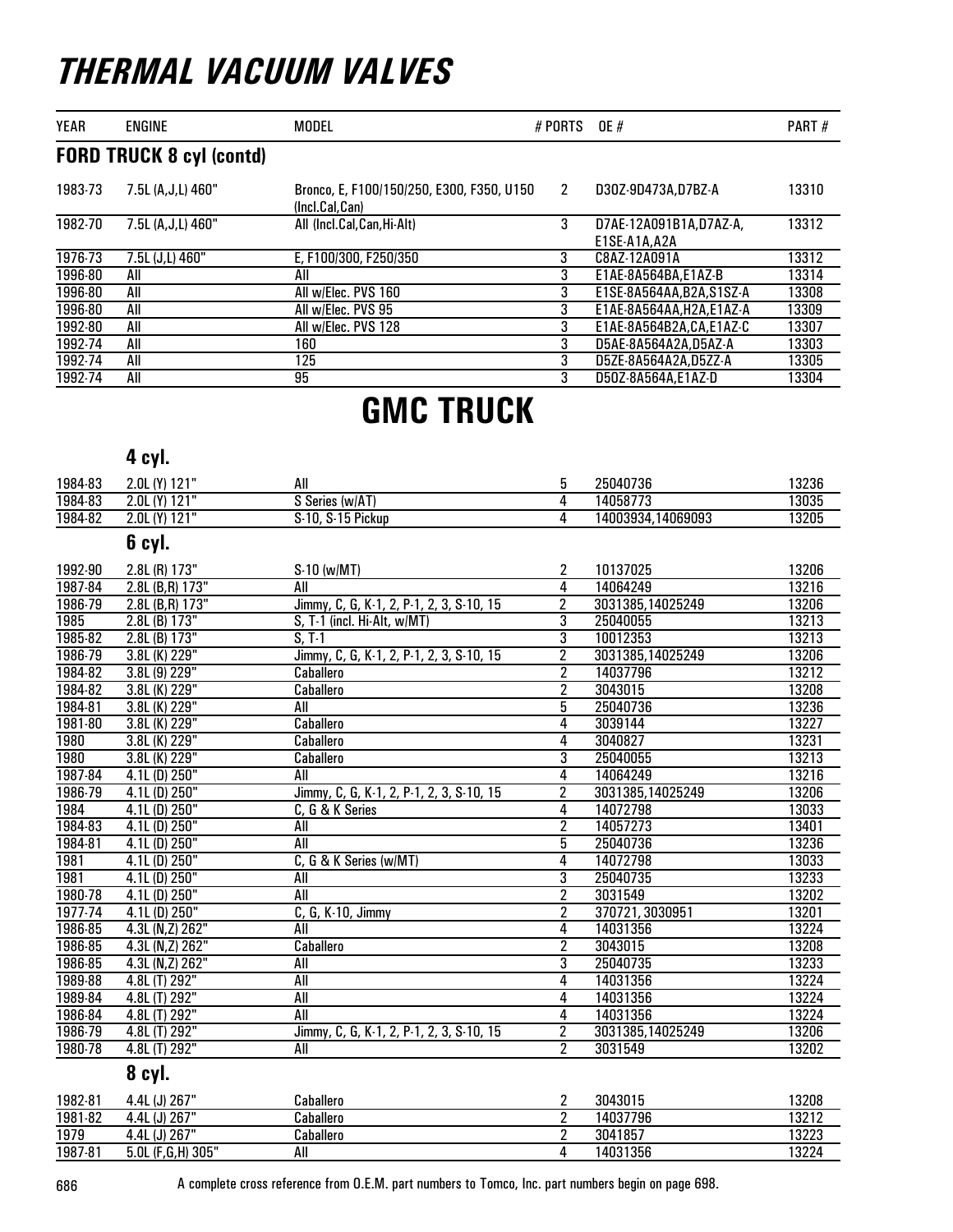| YEAR               | <b>ENGINE</b>                                     | <b>MODEL</b>                        | # PORTS                          | <b>OE</b> #          | PART#          |
|--------------------|---------------------------------------------------|-------------------------------------|----------------------------------|----------------------|----------------|
|                    | <b>GMC TRUCK 8 cyl (Contd)</b>                    |                                     |                                  |                      |                |
| 1986-85            | 5.0L (H) 305"                                     | All                                 | 2                                | 373510               | 13206          |
| 1986-85            | 5.0L (H) 305"                                     | All                                 | 4                                | 14015575             | 13234          |
| 1986-84            | 5.0L (F,H) 305"                                   | All                                 | $\overline{3}$                   | 25040735             | 13233          |
| 1986-83            | 5.0L (F, G, H) 305"                               | $C, G, K$ (Cal)                     | $\overline{2}$                   | 3053249              | 13016          |
| 1986-81            | 5.0L (H) 305"                                     | All                                 | 4                                | 3053331,3055378      | 13219          |
| 1986-80            | 5.0L (F,G,H) 305"                                 | C, G, K 1/2 & 3/4 Ton               | 4                                | 14015575             | 13234          |
| 1986-76<br>1985    | 5.0L (F, G, H) 305"                               | All<br>$C, G, K-1, 2 (w/MT)$        | $\overline{2}$                   | 3031385,14025249     | 13206<br>13213 |
| 1985-84            | 5.0L (F,H) 305"<br>5.0L (F,G,H) 305"              | $C, G, K-1, 2, 3$                   | $\overline{3}$<br>$\overline{3}$ | 25040055<br>25040055 | 13213          |
| 1985-81            | 5.0L (F,G,H) 305"                                 | Caballero                           | $\overline{2}$                   | 3043015              | 13208          |
| 1984-81            | 5.0L (H) 305"                                     | Caballero                           | $\overline{2}$                   | 14037796             | 13212          |
| 1983-81            | 5.0L (F,G,H) 305"                                 | All                                 | 5                                | 25040736             | 13236          |
| 1981-78            | 5.0L (F, G, H) 305"                               | All                                 | $\overline{2}$                   | 373510               | 13206          |
| 1980               | 5.0L (F,G,H) 305"                                 | All                                 | $\overline{2}$                   | 3043766              | 13225          |
| 1980-79            | 5.0L (F, G, H) 305"                               | Caballero, Jimmy, C, G, K-2, 3, P-3 | $\overline{2}$                   | 3041273              | 13214          |
| 1980-79            | $5.0L$ (F, G, H) 305"                             | All                                 | 4                                | 3039144              | 13227          |
| 1978               | 5.0L (U) 305"                                     | C, G, K-1, 2, 3, Jimmy              | $\overline{2}$                   | 3031386              | 13209          |
| 1978               | $5.0L$ (U) $305"$                                 | $C, G, K-1, 2$                      | $\overline{2}$                   | 3031385              | 13206          |
| 1978-75            | $5.0L$ (U) $305"$                                 | All                                 | $\overline{2}$                   | 3031386              | 13209          |
| 1978-73            | 5.0L (U) 305"                                     | All                                 | 2                                | 3030951              | 13201          |
| 1977-76            | $5.0L(0)$ 305"                                    | All                                 | 3                                | 364708               | 13200          |
| 1990-87<br>1988    | $5.7L$ (K, M) $350"$                              | All<br>All                          | 4                                | 3053331,3055378      | 13219          |
| 1988-85            | $5.7L$ (W) 350"<br>5.7L (M) 350"                  | <b>All</b>                          | $\overline{2}$<br>$\overline{2}$ | 14057273<br>14057273 | 13401<br>13401 |
| 1988-84            | 5.7L (K,L,M) 350"                                 | <b>All</b>                          | 3                                | 25040737             | 13242          |
| 1987-83            | 5.7L (M) 350"                                     | All                                 | $\overline{2}$                   | 14031351             | 13010          |
| 1987-81            | 5.7L (K,L,M,P) 350"                               | All                                 | 4                                | 14031356             | 13224          |
| 1987-81            | 5.7L (K,L,M,P) 350"                               | <b>All</b>                          | $\overline{2}$                   | 14031351             | 13010          |
| 1986-84            | 5.7L (K,L,M,P) 350"                               | All                                 | 3                                | 25040735             | 13233          |
| 1986-84            | 5.7L (M) 350"                                     | C & K Series                        | 4                                | 14075682             | 13034          |
| 1986-83            | 5.7L (K,L,M,P) 350"                               | $C, G, K$ (Cal)                     | 2                                | 3053249              | 13016          |
| 1986-81            | $5.7L$ (L,M) $350"$                               | All                                 | 4                                | 3053331,3055378      | 13219          |
| 1986-80            | 5.7L (K,L,M,P) 350"                               | C, G, K 1/2 & 3/4 ton               | 4                                | 14015575             | 13234          |
| 1986-76            | 5.7L (K,L,M,P) 350"                               | All                                 | $\overline{2}$                   | 3031385,14025249     | 13206          |
| 1985-84            | 5.7L (K,L,M,P) 350"                               | $C, G, K-1, 2, 3$                   | 3                                | 25040055             | 13213          |
| 1985-82            | 5.7L (L,M,P) 350"                                 | C, K & G Series                     | 4                                | 14050293             | 13028          |
| 1983<br>1983-79    | $5.7L$ (K, L, M, P) $350"$<br>5.7L (K,L,M,P) 350" | All<br>C, G, K, P-2, 3              | 5<br>2                           | 25040736<br>3041769  | 13236<br>13209 |
| 1982-81            | 5.7L (L,M,P) 350"                                 | All                                 | 3                                | 25040737             | 13242          |
| 1982-80            | 5.7L (K,L,M,P) 350"                               | All                                 | 4                                | 14015575             | 13234          |
| 1981               | 5.7L (K,L,M,P) 350"                               | All                                 | 5                                | 25040736             | 13236          |
| 1981-78            | 5.7L (L, M, P) 350"                               | $\overline{All}$                    | $\overline{2}$                   | 373510               | 13206          |
| <b>1980</b>        | 5.7L (L, M, P) 350"                               | All                                 | $\overline{2}$                   | 3043766              | 13225          |
| 1980-79            | 5.7L (L,M,P) 350"                                 | Caballero, Jimmy, C, G, K-2, 3, P-3 | 2                                | 3041273              | 13214          |
| 1980-79            | 5.7L (L,M,P) 350"                                 | All                                 | 4                                | 3039144              | 13227          |
| 1980-79            | 5.7L (L) 350"                                     | $C, K-2, 3, G-3$                    | 2                                | 3041769              | 13209          |
| 1980-77            | 5.7L (L, M, P) 350"                               | All                                 | 4                                | 3033795              | 13217          |
| 1978               | 5.7L (L) 350"                                     | $\overline{All}$                    | $\overline{2}$                   | 3031549              | 13202          |
| 1978               | 5.7L (L) 350"                                     | $C, G, K-1, 2$                      | $\overline{c}$                   | 3031385              | 13206          |
| 1978-75            | 5.7L (L) 350"                                     | All                                 | 2                                | 3031386              | 13209          |
| 1978-75<br>1978-73 | 5.7L (L, Y) 350"                                  | All<br>All                          | 3                                | 364708               | 13200<br>13201 |
| $\frac{1975}{ }$   | 5.7L (L) 350"<br>5.7L (L) 350"                    | All                                 | 2<br>$\overline{2}$              | 3030951<br>3031549   | 13202          |
| 1981-78            | $6.6L(X,R)$ 400"                                  | $\overline{All}$                    | $\overline{2}$                   | 373510               | 13206          |
| 1980               | $6.6L(X)$ 400"                                    | All                                 | $\overline{2}$                   | 3043766              | 13225          |
| 1980-79            | 6.6L (X,R) 400"                                   | Caballero, Jimmy, C, G, K-2, 3, P-3 | $\overline{c}$                   | 3041273              | 13214          |
| 1980-79            | $6.6L(X,R)$ 400"                                  | $C, K-2, 3, G-3$                    | 2                                | 3041769              | 13209          |
| 1980-79            | 6.6L (X,R) 400"                                   | All                                 | 4                                | 3039144              | 13227          |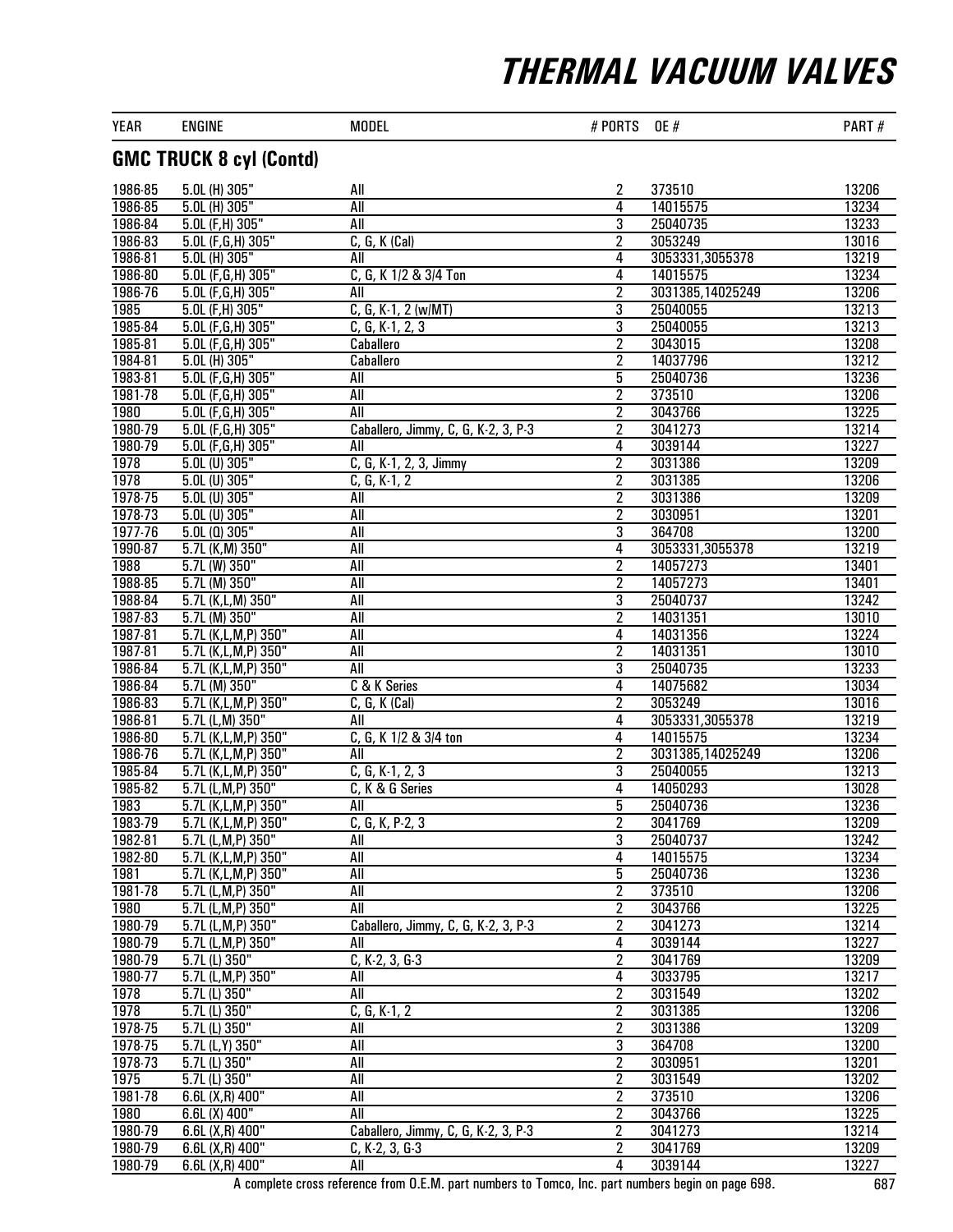|  | YEAR<br>MODEL<br>ENGINE | 0E<br>. .<br>"<br>- '' | $-$<br>'AK |
|--|-------------------------|------------------------|------------|
|--|-------------------------|------------------------|------------|

### GMC TRUCK 8 cyl (Contd)

| 1978    | $6.6L(R)$ 400"         | $C, G, K-1, 2$ | 2              | 3031385         | 13206 |
|---------|------------------------|----------------|----------------|-----------------|-------|
| 1978    | $6.6L(R)$ 400"         | All            | 2              | 3031549         | 13202 |
| 1978-75 | $6.6L$ (R,U) 400"      | All            | 2              | 3031386         | 13209 |
| 1977-75 | 6.6L (M,U) 400"        | All            | 3              | 364708          | 13200 |
| 1990-88 | 7.4L (N) 454"          | All            | 2              | 14057273        | 13401 |
| 1990-81 | 7.4L (N,W) 454"        | All            | 4              | 3053331,3055378 | 13219 |
| 1989-86 | 7.4L (N,W) 454"        | All            | 3              | 25040737        | 13242 |
| 1987-85 | 7.4L (W) 454"          | All            | 2              | 14057273        | 13401 |
| 1985-79 | 7.4L (N, W, S) 454"    | $C, K, P-2, 3$ | 2              | 14007803        | 13208 |
| 1985-79 | 7.4L (N, W, S, Y) 454" | All            | $\overline{2}$ | 3033753         | 13230 |
| 1982-81 | 7.4L (W) 454"          | All            | 3              | 25040737        | 13242 |
| 1981-80 | 7.4L (N, W, S, Y) 454" | $C, K, P-1$    | 2              | 3043015         | 13208 |
| 1981-78 | 7.4L (N, W, S, Y) 454" | All            | 2              | 373510          | 13206 |
| 1980    | 7.4L (N, W, S, Y) 454" | All            | 2              | 3043766         | 13225 |
| 1980-79 | 7.4L (N, W, S, Y) 454" | All            | 4              | 3039144         | 13227 |
| 1978-75 | 7.4L (N, W, S, Y) 454" | All            | $\overline{2}$ | 3031386         | 13209 |
| 1978-73 | 7.4L (N, W, S, Y) 454" | All            | 2              | 3030951         | 13201 |

# **HONDA**

### 4 cyl.

| 1989-88 | All | All                     | າ | 17360-PD2-013     | 13024 |
|---------|-----|-------------------------|---|-------------------|-------|
| 1987    | All | CRX, Civic              |   | 17350-PE0-033     | 13021 |
| 1987-86 | All | Accord                  |   | 17355-PH2-013     | 13434 |
| 1987-86 | All | Accord                  |   | 17360-PD2-013     | 13024 |
| 1987-85 | All | Civic                   |   | 17350-PE1-701     | 13433 |
| 1987-85 | All | CRX                     |   | 17360-PA0-661     | 13022 |
| 1987-83 | All | Prelude                 |   | 17360-PA0-661     | 13022 |
| 1985    | All | CRX                     |   | 17350-PE1-701     | 13433 |
| 1984    | All | CRX, Civic              | ົ | 17350-PE0-013     | 13020 |
| 1989-86 | All | Accord                  |   | 17350-PH4-661.681 | 13407 |
| 1987-84 | All | Civic, Civic Wagon, CRX |   | 17350-PE0-023     | 13408 |

### JEEP

#### 4 cyl.

| 1989-80 | 2.5L (B,H,U) 151" | All (4WD)                                 | 3              | J3237457        | 13018 |
|---------|-------------------|-------------------------------------------|----------------|-----------------|-------|
| 1985-84 | $2.5L$ (W) 151"   | Cherokee, Jeep, Wagoneer                  | 5              | 3238932         | 13004 |
|         | 6 cyl.            |                                           |                |                 |       |
| 1986-84 | 2.8L (W) 193"     | All                                       | 4              | 8953-00-3010    | 13216 |
| 1986-84 | 2.8L (W) 173"     | All                                       | 5              | 3241784         | 13004 |
| 1978    | 3.8L (E) 232"     | All                                       | 3              | 5358881         | 13312 |
| 1978-75 | 3.8L (E) 232"     | All                                       | $\overline{2}$ | 3225912,3228288 | 13206 |
| 1978-75 | 3.8L (E) 232"     | All                                       | 2              | 3226361,3228894 | 13311 |
| 1975-72 | 3.8L (E) 232"     | All                                       | 2              | 3218940         | 13305 |
| 1988-84 | 4.2L (C) 258"     | All (4WD)                                 | 3              | J3237457        | 13018 |
| 1987    | 4.2L (C) 258"     | J Series Wagoneer                         | 3              | 3235917         | 13303 |
| 1987-81 | 4.2L (C) 258"     | Cherokee, C, J Series Jeep, Wagoneer, J10 | 5              | 3238932         | 13004 |
| 1987-79 | 4.2L (C) 258"     | All                                       | 3              | 5358881         | 13312 |
| 1982    | 4.2L (C) 258"     | All                                       | 5              | 3241784         | 13004 |
| 1981-75 | 4.2L (A,C) 258"   | All                                       | 2              | 3225912,3228288 | 13206 |
| 1980-72 | 4.2L (A,C) 258"   | All                                       | 3              | 3216448         | 13303 |
| 1979-75 | 4.2L (A,C) 258"   | All                                       | 2              | 3226361,3228894 | 13311 |
| 1975-72 | 4.2L (A,C) 258"   | All                                       | 2              | 3218940         | 13305 |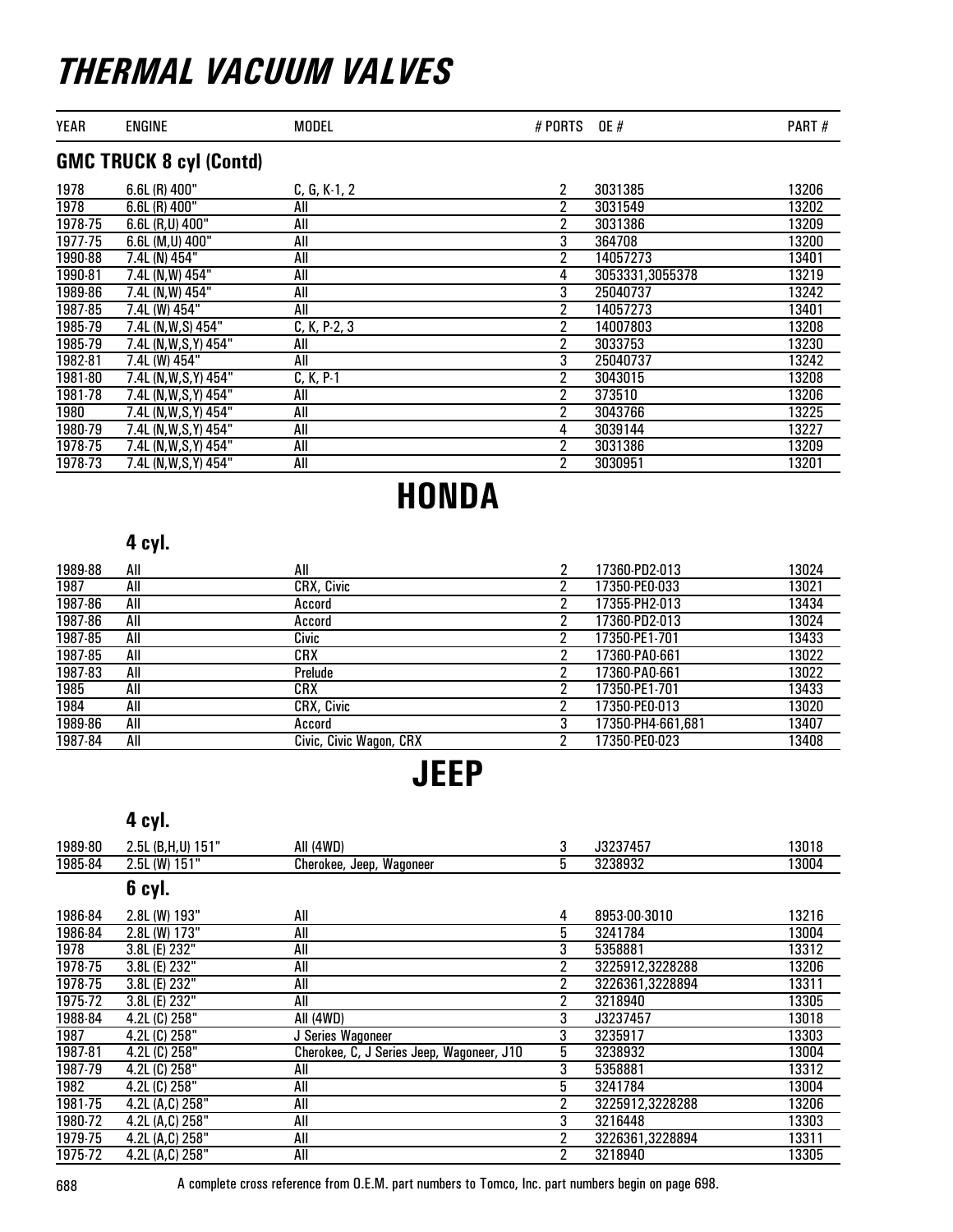| YEAR | ENGINE | MODEL | <b>PORTS</b><br><b>OE#</b> | $\sim$ $\sim$ $\sim$ $\sim$<br>PAR<br>AU J |
|------|--------|-------|----------------------------|--------------------------------------------|
|      |        |       | $\sim$ $\sim$              |                                            |

#### JEEP (Contd)

#### 8 cyl.

| 1981-79 | 5.0L (H) 304"       | All                          | 3 | 5358881         | 13312 |
|---------|---------------------|------------------------------|---|-----------------|-------|
| 1980-75 | 5.0L (H) 304"       | All                          | 2 | 3225912,3228288 | 13206 |
| 1980-75 | 5.0L (H) 304"       | All                          | 3 | 3216448         | 13303 |
| 1979-75 | $5.0L$ (H) $304"$   | <b>ECE Australia</b>         | 2 | 3226361,3228894 | 13311 |
| 1974-71 | 5.0L (H,9) 304"     | All                          | 3 | 3210853         | 13312 |
| 1974-62 | 5.0L (H,9) 304"     | All                          | 3 | 3218940         | 13305 |
| 1989-87 | 5.9L (N) 360"       | Wagoneer                     | 2 | J3241675        | 13019 |
| 1987-84 | $5.9L$ (N) $360"$   | Cherokee, J Series, Wagoneer | 3 | 3235917         | 13303 |
| 1987-79 | 5.9L (N,P) 360"     | All                          | 3 | 5358881         | 13312 |
| 1980-75 | 5.9L (N,P) 360"     | All                          | 2 | 3225912,3228288 | 13206 |
| 1980-75 | 5.9L (N,P) 360"     | All                          | 3 | 3216448         | 13303 |
| 1979-75 | $5.9L$ (N,P) $360"$ | <b>ECE Australia</b>         | 2 | 3226361,3228894 | 13311 |
| 1974-71 | 5.9L (N,P) 360"     | All                          | 3 | 3210853         | 13312 |
| 1974-62 | 5.9L (N,P) 360"     | All                          | 3 | 3218940         | 13305 |
| 1978-75 | $6.6L$ (Z) $401"$   | All                          | 2 | 3225912,3228288 | 13206 |
| 1978-75 | 6.6L (Z) 401"       | All                          | 3 | 3216448         | 13303 |
| 1978-75 | 6.6L (Z) 401"       | <b>ECE Australia</b>         | 2 | 3226361,3228894 | 13311 |
| 1974    | 6.6L (Z) 401"       | All                          | 3 | 3210853         | 13312 |
| 1974    | 6.6L (Z) 401"       | All                          | 3 | 3218940         | 13305 |
| 1971-62 | All                 | All                          | 3 | 3216448         | 13303 |

# LINCOLN

### 6 cyl.

| 1992-80 | 3.8L(4) 232" | Continental (Exc.Cal) | D3TZ-9D473A             | 13301 |
|---------|--------------|-----------------------|-------------------------|-------|
| 1996-80 | All          | 125                   | D5ZE-8A564A2A.D5ZZ-A    | 13305 |
| 1996-80 | All          | 95                    | D50Z-8A564A.E1AZ-D      | 13304 |
| 1992-80 | All          | All w/Elec. PVS 160   | E1SE-8A564AA.B2A.E1SZ-A | 13308 |
| 1992-80 | All          | All w/Elec. PVS 128   | E1AE-8A564B2A.CA.E1AZ-C | 13307 |
| 1992-80 | All          | All w/Elec. PVS 95    | E1AE-8A564AA.H2A.E1AZ-A | 13309 |
| 1992-80 | All          | 160                   | D5AE-8A564A2A.D5AZ-A    | 13303 |

### 8 cyl.

| 1992-80 | 5.0L (E,F) 302"   | <b>Versailles</b>                        | 4 | D8BE-9D473A1A, A2A, D8TE-B1A, 13306 |       |
|---------|-------------------|------------------------------------------|---|-------------------------------------|-------|
|         |                   |                                          |   | B <sub>2</sub> A                    |       |
| 1980-78 | 5.0L (F) 302"     | All (Incl.Versailles,Can,Cal,Hi-Alt)     | 2 | D3TZ-9D473A                         | 13301 |
| 1980-78 | $5.0L$ (F) $302"$ | All                                      | 3 | C8AZ-12A091A, D5VE-A1A, A2A         | 13312 |
| 1979-78 | 5.0L (F) 302"     | All                                      | 2 | D7BE-9D473A1A,A2A                   | 13311 |
| 1979-78 | 5.0L (F) 302"     | All (Incl.Versailles)                    | 2 | D30Z-9D473A                         | 13310 |
| 1977    | 5.8L (H) 351"     | All                                      | 3 | C8AZ-12A091A,D5VE-A1A,A2A           | 13312 |
| 1977    | 5.8L (H) 351"     | All (Incl.Versailles)                    | 2 | D30Z-9D473A                         | 13310 |
| 1979    | $6.6L(S)$ 400"    | All (Exc.Cal)                            | 2 | D5VY-9D473A                         | 13310 |
| 1979    | $6.6L(S)$ 400"    | All (Incl. Versailles, Can, Cal, Hi-Alt) | 2 | D3TZ-9D473A                         | 13301 |
| 1979-77 | $6.6L(S)$ 400"    | All                                      | 2 | D7BE-9D473A1A.A2A                   | 13311 |
| 1979-77 | $6.6L(S)$ 400"    | All (Incl.Versailles)                    | 2 | D30Z-9D473A                         | 13310 |
| 1978-77 | 7.5L (A) 460"     | All                                      | 2 | D7BE-9D473A1A.A2A                   | 13311 |
| 1978-77 | 7.5L (A) 460"     | All (Incl.Versailles)                    | 2 | D30Z-9D473A                         | 13310 |
| 1976-75 | 7.5L (A) 460"     | All                                      |   | D5VY-9D473A                         | 13310 |
| 1976-68 | 7.5L (A,C) 460"   | All                                      | 3 | C8AZ-12A091A,D5VE-A1A,A2A           | 13312 |
| 1996-80 | All               | All                                      | 3 | E1AE-8A564BA,E1AZ-B                 | 13314 |
| 1996-74 | All               | 125                                      | 3 | D5ZE-8A564A2A,D5ZZ-A                | 13305 |
| 1996-74 | All               | 95                                       | 3 | D50Z-8A564A,E1AZ-D                  | 13304 |
| 1992-80 | All               | All w/Elec. PVS 160                      | 3 | E1SE-8A564AA, B2A, E1SZ-A           | 13308 |
| 1992-80 | All               | All w/Elec. PVS 128                      | 3 | E1AE-8A564B2A.CA.E1AZ-C             | 13307 |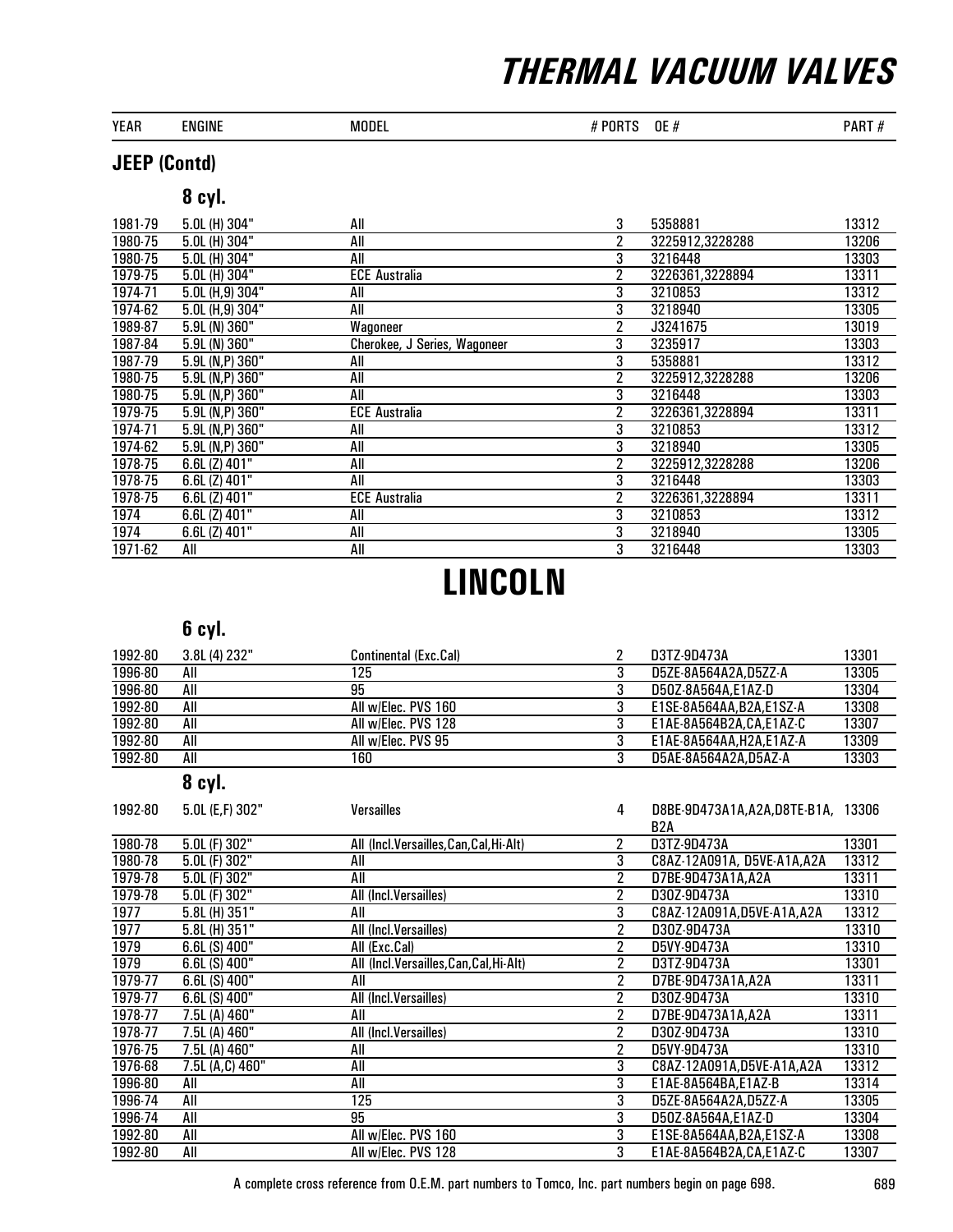| <b>YEAR</b> | <b>ENGINE</b>                | <b>MODEL</b>       | # PORTS | <b>OE</b> #               | PART# |
|-------------|------------------------------|--------------------|---------|---------------------------|-------|
|             | <b>LINCOLN 8 cyl (Contd)</b> |                    |         |                           |       |
| 1992-80     | All                          | All w/Elec. PVS 95 | 3       | E1AE-8A564AA, H2A, E1AZ-A | 13309 |
| 1992-74     | All                          | 160                |         | D5AE-8A564A2A,D5AZ-A      | 13303 |
| 1974-73     | All                          | All                |         | D3TZ-9D473A               | 13301 |
|             |                              | <b>MAZDA</b>       |         |                           |       |
|             | 4 cyl.                       |                    |         |                           |       |
| 1986-80     | All                          | <b>GLC Wagon</b>   | 3       | 8325-13-980               | 13406 |

### **MERCURY**

1982-81 All GLC, Sedan, Hatchback 3 8325-13-980 13406

#### 4 cyl.

|                    |                                            |                                                           | 3                                  |                                                        | 13307          |
|--------------------|--------------------------------------------|-----------------------------------------------------------|------------------------------------|--------------------------------------------------------|----------------|
| 1992-80<br>1992-80 | 1.6L (2,4,5,7,8) 98"<br>1.6L(2,4,5,7,8)98" | All w/Elec. PVS 128<br>All w/Elec. PVS 160                | 3                                  | E1AE-8A564B2A, CA, E1AZ-C<br>E1SE-8A564AA, B2A, E1SZ-A | 13308          |
| 1992-80            |                                            | All w/Elec. PVS 95                                        | $\overline{3}$                     | E1AE-8A564AA, H2A, E1AZ-A                              | 13309          |
| 1986-76            | 1.6L(2,4,5,7,8)98"<br>1.6L(2,4,5,7,8)98"   | LN7, Lynx (Incl.Cal, Turbo)                               | $\overline{2}$                     | D30Z-9D473A,D7BZ-A                                     | 13310          |
| 1985-80            | $1.6L(2,4,5,7,8)$ 98"                      |                                                           | 4                                  | D8BE-9D473A1A, A2A, D8BZ-A,                            | 13306          |
|                    |                                            | Lynx, LN7                                                 |                                    |                                                        |                |
|                    |                                            |                                                           | $\overline{2}$                     | D8TE-B1A, B2A                                          | 13311          |
| 1985-75<br>1992-86 | 1.6L(2,4,5,7,8)98"                         | All<br>Lynx, LN7                                          |                                    | D5FZ-9D473A                                            | 13306          |
|                    | 1.9L (J, 9) 116"                           |                                                           | 4                                  | D8BE-9D473A1A, A2A, D8BZ-A,                            |                |
|                    |                                            |                                                           |                                    | D8TE-B1A, B2A                                          |                |
| 1987-84            | 1.9L (J, 9) 116"                           | Lynx, Topaz                                               | $\overline{2}$                     | D7ZE-9D473A1A, A2A, E1SE-A1A,                          | 13301          |
|                    |                                            |                                                           |                                    | A <sub>2</sub> A                                       |                |
| 1974-73            | $2.0L(X)$ 122"                             | Bobcat, Capri                                             | $\overline{3}$                     | C8AZ-12A091A,D1FZ-A,D5VY-A                             | 13312          |
| 1992-80            | 2.3L (A, M, R, S, T, W, X) 140"            | All w/Elec. PVS 128                                       | 3                                  | E1AE-8A564B2A,CA,E1AZ-C                                | 13307          |
| 1992-80            | 2.3L (A, M, R, S, T, W, X) 140"            | All w/Elec. PVS 160                                       | $\overline{3}$                     | E1SE-8A564AA, B2A, E1SZ-A                              | 13308          |
| 1992-80            | 2.3L (A, M, R, S, T, W, X) 140"            | All w/Elec. PVS 95                                        | $\overline{3}$                     | E1AE-8A564AA, H2A, E1AZ-A                              | 13309          |
| 1992-80            | 2.3L (A, M, R, S, T, W, X) 140"            | Lynx, LN7                                                 | $\overline{4}$                     | D8BE-9D473A1A, A2A, D8BZ-A,                            | 13306          |
|                    |                                            |                                                           |                                    | D8TE-B1A, B2A                                          |                |
| 1987-84            | 2.3L (A, M, R, S, T, W, X) 140"            | Lynx, Topaz                                               | $\overline{2}$                     | D7ZE-9D473A1A, A2A, E1SE-A1A,                          | 13301          |
|                    |                                            |                                                           |                                    | A <sub>2</sub> A                                       |                |
| 1986-76            | 2.3L (A, M, R, S, T, W, X) 140"            | LN7, Lynx (Incl.Cal, Turbo)                               | $\overline{2}$                     | D30Z-9D473A,D7BZ-A                                     | 13310          |
| 1985-75            | 2.3L (A, M, R, S, T, W, X) 140"            | All                                                       | $\overline{2}$                     | D5FZ-9D473A                                            | 13311          |
| 1981-78            | 2.3L (A, M, R, S, T, W, X) 140"            | All                                                       | $\overline{2}$                     | D5VY-9D473A                                            | 13310          |
| 1977-71            | 2.3L (Y) 140"                              | Bobcat, Capri                                             | $\overline{3}$                     | C8AZ-12A091A,D1FZ-A,D5VY-A                             | 13312          |
| 1974               | 2.3L (Y) 140"                              | Bobcat, Capri                                             | $\overline{2}$                     | D3TZ-9D473A                                            | 13301          |
| 1996-80            | All                                        | All                                                       | 3                                  | E1AE-8A564BA,E1AZ-B                                    | 13314          |
| 1996-74            | All                                        | $\overline{125}$                                          | $\overline{3}$                     | D5ZE-8A564A2A,D5ZZ-4A                                  | 13305          |
| 1996-74            | All                                        | $\overline{95}$                                           | $\overline{3}$                     | D50Z-8A564A,E1AZ-D                                     | 13304          |
| 1992-74            | All                                        | 160                                                       | $\overline{3}$                     | D5AE-8A564A2A, D5AZ-A                                  | 13303          |
|                    | 6 cyl.                                     |                                                           |                                    |                                                        |                |
|                    |                                            |                                                           |                                    |                                                        |                |
| 1979               | 2.8L (Z) 171"                              | All (Incl.Cal)                                            | 3                                  | D7AE-12A091B1A, D7AZ-A,                                | 13312          |
| 1979-76            | $2.8L$ (Z) $171"$                          | All (Incl.Can)                                            |                                    | E1SE-A1A, A2A<br>D5FZ-9D473A, E1TE-A1A, A2A            | 13311          |
| 1979-76            | $2.8L$ (Z) $171"$                          |                                                           | 2                                  | D30Z-9D473A, D3TZ-A                                    | 13310          |
| 1979-73            | $2.8L$ (Z) $171"$                          | Bobcat, Capri, Cougar, Monarch, Zephyr                    | $\overline{2}$<br>$\overline{2}$   | D3TZ-9D473A                                            | 13301          |
|                    |                                            | Bobcat, Capri, Comet, Cougar, Marquis,<br>Monarch, Zephyr |                                    |                                                        |                |
|                    |                                            |                                                           |                                    |                                                        |                |
| 1979-68            | 2.8L (U,Z) 171"                            | All                                                       | $\overline{3}$<br>$\overline{2}$   | C8AZ-12A091A,D1FZ-A,D5VY-A                             | 13312          |
| 1983-76<br>1983-73 | $3.3L(B,T,X)$ 200"                         | All (Incl.Can)                                            | $\overline{2}$                     | D5FZ-9473A,E1TE-A1A,A2A<br>D3TZ-9D473A                 | 13311<br>13301 |
|                    | 3.3L (B,T,X) 200"                          | Bobcat, Capri, Comet, Cougar, Marquis,                    |                                    |                                                        |                |
|                    |                                            | Monarch, Zephyr                                           |                                    |                                                        |                |
| 1981-76<br>1980-79 | 3.3L (B,T,X) 200"                          | Bobcat, Capri, Cougar, Monarch, Zephyr                    | $\boldsymbol{2}$<br>$\overline{3}$ | D30Z-9D473A,D3TZ-A                                     | 13310          |
|                    | $3.3L$ (B, T, X) $200"$                    | All (Incl.Cal)                                            |                                    | D7AE-12A091B1A, D7AZ-A,<br><b>F1SE.A1A A2A</b>         | 13312          |
|                    |                                            |                                                           |                                    |                                                        |                |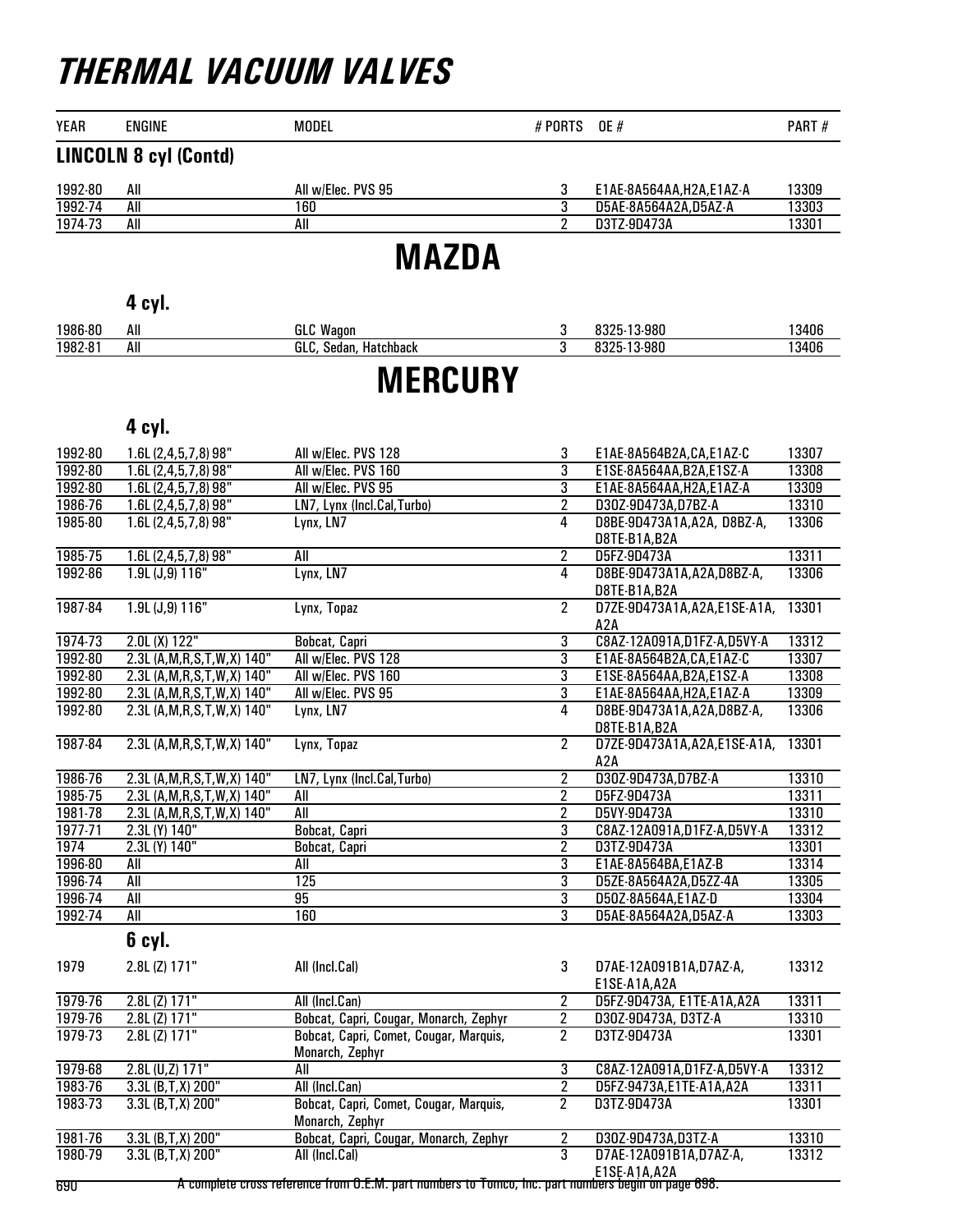| <b>YEAR</b>                  | <b>ENGINE</b>           | <b>MODEL</b>                                                             | # PORTS        | <b>OE</b> #                                            | PART# |  |  |  |
|------------------------------|-------------------------|--------------------------------------------------------------------------|----------------|--------------------------------------------------------|-------|--|--|--|
| <b>MERCURY 6 cyl (Contd)</b> |                         |                                                                          |                |                                                        |       |  |  |  |
| 1980-68                      | 3.3L (B,T,X) 200"       | All                                                                      | 3              | C8AZ-12A091A,D1FZ-A,D5VY-A                             | 13312 |  |  |  |
| 1984-83                      | 3.8L (3) 232"           | All (Incl.Can)                                                           | $\overline{2}$ | D5FZ-9D473A,E1TE-A1A,A2A                               | 13311 |  |  |  |
| 1983                         | 3.8L (3) 232"           | Bobcat, Capri, Comet, Cougar, Marquis,<br>Monarch, Zephyr                | $\overline{2}$ | D3TZ-9D473A                                            | 13301 |  |  |  |
| 1984-76                      | 4.1L (C,L) 250"         | All (Incl.Can)                                                           | $\overline{2}$ | D5FZ-9D473A,E1TE-A1A,A2A                               | 13311 |  |  |  |
| 1983-73                      | 4.1L (C,L) 250"         | Bobcat, Capri, Comet, Cougar, Marquis,<br>Monarch, Zephyr                | $\overline{2}$ | D3TZ-9D473A                                            | 13301 |  |  |  |
| 1981-76                      | $4.1L(G)$ 250"          | Bobcat, Capri, Cougar, Monarch, Zephyr                                   | $\overline{2}$ | D30Z-9D473A,D3TZ-A                                     | 13310 |  |  |  |
| 1980-68                      | $4.1L(G)$ 250"          | All                                                                      | $\overline{3}$ | C8AZ-12A091A,D1FZ-A,D5VY-A                             | 13312 |  |  |  |
| 1996-80                      | All                     | All                                                                      | 3              | E1AE-8A564BA,E1AZ-B                                    | 13314 |  |  |  |
| 1996-80                      | All                     | All w/Elec. PVS 160                                                      | 3              | E1SE-8A564AA, B2A, E1SZ-A                              | 13308 |  |  |  |
| 1996-80                      | All                     | All w/Elec. PVS 95                                                       | $\overline{3}$ | E1AE-8A564AA, H2A, E1AZ-A                              | 13309 |  |  |  |
| 1996-80                      | <b>All</b>              | 125                                                                      | 3              | D5ZE-8A564A2A,D5ZZ-A                                   | 13305 |  |  |  |
| 1992-80                      | <b>All</b>              | All w/Elec. PVS 128                                                      | $\overline{3}$ | E1AE-8A564B2A, CA, E1AZ-C                              | 13307 |  |  |  |
| 1992-80                      | All                     | 95                                                                       | $\overline{3}$ | D50Z-8A564A,E1AZ-D                                     | 13304 |  |  |  |
| 1992-74                      | All                     | 160                                                                      | 3              | D5AE-8A564A2A,D5AZ-A                                   | 13303 |  |  |  |
| 1986-78                      | All                     | All                                                                      | 4              | D8TE-9D473B1A,B2A                                      | 13306 |  |  |  |
|                              | 8 cyl.                  |                                                                          |                |                                                        |       |  |  |  |
| 1983-80                      | 4.2L (D) 255"           | All                                                                      | 4              | D8BE-9D473A1A, A2A, D8BZ-A,<br>D8TE-B1A, B2A           | 13306 |  |  |  |
| 1983-80                      | $4.2L$ (D) $255"$       | Capri, Comet, Cougar, Marquis, Monarch,<br>Montego (Police), XR7, Zephyr | $\overline{2}$ | D3TZ-9D473A, D5DE-A1A,<br>D7EE-A1A, A2A, D7ZE-A1A, A2A | 13301 |  |  |  |
| 1982-80                      | 4.2L (D) 255"           | All                                                                      | $\overline{2}$ | D5FZ-9D473A                                            | 13311 |  |  |  |
| 1981-80                      | $4.2L$ (D) $255"$       | Capri, Cougar, Marquis, Monarch, Montego<br>(Police), Zephyr             | $\overline{2}$ | D30Z-9D473A                                            | 13310 |  |  |  |
| 1995-83                      | 5.0L (E,F) 302"         | All                                                                      | $\overline{3}$ | E1AE-8A564AA, H2A                                      | 13309 |  |  |  |
| 1992-78                      | $5.0L$ (E,F) $302"$     | All (Incl.Hi-Alt, Can)                                                   | $\overline{3}$ | D7AE-12A091B1A, D7AZ-A,<br>E1SE-A1A, A2A               | 13312 |  |  |  |
| 1987-67                      | $5.0L$ (D,F,G) 302"     | $\overline{All}$                                                         | $\overline{3}$ | C8AZ-12A091A, D1FZ-A, D5FZ-A,<br>D5VY-A                | 13312 |  |  |  |
| 1986-78                      | $5.0L$ (E,F) $302"$     | $\overline{All}$                                                         | 4              | D8BE-9D473A1A, A2A, D8BZ-A,<br>D8TE-B1A, B2A           | 13306 |  |  |  |
| 1983-73                      | $5.0L$ (D,F,G) 302"     | Capri, Comet, Cougar, Marquis, Monarch,<br>Montego (Police), XR7, Zephyr | $\overline{2}$ | D3TZ-9D473A, D5DE-A1A,<br>D7EE-A1A, A2A, D7ZE-A1A, A2A | 13301 |  |  |  |
| 1982-73                      | 5.0L (D,F,G) 302"       | All                                                                      | $\overline{2}$ | D5FZ-9D473A                                            | 13311 |  |  |  |
| 1981-73                      | $5.0L$ (D,F,G) 302"     | Capri, Cougar, Marquis, Monarch, Montego<br>(Police), Zephyr             | $\overline{2}$ | D30Z-9D473A                                            | 13310 |  |  |  |
| 1995-83                      | 5.8L (W) 351"           | All                                                                      | $\overline{3}$ | E!AE-8A564AA, H2A                                      | 13309 |  |  |  |
| 1981-78                      | 5.8L (G,H,Q) 351"       | All (Incl.Hi-Alt,Can)                                                    | $\overline{3}$ | D7AE-12A091B1A, D7AZ-A,<br>E1SE-A1A, A2A               | 13312 |  |  |  |
| 1981-73                      | $5.8L$ (G,H,Q) $351"$   | Capri, Comet, Cougar, Marquis, Monarch,<br>Montego (Police), XR7, Zephyr | $\overline{2}$ | D3TZ-9D473A,D5DE-A1A,<br>D7EE-A1A, A2A, D7ZE-A1A, A2A  | 13301 |  |  |  |
| 1981-73                      | $5.8L$ (G, H, Q) $351"$ | All                                                                      | $\overline{2}$ | D5FZ-9D473A                                            | 13311 |  |  |  |
| 1981-73                      | $5.8L$ (G, H, Q) $351"$ | Capri, Cougar, Marquis, Monarch, Montego<br>(Police), Zephyr             | $\overline{2}$ | D30Z-9D473A                                            | 13310 |  |  |  |
| 1981-67                      | $5.8L$ (G,H,Q) $351"$   | All                                                                      | $\overline{3}$ | C8AZ-12A091A, D1FZ-A, D5FZ-A,<br>D5VY-A                | 13312 |  |  |  |
| 1977-75                      | 5.8L (H, 0) 351"        | All                                                                      | $\overline{2}$ | D5VY-9D473A                                            | 13310 |  |  |  |
| 1978-73                      | $6.6L(S)$ 400"          | Capri, Cougar, Marquis, Monarch, Montego<br>(Police), Zephyr             | $\overline{2}$ | D30Z-9D473A                                            | 13310 |  |  |  |
| 1978-73                      | $6.6L(S)$ 400"          | Capri, Comet, Cougar, Marquis, Monarch,<br>Montego (Police), XR7, Zephyr | $\overline{2}$ | D3TZ-9D473A,D5DE-A1A,<br>D7EE-A1A, A2A, D7ZE-A1A, A2A  | 13301 |  |  |  |
| 1978-67                      | $6.6L(S)$ 400"          | All                                                                      | $\overline{3}$ | C8AZ-12A091A,D1FZ-A,D5FZ-A,<br>D5VY-A                  | 13312 |  |  |  |
| 1977-75                      | $6.6L(S)$ 400"          | All                                                                      | $\overline{2}$ | D5VY-9D473A                                            | 13310 |  |  |  |
| 1972-67                      | 7.0L (C, N, P) 429"     | All                                                                      | $\overline{3}$ | C8AZ-12A091A, D1FZ-A, D5FZ-A,<br>D5VY-A                | 13312 |  |  |  |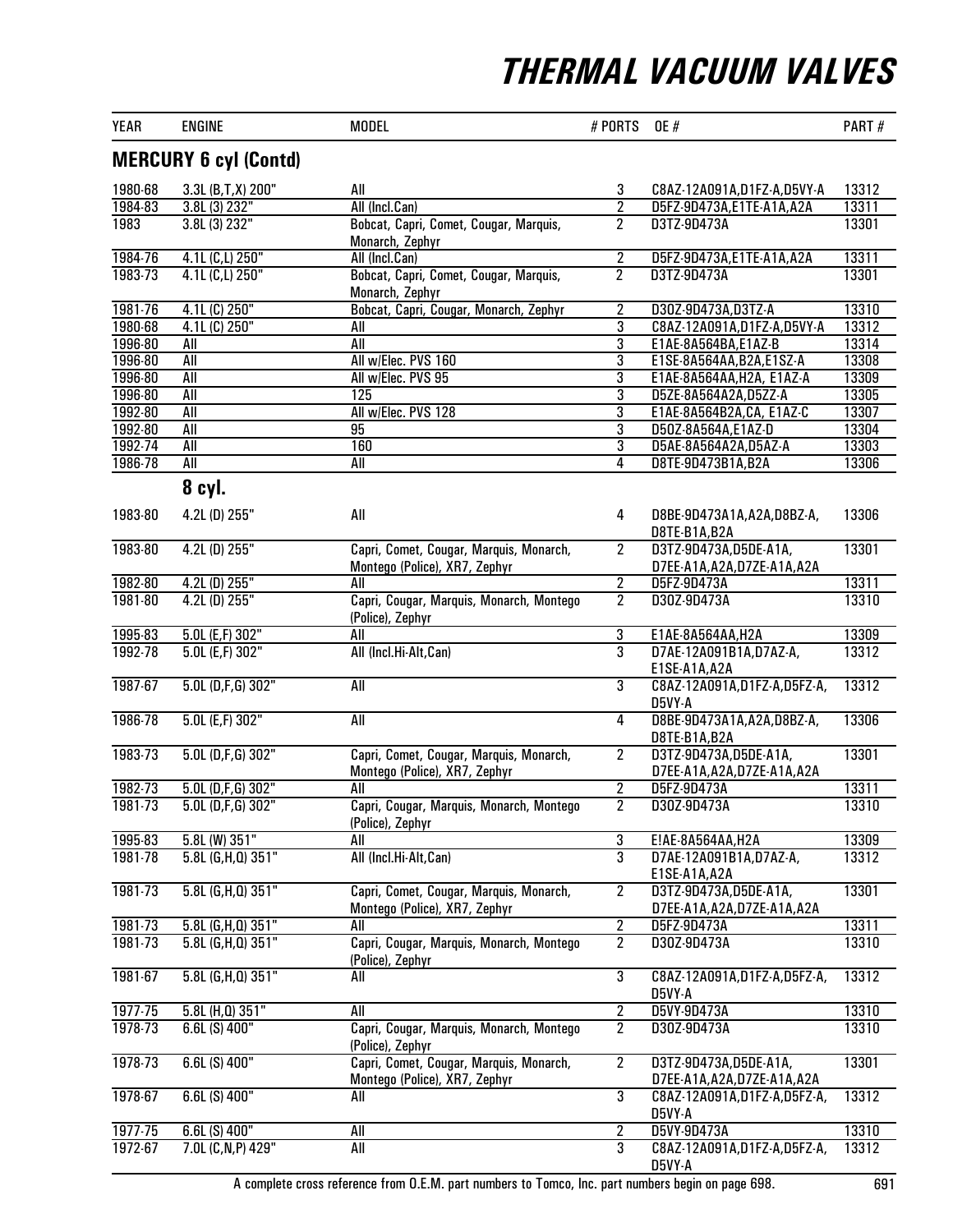| YEAR        | <b>ENGINE</b>                | <b>MODEL</b>                                                             | # PORTS OE # |                                                    | PART# |
|-------------|------------------------------|--------------------------------------------------------------------------|--------------|----------------------------------------------------|-------|
|             | <b>MERCURY 8 cyl (Contd)</b> |                                                                          |              |                                                    |       |
| 1978-73     | 7.5L (A,C) 460"              | Capri, Comet, Cougar, Marquis, Monarch,<br>Montego (Police), XR7, Zephyr | 2            | D3TZ-9D473A,D5DE-A1A,<br>D7EE-A1A.A2A.D7ZE-A1A.A2A | 13301 |
| 1978-73     | 7.5L (A,C) 460"              | Capri, Cougar, Marquis, Monarch, Montego<br>(Police), Zephyr             | 2            | D30Z-9D473A                                        | 13310 |
| 1978-67     | 7.5L (A,C) 460"              | All                                                                      | 3            | C8AZ-12A091A,D1FZ-A,D5FZ-A,<br>D5VY-A              | 13312 |
| $1977 - 75$ | 7.5L (A,C) 460"              | All                                                                      | 2            | D5VY-9D473A                                        | 13310 |
| 1996-80     | All                          | All                                                                      | 3            | E1AE-8A564BA.E1AZ-B                                | 13314 |
| 1996-80     | All                          | All w/Elec. PVS 160                                                      | 3            | E1SE-8A564AA.B2A.E1SZ-A                            | 13308 |
| 1996-80     | All                          | All w/Elec. PVS 95                                                       | 3            | E1AE-8A564AA.H2A.E1AZ-A                            | 13309 |
| 1996-74     | All                          | 125                                                                      | 3            | D5ZE-8A564A2A,D5ZZ-A                               | 13305 |
| 1992-80     | All                          | All w/Elec. PVS 128                                                      | 3            | E1AE-8A564B2A, CA, E1AZ-C                          | 13307 |
| 1992-74     | All                          | 160                                                                      | 3            | D5AE-8A564A2A,D5AZ-A                               | 13303 |
| 1992-74     | All                          | 95                                                                       | 3            | D50Z-8A564A,E1AZ-D                                 | 13304 |

### NISSAN

#### 4 cyl.

| 1982-79 | 1.2L (A12) 75"       | 210, B210                              | 2              | 14890-U6700        | 13401 |
|---------|----------------------|----------------------------------------|----------------|--------------------|-------|
| 1982-79 | 1.2L (A12) 75"       | 210, B210                              | $\overline{2}$ | 14890-47800        | 13036 |
| 1980    | 1.2L (A12) 75"       | 310(GX)                                | $\overline{3}$ | 14890-H7700        | 13405 |
| 1980-79 | 1.4L (A14) 85"       | B210, F10                              | $\overline{2}$ | 14890-47800        | 13036 |
| 1980-75 | 1.4L (A14) 85"       | 210, B210                              | $\overline{2}$ | 14890-U6700        | 13401 |
| 1978    | 1.4L (A14) 85"       | B210, F10                              | 3              | 14890-H7700        | 13405 |
| 1977    | 1.4L (A14) 85"       | B210, F10                              | $\overline{2}$ | 14890-H9910        | 13410 |
| 1984-82 | 1.5L (E15) 91"       | Sentra, 310 (GX)                       | $\overline{3}$ | 14890-23M00        | 13403 |
| 1984-79 | 1.5L(A15)91"         | 210, 310, B210, Pulsar, Sentra         | $\overline{2}$ | 14890-47800        | 13036 |
| 1982-81 | 1.5L (A15) 91"       | 310, Pulsar, Sentra                    | $\overline{2}$ | 14890-U7800        | 13402 |
| 1982-79 | 1.5L (A15) 91"       | 210, B210                              | $\overline{2}$ | 14890-U6700        | 13401 |
| 1981    | 1.5L(A15)91"         | Stanza, 200SX, 210, 310 (GX), 510      | 3              | 14890-H9810, N8500 | 13403 |
| 1986-85 | 1.6L (E16) 97"       | Pulsar, Sentra (After 1/85) (Incl.Cal) | $\overline{3}$ | 14890-H7700        | 13405 |
| 1986-85 | 1.6L (E16) $97"$     | Pulsar, Sentra                         | $\overline{3}$ | 14890-31M10        | 13403 |
| 1986-85 | 1.6L (E16) 97"       | 310, Pulsar, Sentra                    | $\overline{2}$ | 14890-47800        | 13036 |
| 1985    | 1.6L (E16) 97"       | 310, Pulsar, Sentra (Incl.Can)         | $\overline{2}$ | 14890-U7800        | 13402 |
| 1987-84 | 1.8L (CA18CT) 110"   | 200SX                                  | $\overline{2}$ | 14890-U6700        | 13401 |
| 1987-84 | 1.8L (CA18CT) 110"   | $200$ SX                               | $\overline{2}$ | 14890-47800        | 13036 |
| 1988-84 | 2.0L (CA20) 120"     | 200SX, Stanza                          | $\overline{3}$ | 14890-N8500        | 13403 |
| 1987-79 | 2.0L (L20, Z20) 119" | 200SX, 210, 310, Stanza                | $\overline{2}$ | 14890-47800        | 13036 |
| 1981    | 2.0L (Z20) 119"      | Stanza, 200SX, 210, 310, 510           | $\overline{3}$ | 14890-H9810,N8500  | 13403 |
| 1980-77 | 2.0L (L20, Z20) 119" | 510, 720 Pickup, 200SX                 | $\overline{2}$ | 14890-U7800        | 13402 |
| 1979-74 | 2.0L (L20) 119"      | 610, 620 Pickup, 710                   | $\overline{2}$ | 14890-U6700        | 13401 |
| 1983    | 2.2L (Z22) 133"      | Pickup                                 | 3              | 14890-10W00        | 13403 |
|         | 6 cyl.               |                                        |                |                    |       |
| 1987-85 | 2.4L (Z24) 146"      | 720 Pickup, 850 P/U                    | 2              | 14890-U6700        | 13401 |
| 1986-83 | 2.4L (Z24) 146"      | Pickup                                 | $\overline{3}$ | 14890-N8500        | 13403 |
| 1982-81 | 2.4L (L24) 146"      | Maxima, 810, 280Z                      | $\overline{2}$ | 14890-W2400        | 13409 |
| 1979-78 | 2.4L (L24) 146"      | 810, 280Z                              | $\overline{2}$ | 14890-P8700        | 13411 |
| 1982-81 | 2.8L (L28) 168"      | 280Z, 810                              | $\overline{3}$ | 14890-P9100        | 13413 |
| 1982-81 | 2.8L (L28) 168"      | 280Z, 810                              | $\overline{2}$ | 14890-P7910        | 13414 |
| 1980    | 2.8L (L28) 168"      | 280Z                                   | $\overline{3}$ | 14890-P8100        | 13404 |

1980 2.8L (L28) 168" 280Z 3 14890-P8100 13404

1980 2.8L (L28) 168" 280Z 2 14890-H9910 13410 1979-78 2.8L (L28) 168" 280Z 2 14890-U7800 13402

2.8L (L28) 168" 280Z 3<br>2.8L (L28) 168" 280Z 2

2.8L (L28) 168"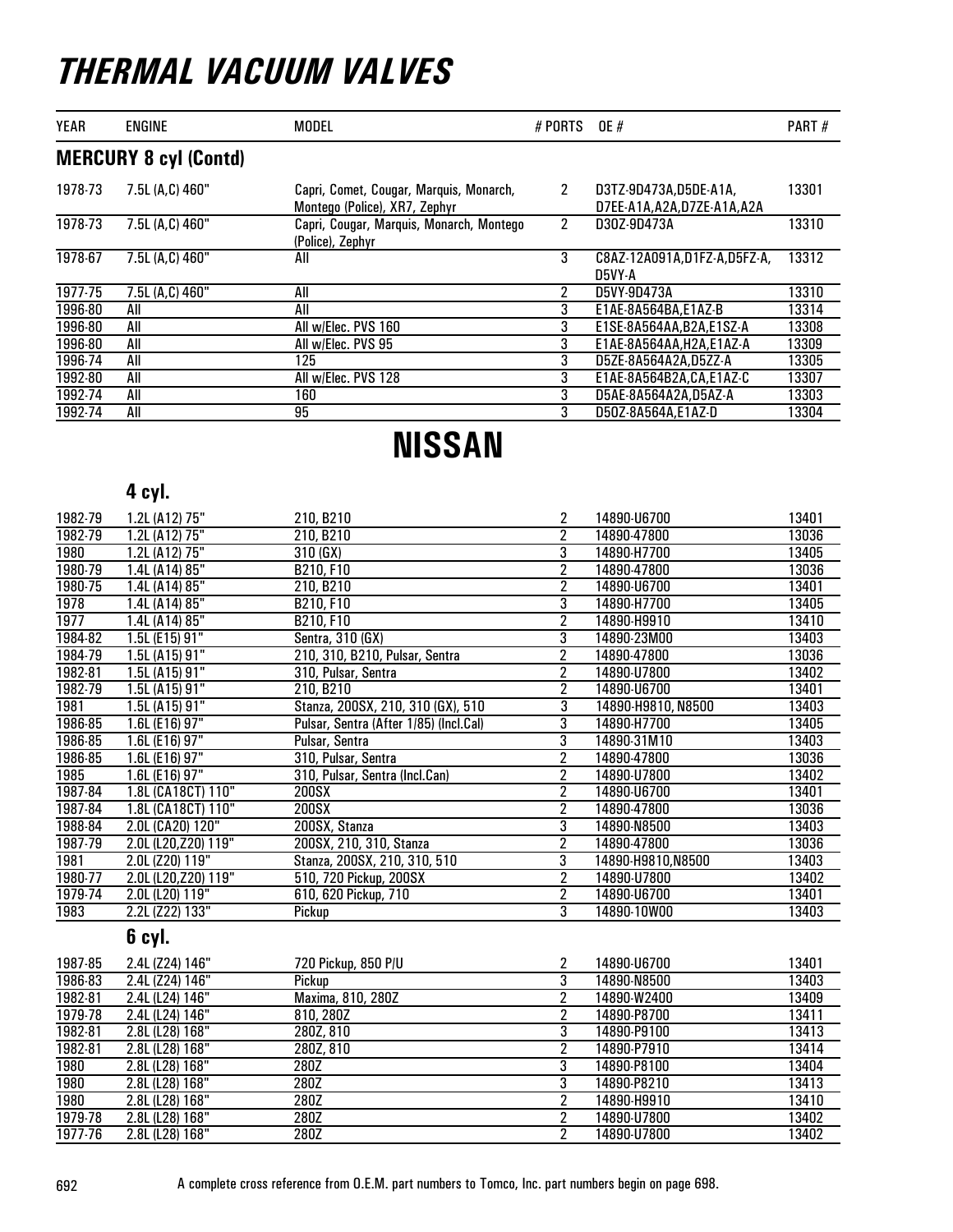YEAR ENGINE MODEL MODEL # PORTS OE # PART #

## **OLDSMOBILE**

### 4 cyl.

| 1983-82 | 1.8L (G,0) 112"            | Firenza                            | $\overline{\mathbf{2}}$ | 373510                 | 13206 |
|---------|----------------------------|------------------------------------|-------------------------|------------------------|-------|
| 1982    | $1.8L$ (G) $112"$          | Firenza                            | $\overline{2}$          | 3031549                | 13202 |
| 1982    | $1.8L$ (G) $112"$          | Firenza                            | $\overline{2}$          | 25041304               | 13237 |
| 1983-82 | 2.0L (B, P) 122"           | Firenza                            | $\overline{2}$          | 373510                 | 13206 |
| 1983-82 | $2.5L(5,R)$ 151"           | Cutlass Ciera, Omega               | $\overline{2}$          | 10022316               | 13218 |
| 1983-82 | $2.5L(5,R)$ 151"           | Ciera, Omega                       | $\overline{2}$          | 546895                 | 13240 |
| 1982    | $2.5L(5,R)$ 151"           | Ciera, Cutlass, Omega              | $\overline{3}$          | 3039246                | 13220 |
| 1981-80 | 2.5L(5) 151"               | Omega                              | $\overline{2}$          | 3046782                | 13214 |
| 1980    | 2.5L(5) 151"               | Omega                              | $\overline{3}$          | 3039246                | 13220 |
| 1980-79 | 2.5L (V, 5) 151"           | <b>Starfire</b>                    | $\overline{3}$          | 3039246                | 13220 |
| 1980-78 | 2.5L (V, 1, 5) 151"        | All                                | $\overline{2}$          | 546895                 | 13240 |
| 1980-78 | 2.5L (V, 1, 5) 151"        | <b>Starfire</b>                    | $\overline{3}$          | 3039246                | 13220 |
| 1979-78 | 2.5L(1) 151"               | All                                | 4                       | 3040871                | 13009 |
| 1978    | 2.5L (V, 1) 151"           | All (Incl. AT., A/C)               | $\overline{3}$          | 3039246                | 13220 |
|         | 6 cyl.                     |                                    |                         |                        |       |
| 1987-82 | 2.8L (W,X,Z) 173"          | Ciera (Incl.Can)                   | 2                       | 14003932               | 13204 |
| 1986-84 | 2.8L (W, X, Z) 173"        | Cutlass, Omega                     | 3                       | 3035810,25040738       | 13210 |
| 1986-82 | 2.8L (W, X, Z) 173"        | Ciera                              | $\overline{2}$          | 373510                 | 13206 |
| 1983-80 | $2.8L$ (W, X, Z, 7) $173"$ | <b>Omega</b>                       | $\overline{3}$          | 3041017,10012353       | 13213 |
| 1981-80 | 2.8L (W, X, Z, 7) 173"     | Omega                              | 4                       | 14003934               | 13205 |
| 1985-82 | 3.0L (E) 181"              | Calais, Ciera, Cutlass             | $\overline{2}$          | 3051170                | 13218 |
| 1990    | 3.1L (D) 191"              | <b>Silouhette APV</b>              | $\overline{2}$          | 10137025               | 13206 |
| 1987-86 | 3.8L (A) 231"              | All                                | $\overline{2}$          | 3039583                | 13218 |
| 1987-86 | 3.8L (A) 231"              | All (Can)                          | $\overline{2}$          | 14015575               | 13234 |
| 1987-77 | 3.8L (A) 231"              | All                                | $\overline{2}$          | 3039583                | 13218 |
| 1985-82 | 3.8L (A) 231"              | Cutlass, Delta 88                  | $\overline{2}$          | 3039583                | 13218 |
| 1981    | 3.8L (A) 231"              | Cutlass, Cutlass Supreme, Delta 88 | 4                       | 3040827                | 13231 |
| 1981-77 | 3.8L (A) 231"              | All                                | $\overline{2}$          | 3039583                | 13218 |
| 1980    | 3.8L (A) 231"              | All                                | $\overline{3}$          | 25040055               | 13213 |
| 1980-79 | 3.8L (A) 231"              | All (Exc.Cal)                      | $\overline{3}$          | 3042272                | 13011 |
| 1980-78 | 3.8L (A) 231"              | All                                | 4                       | 3040827,3040943        | 13231 |
| 1980-77 | 3.8L(A) 231"               | All                                | 4                       | 3033795                | 13217 |
| 1976    | 3.8L (A) 231"              | <b>Starfire</b>                    | $\overline{5}$          | 3031427                | 13238 |
| 1985-82 | 4.1L (4) 252"              | All                                | $\overline{2}$          | 3039583                | 13218 |
| 1976-74 | $4.1L$ (D) $250"$          | Cutlass, Omega                     | $\overline{2}$          | 370721,3030200,3030951 | 13201 |
| 1974-73 | $4.1L$ (D) $250"$          | All                                | $\overline{3}$          | 413473,419591,1238524, | 13200 |
|         |                            |                                    |                         | 12305001               |       |

### 8 cyl.

| 1982    | 4.3L (8) 260"         | Cutlass, Delta 88                    | 2 | 22514776               | 13212 |
|---------|-----------------------|--------------------------------------|---|------------------------|-------|
| 1982    | 4.3L (8) 260"         | Cutlass, Delta 88                    | 2 | 22536551               | 13235 |
| 1982-81 | 4.3L (F) 260"         | All                                  | າ | 3048786                | 13012 |
| 1981-80 | 4.3L (F) 260"         | All                                  | 3 | 22505266               | 13213 |
| 1981-77 | 4.3L (F) 260"         | All                                  | 2 | 3031549                | 13202 |
| 1980    | 4.3L (F) 260"         | Cutlass                              | 2 | 22506162               | 13036 |
| 1976-75 | 4.3L (F) 260"         | Cutlass, Omega                       | 4 | 3031520                | 13232 |
| 1981    | 4.4L (J) 267"         | All                                  | 2 | 370721,3030200,3030951 | 13201 |
| 1981    | 4.4L (J) 267"         | All                                  | 2 | 373510                 | 13206 |
| 1990-85 | 5.0L (Y) 307"         | <b>Cutlass, Custom Cruiser Wagon</b> | 2 | 3055550                | 13239 |
| 1988    | 5.0L (Y) 307"         | Cutlass, Delta 88, 98, Toronado      | 2 | 22536551               | 13235 |
| 1988-85 | 5.0L (Y) 307"         | <b>Custom Cruiser Wagon</b>          | 2 | 22536551               | 13235 |
| 1987-86 | $5.0L$ (H, Y, 9) 305" | Cutlass                              | າ | 3043015                | 13208 |
| 1987-86 | 5.0L (Y, 9) 307"      | All (Can)                            | 3 | 22505266               | 13213 |
| 1987-82 | 5.0L (H) 305"         | All                                  | 2 | 3031386.3041769        | 13209 |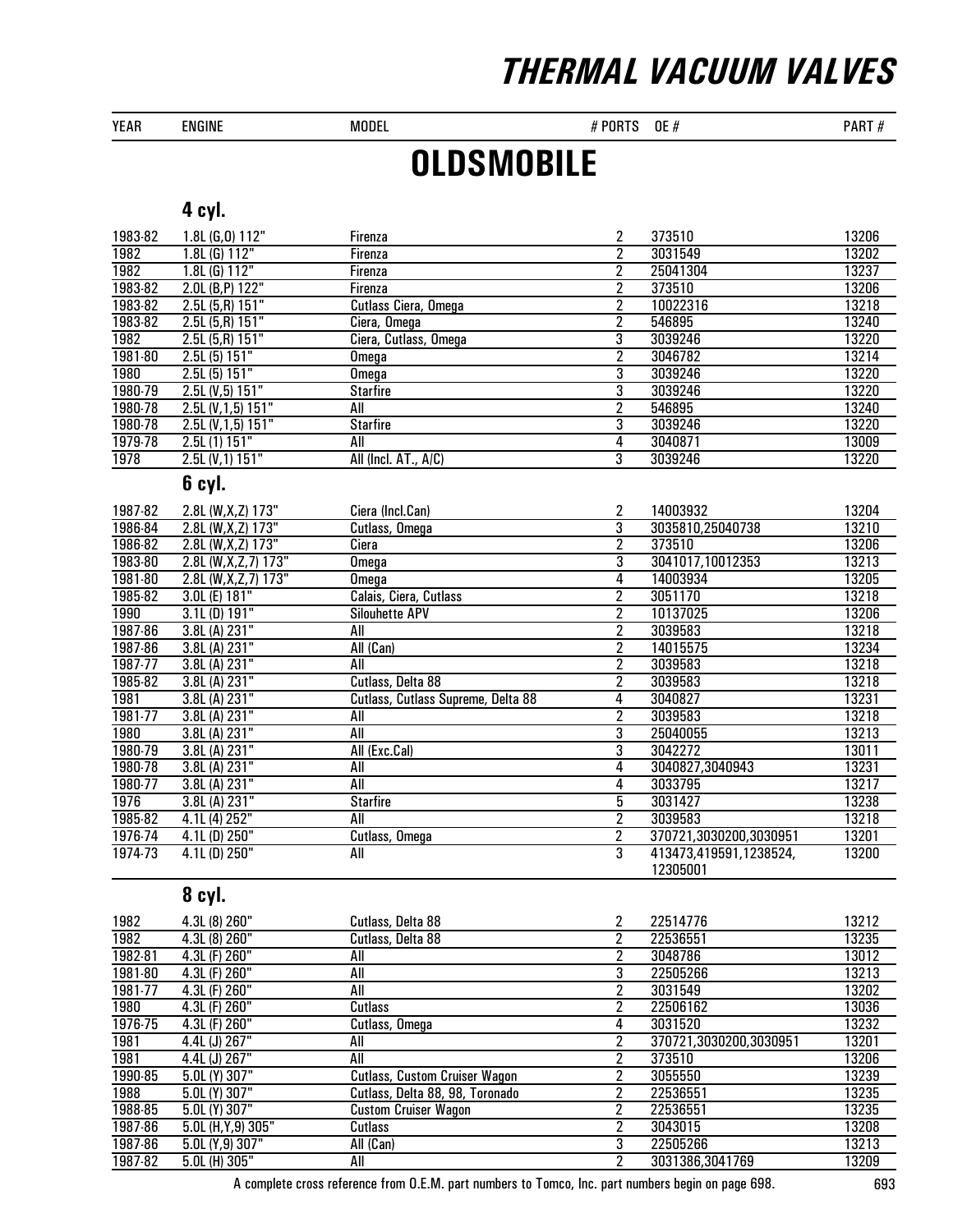| <b>YEAR</b>       | <b>ENGINE</b>                   | <b>MODEL</b>                                      | # PORTS        | <b>OE</b> #                        | PART# |
|-------------------|---------------------------------|---------------------------------------------------|----------------|------------------------------------|-------|
|                   | <b>OLDSMOBILE 8 cyl (Contd)</b> |                                                   |                |                                    |       |
| 1986-82           | 5.0L (Y) 307"                   | Cutlass, Delta 88, Toronado                       | 2              | 22514776                           | 13212 |
| 1985-81           | 5.0L (H) 305"                   | All                                               | $\overline{2}$ | 370721,3030200,3030951             | 13201 |
| 1985-81           | 5.0L (Y) 307"                   | All                                               | $\overline{2}$ | 370721,3030200,3030951             | 13201 |
| 1985-77           | 5.0L (H) 305"                   | <b>All</b>                                        | $\overline{2}$ | 373510                             | 13206 |
| 1984-82           | $5.0L$ (Y) 307"                 | 98 (w/Closed Loop)                                | $\overline{2}$ | 22514776                           | 13212 |
| 1984-81           | 5.0L (Y) 307"                   | Cutlass, Delta 88, 98, Toronado                   | $\overline{2}$ | 22536551                           | 13235 |
| 1983-81           | 5.0L (Y) 307"                   | All                                               | $\overline{2}$ | 3048786                            | 13012 |
| 1981-80           | 5.0L (H) 305"                   | All                                               | $\overline{2}$ | 3043015                            | 13239 |
| 1981-80           | $5.0L$ (Y) 307"                 | All                                               | $\overline{3}$ | 22505266                           | 13213 |
| 1981-77           | 5.0L (H) 305"                   | All                                               | $\overline{2}$ | 3031549                            | 13202 |
| 1980              | $5.0L$ (Y) $307"$               | Delta 88, 98                                      | 2              | 22506162                           | 13036 |
| 1980-77           | 5.0L (H) 305"                   | All                                               | $\overline{2}$ | 3031386                            | 13209 |
| 1979              | 5.0L (H) 305"                   | Cutlass, Omega, Starfire                          | $\overline{2}$ | 3041857                            | 13223 |
| 1985-77           | $5.7L$ (N) $350"$               | All                                               | $\overline{2}$ | 373510                             | 13206 |
| 1981-80           | 5.7L (N,R) 350"                 | All                                               | $\overline{3}$ | 22505266                           | 13213 |
| 1981-77           | $5.7L$ (N,R) $350"$             | All                                               | $\overline{c}$ | 3031549                            | 13202 |
| 1980              | $5.7L$ (N,R) $350"$             | All                                               | $\overline{2}$ | 3031385                            | 13206 |
| <b>1980</b>       | 5.7L (R) 350"                   | Delta 88, 98, Tornado                             | $\overline{2}$ | 22506162                           | 13036 |
| 1979              | 5.7L (N,R) 350"                 | Delta 88, 98, Toronado                            | $\overline{3}$ | 3039246                            | 13220 |
| 1979              | $5.7L(N,R)$ 350"                | Cutlass, Omega, Starfire                          | $\overline{2}$ | 3041857                            | 13223 |
| 1978              | $5.7L(N,R)$ 350"                | Custom Cruiser, Delta 88, 98                      | $\overline{2}$ | 3033753                            | 13230 |
| 1978-77           | 5.7L (N,R) 350"                 | Cutlass, Omega, Starfire                          | $\overline{2}$ | 3031386                            | 13209 |
| $\overline{1977}$ | 5.7L (N,R) 350"                 | Cutlass, Delta 88, 98, Tornado                    | $\overline{3}$ | 3035810                            | 13210 |
| 1977              | $5.7L(N,R)$ 350"                | Cutlass, Delta 88, Omega, Regency 98,<br>Toronado | $\overline{2}$ | 3033753                            | 13230 |
| 1976              | $5.7L(N,R)$ 350"                | <b>Omega</b>                                      | 5              | 3031427                            | 13238 |
| 1976-68           | 5.7L (H, J, K, M) 350"          | All                                               | $\overline{3}$ | 413473,419591,1238524,<br>12305001 | 13200 |
| 1979              | 6.6L (K) 403"                   | Delta 88, 98, Toronado                            | $\overline{2}$ | 3033753                            | 13230 |
| 1979              | 6.6L (K) 403"                   | Delta 88, 98, Toronado                            | $\overline{3}$ | 3039246                            | 13220 |
| 1979-77           | 6.6L (K) 403"                   | All                                               | $\overline{2}$ | 3031549                            | 13202 |
| 1978              | $6.6L$ (K) $403"$               | Custom Cruiser, Delta 88, 98                      | $\overline{2}$ | 3033753                            | 13230 |
| 1977              | 6.6L (K) 403"                   | Cutlass, Delta 88, 98, Toronado                   | 3              | 3035810                            | 13210 |
| 1977              | 6.6L (K) 403"                   | Cutlass, Delta 88, 98, Omega, Toronado            | $\overline{2}$ | 3033753                            | 13230 |
| 1975              | $6.6L(S)$ 400"                  | $\overline{All}$                                  | $\overline{4}$ | 3031520                            | 13232 |
| 1976-68           | 7.5L (R, S, T, U, V, W) 455"    | All                                               | 3              | 413473,419591,1238524,<br>12305001 | 13200 |

### PLYMOUTH

#### 4 cyl.

| 1987-78 | $1.6L$ (A,B,F,K,3) 97"    | Horizon, Scamp, TC3 | 2 | 3879736         | 13001 |
|---------|---------------------------|---------------------|---|-----------------|-------|
| 1986-83 | 1.6L (A,B,F) 97"          | All                 | 2 | 4006587.4049208 | 13003 |
| 1987-78 | 1.7L (A.B) 105"           | Horizon, Scamp, TC3 | 2 | 3879736         | 13001 |
| 1983    | 1.7L (A,B) 105"           | All                 | 2 | 4049208         | 13003 |
| 1987    | 2.2L (C,D,E) 135"         | All                 | 2 | 4049208         | 13003 |
| 1987-81 | 2.2L (C,D,E,F,8) 135"     | All                 | 2 | 4095231.3830429 | 13311 |
| 1987-80 | 2.2L (C,D,E,F,8) 135"     | All                 | 2 | 3879707         | 13005 |
| 1987-78 | 2.2L (C,D,E,F,8) 135"     | Horizon, Scamp, TC3 | 2 | 3879736         | 13001 |
| 1986-84 | 2.2L (C,D,E,F,8) 135"     | All                 | 2 | 4049208         | 13003 |
| 1982    | 2.2L (C, D, E, F, 8) 135" | All                 | 2 | 4049276         | 13000 |
| 1982-81 | 2.2L (C,D,E,F,8) 135"     | All                 | 2 | 4049208         | 13003 |
| 1982-77 | 2.2L (C,D,E,F,8) 135"     | All                 | 2 | 4030351.4049277 | 13002 |
|         | 6 cyl.                    |                     |   |                 |       |
| 1983-75 | 3.7L (C,D,E,F,G,H,J) 225" | All (1Bbl.)         | 2 | 3879736         | 13001 |
| 1982-79 | 3.7L (C,D,E,F,G,H,J) 225" | All                 | 2 | 3879707         | 13005 |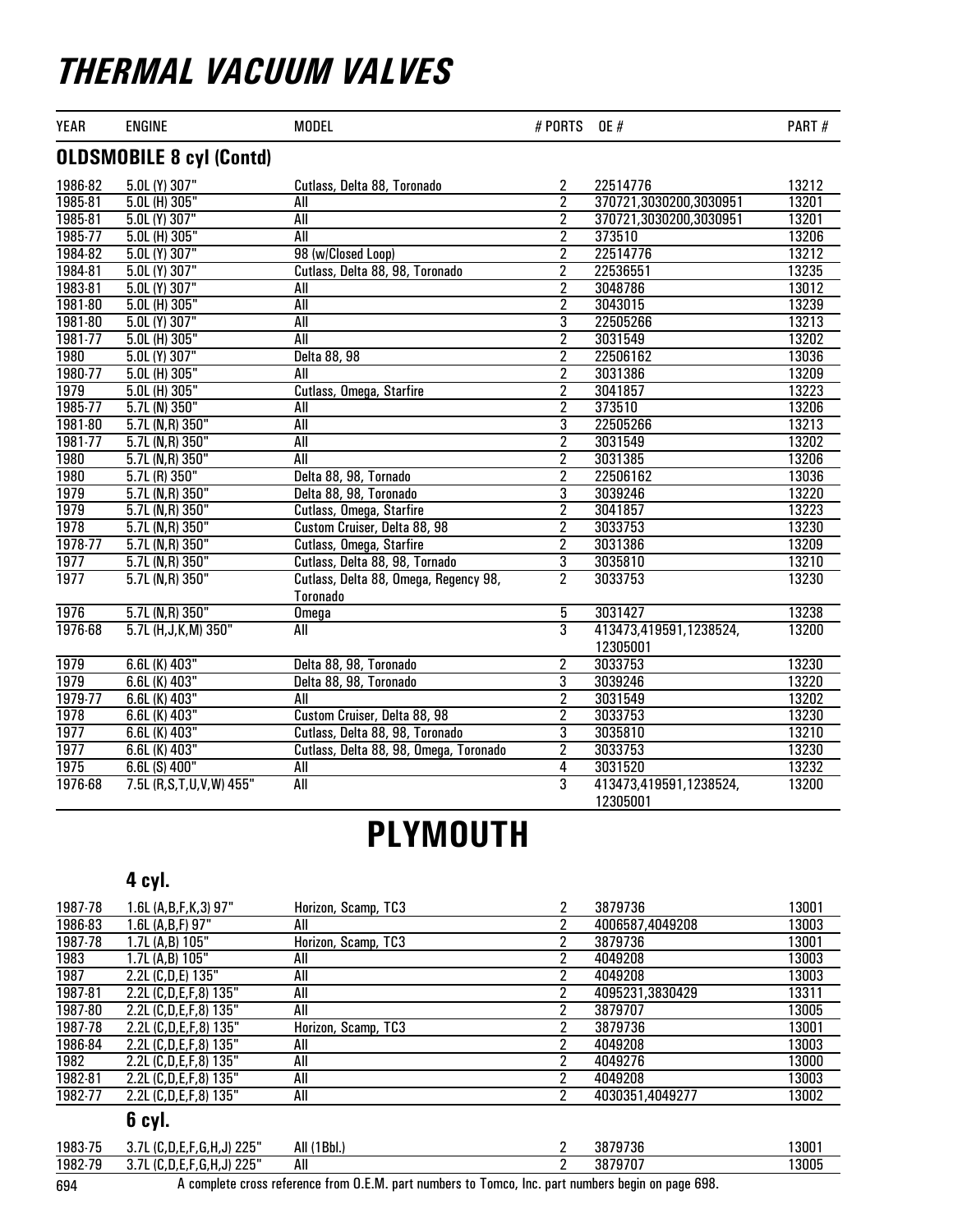| YEAR    | <b>MODEL</b><br><b>ENGINE</b>   |                                | # PORTS        | OE#             | PART# |  |
|---------|---------------------------------|--------------------------------|----------------|-----------------|-------|--|
|         | <b>PLYMOUTH 6 cyl (Contd)</b>   |                                |                |                 |       |  |
|         |                                 |                                |                |                 |       |  |
| 1982-79 | 3.7L (C,D,E,F,G,H,J) 225"       | All                            | 2              | 4049208         | 13003 |  |
| 1982-77 | 3.7L (C,D,E,F,G,H,J) 225"       | All                            | $\overline{2}$ | 4095231,3830429 | 13311 |  |
| 1982-77 | 3.7L (C,D,E,F,G,H,J) 225"       | All                            | $\overline{2}$ | 4030351,4049277 | 13002 |  |
| 1978-74 | 3.7L (C,D,E,F,G,H,J) 225"       | All (Incl.Cal, Hi-Alt)         | $\overline{2}$ | 3837622         | 13000 |  |
| 1975    | 3.7L (C) 225"                   | All                            | $\overline{2}$ | 3879707         | 13005 |  |
|         |                                 |                                |                |                 |       |  |
|         | 8 cyl.                          |                                |                |                 |       |  |
| 1989-85 | 5.2L (P,R,S,4) 318"             | All                            | 2              | 4049277         | 13002 |  |
| 1989-85 | 5.2L (P, R, S, 4) 318"          | All                            | $\overline{2}$ | 3879736         | 13001 |  |
| 1984-74 | 5.2L (G, K, L, M, N, P, R) 318" | All (Incl.Radiator mounted)    | $\overline{2}$ | 3837622         | 13000 |  |
| 1981-72 | 5.2L (G, K, L, M, N, P, R) 318" | All                            | 3              | 3780126         | 13312 |  |
| 1980    | 5.2L (G, K, L, M, N, P, R) 318" | All                            | $\overline{2}$ | 3879707         | 13005 |  |
| 1980-75 | 5.2L (G, K, L, M, N, P, R) 318" | All                            | $\overline{2}$ | 3879707         | 13005 |  |
| 1978-77 | 5.2L (G, K, L, M, N, P, R) 318" | All                            | $\overline{2}$ | 3879707         | 13005 |  |
| 1978-75 | 5.2L (G, K, L, M, N, P, R) 318" | All                            | $\overline{2}$ | 4095231,3830429 | 13311 |  |
| 1978-75 | 5.2L (G, K, L, M, N, P, R) 318" | All (Incl.Cal, Engine mounted) | $\overline{2}$ | 3879736         | 13001 |  |
| 1978-75 | 5.2L (G, K, L, M, N, P, R) 318" | All                            | 2              | 4030351,4049277 | 13002 |  |
| 1975    | 5.2L (G, K, L, M, N, P, R) 318" | All                            | $\overline{2}$ | 3879707         | 13005 |  |
| 1981-72 | 5.6L (H) 340"                   | All                            | $\overline{3}$ | 3780126         | 13312 |  |
| 1984-74 | 5.9L (K,L) 360"                 | All (Incl.Radiator mounted)    | $\overline{2}$ | 3837622         | 13000 |  |
| 1981-72 | 5.9L (K,L) 360"                 | All                            | $\overline{3}$ | 3780126         | 13312 |  |
| 1980-75 | 5.9L (K,L) 360"                 | All                            | $\overline{2}$ | 3879707         | 13005 |  |
| 1978-75 | 5.9L (K,L) 360"                 | All                            | $\overline{2}$ | 4095231,3830429 | 13311 |  |
| 1978-75 | 5.9L (K,L) 360"                 | All (Incl.Engine mounted)      | $\overline{2}$ | 3879736         | 13001 |  |
| 1978-75 | 5.9L (K,L) 360"                 | All                            | $\overline{2}$ | 4030351,4049277 | 13002 |  |
| 1977    | 5.9L (K,L) 360"                 | <b>All</b>                     | $\overline{2}$ | 4049208         | 13003 |  |
| 1984-74 | 6.6L (M, N, P) 400"             | All (Incl.Radiator mounted)    | $\overline{2}$ | 3837622         | 13000 |  |
| 1981-72 | 6.6L (M, N, P) 400"             | All                            | 3              | 3780126         | 13312 |  |
| 1978-75 | 6.6L (M, N, P) 400"             | All                            | $\overline{c}$ | 4095231,3830429 | 13311 |  |

# PONTIAC

#### 4 cyl.

| 1987-84 | $1.6L(G)$ 98"                | T-1000                          | 2              | 25041304         | 13237 |
|---------|------------------------------|---------------------------------|----------------|------------------|-------|
| 1987-82 | 1.6L (C) 98"                 | T-1000                          | 5              | 14037782         | 13215 |
| 1984-83 | $1.6L(G)$ 98"                | T-1000 (w/MT)                   | 2              | 3030951          | 13201 |
| 1982    | 1.6L (C) 98"                 | T-1000                          | 2              | 14003932         | 13204 |
| 1983-82 | $1.8L(0)$ 111"               | J-2000                          | 2              | 373510           | 13206 |
| 1982    | 1.8L (G,0) 111"              | J-2000 (w/AT)                   | 2              | 3031549          | 13202 |
| 1983-82 | 2.0L (B,P) 121"              | J-2000                          | 2              | 373510           | 13206 |
| 1983-82 | 2.5L (F,R,S,2,5) 151"        | 6000, Phoenix                   | 2              | 10022316         | 13218 |
| 1983-78 | 2.5L (F, R, S, 2, 5) 151"    | Firebird, Phoenix, 6000         | 2              | 546895           | 13240 |
| 1981-80 | 2.5L (F,R,S,2,5) 151"        | <b>Phoenix</b>                  | 2              | 3046782          | 13214 |
| 1980    | 2.5L (V,5) 151"              | Phoenix                         | 3              | 3039246          | 13220 |
| 1980-79 | 2.5L (V, 1, 5, 9) 151"       | Sunbird                         | 3              | 3039246          | 13220 |
| 1980-78 | 2.5L (F, R, S, 2, 5) 151"    | All                             | 3              | 3039246          | 13220 |
| 1980-78 | 2.5L(1) 151"                 | All                             | 4              | 3040871          | 13009 |
| 1978    | 2.5L (V,1) 151"              | All (Incl.AT.,A/C)              | 3              | 3039246          | 13220 |
|         | 6 cyl.                       |                                 |                |                  |       |
| 1986-82 | 2.8L (S, W, X, Z, 1, 9) 173" | Firebird, Phoenix, 6000         | 3              | 3035810.25040738 | 13210 |
| 1986-80 | 2.8L (S, W, X, Z, 1, 9) 173" | Firebird, LeMans, Phoenix, 6000 | 2              | 373510           | 13206 |
| 1986-80 | 2.8L (S, W, X, Z, 1, 9) 173" | Phoenix, 6000                   | 2              | 14003932         | 13204 |
| 1982    | 2.8L (X, Z, 1) 173"          | Firebird                        | $\overline{2}$ | 3033753          | 13230 |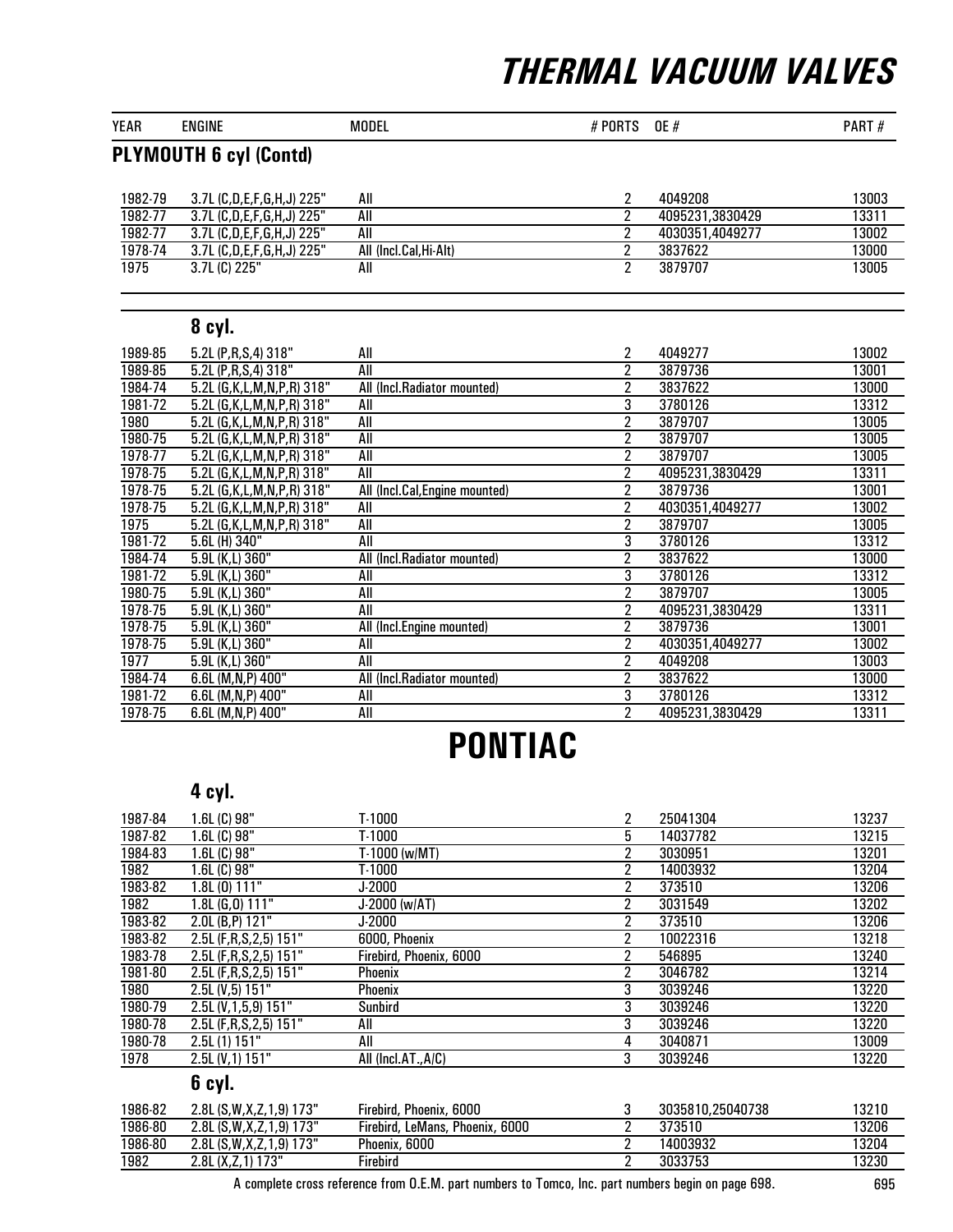| <b>PONTIAC 6 cyl (Contd)</b><br>1982-81<br>2.8L (X, Z) 173"<br>Phoenix, 6000<br>3<br>13213<br>3041017,10012353<br>$\overline{2}$<br>1981-80<br>2.8L (X, Z) 173"<br>14003930<br>13026<br>Phoenix<br>$3.1L$ (D) $191"$<br>10137025<br>13206<br>1990<br><b>Transport APV</b><br>2<br>1987-82<br>$\overline{2}$<br>13218<br>3.8L (A) 231"<br>3039583<br>All<br>$\overline{2}$<br>1987-77<br>13218<br>3.8L(A) 231"<br>3039583<br>All<br>1986-80<br>$\overline{2}$<br>13206<br>3.8L (A) 231"<br>Firebird, LeMans, Phoenix, 6000<br>373510<br>1983<br>13208<br>3.8L (9) 229"<br>$\overline{2}$<br>3043015<br>Bonneville, Grand Prix, Parisienne<br>1981<br>3.8L (A) 231"<br>13231<br>4<br>3040827<br>Firebird, Grand Prix, LeMans<br>1981-77<br>2<br>13218<br>3.8L (A) 231"<br>3039583<br>All<br>13213<br><b>1980</b><br>All<br>3<br>3.8L (K) 229"<br>25040055<br>$\overline{3}$<br>1980<br>13011<br>3.8L (A) 231"<br>All (Exc.Cal)<br>3042272<br>1980-77<br>3033795<br>13217<br>3.8L (A) 231"<br>4<br>All<br>1980-77<br>13231<br>3.8L (A) 231"<br>4<br>All<br>3040827,3040943<br>1976<br>$\overline{5}$<br>13238<br>3.8L (C) 231"<br>3031427<br><b>Sunbird</b><br>1976-74<br>2<br>370721,3030200,3030951<br>13201<br>4.1L (D) 250"<br>All<br>1970-69<br>3<br>13200<br>413473,3016754<br>4.1L (D) 250"<br>All<br>$\overline{2}$<br>1987-85<br>13208<br>4.3L (Z) 262"<br>Bonneville, Grand Prix, Parisienne<br>3043015<br>8 cyl.<br>Bonneville, 6000<br>22536551<br>13235<br>1981<br>4.3L (S) 265"<br>2<br>1981<br>2<br>13012<br>4.3L (F) 260"<br>All<br>3048786<br>1976<br>13232<br>4.3L (F) 260"<br>Ventura<br>4<br>3031520<br>$\overline{2}$<br>1981-80<br>13208<br>4.4L (J) 267"<br>All<br>3043015<br>$\overline{2}$<br>13206<br>1981-80<br>4.4L (J) 267"<br>All<br>373510<br>1981-80<br>13213<br>4.4L (J) 267"<br>3<br>10012353<br>All<br>1981<br>3<br>10012353<br>13213<br>4.9L (W) 301"<br>All<br>1981-77<br>2<br>3031549<br>13202<br>4.9L (W) 301"<br>All<br><b>1980</b><br>$\overline{2}$<br>13240<br>4.9L (W) 301"<br>All<br>546895<br>1979-75<br>$\overline{3}$<br>13200<br>All<br>413473,3016754<br>4.9L (W, Y) 301"<br>1989-87<br>$\overline{2}$<br>13239<br>5.0L (Y) 307"<br>Parisienne, Safari Wagon<br>3055550<br>$\overline{2}$<br>13235<br>1987-86<br>5.0L (Y) 307"<br>22536551<br>Parisienne, Safari Wagon<br>1987-86<br>$\overline{2}$<br>5.0L (G,H) 305"<br>3031385<br>13206<br>All<br>1987-86<br>3031386<br>13209<br>5.0L (H,U) 305"<br>All (Incl.Can, Exp)<br>2<br>1987-86<br>$\overline{3}$<br>22505266<br>13213<br>5.0L (Y) 307"<br><b>Bonneville, Grand Prix, Parisienne</b><br>1987-82<br>$\overline{2}$<br>13208<br>5.0L (H) 305"<br>3043015<br>Bonneville, Firebird, Grand Prix, Parisienne (w/<br>Closed Loop)<br>$5.0L$ (G,H) $305"$<br>13208<br>1987-81<br>Bonneville, Grand Prix, Parisienne<br>$\overline{2}$<br>3043015<br>$\overline{2}$<br>$5.0L$ (Y) $307"$<br>22514776<br>13212<br>1986<br>Bonneville, Grand Prix, Parisienne<br>1985-82<br>3030951<br>13201<br>5.0L (H,U) 305"<br>Bonneville, Firebird, Grand Prix, Parisienne<br>2<br>13209<br>1985-82<br>2<br>3041769<br>5.0L (H,U) 305"<br>Bonneville, Firebird, Grand Prix, Parisienne<br>$\overline{2}$<br>1985-82<br>13212<br>$5.0L$ (H,U) 305"<br>Bonneville, Firebird, Grand Prix, Parisienne<br>14037796<br>2<br>13212<br>1985-82<br>$5.0L$ (G, H, 7) $305"$<br>14037796<br>All<br>$\overline{\mathbf{2}}$<br>1985-77<br>$5.0L$ (H,U) $305"$<br>All<br>373510<br>13206<br>1983-80<br>2<br>13208<br>5.0L (H,U) 305"<br>Bonneville, Firebird, Grand Prix, Parisienne<br>3043015<br>1981<br>2<br>13235<br>5.0L (Y) 307"<br>Bonneville, 600<br>22536551<br>2<br>13202<br>1981-77<br>5.0L (H,U) 305"<br>3031549<br>All<br>$\overline{3}$<br>1980<br>All<br>25040055<br>13213<br>5.0L (H,U) 305"<br>$\overline{c}$<br>1980<br>5.0L (H,U) 305"<br>All<br>3031385<br>13206<br>1979<br>$\overline{2}$<br>Firebird, Grand AM, Grand Prix, LeMans,<br>3041857<br>13223<br>5.0L (H,U) 305"<br>Phoenix, Sunbird<br>1978-77<br>$\overline{2}$<br>5.0L (H,U) 305"<br>Firebird, Grand Prix, LeMans, Phoenix,<br>3031386<br>13209<br>Sunbird, Ventura<br>1977<br>$\overline{2}$<br>13206<br>5.0L (H,U) 305"<br>All<br>3031385<br>1986-82<br>2<br>13201<br>5.7L(N,6)350"<br>Bonneville, Firebird, Grand Prix, Parisienne<br>3030951<br>1985-82<br>$5.7L(N,6)$ 350"<br>2<br>3041769<br>13209<br>Bonneville, Firebird, Grand Prix, Parisienne<br>1985-77<br>$\overline{c}$<br>373510<br>13206<br>5.7L (L,N,R,X) 350"<br>All<br>1981-80<br>2<br>13208<br>5.7L (L,N,R,X) 350"<br>All<br>3043015<br>1981-77<br>13202<br>All<br>2<br>3031549<br>5.7L (L,N,R,X) 350" | <b>YEAR</b> | <b>ENGINE</b> | <b>MODEL</b> | # PORTS | <b>OE</b> # | PART# |
|--------------------------------------------------------------------------------------------------------------------------------------------------------------------------------------------------------------------------------------------------------------------------------------------------------------------------------------------------------------------------------------------------------------------------------------------------------------------------------------------------------------------------------------------------------------------------------------------------------------------------------------------------------------------------------------------------------------------------------------------------------------------------------------------------------------------------------------------------------------------------------------------------------------------------------------------------------------------------------------------------------------------------------------------------------------------------------------------------------------------------------------------------------------------------------------------------------------------------------------------------------------------------------------------------------------------------------------------------------------------------------------------------------------------------------------------------------------------------------------------------------------------------------------------------------------------------------------------------------------------------------------------------------------------------------------------------------------------------------------------------------------------------------------------------------------------------------------------------------------------------------------------------------------------------------------------------------------------------------------------------------------------------------------------------------------------------------------------------------------------------------------------------------------------------------------------------------------------------------------------------------------------------------------------------------------------------------------------------------------------------------------------------------------------------------------------------------------------------------------------------------------------------------------------------------------------------------------------------------------------------------------------------------------------------------------------------------------------------------------------------------------------------------------------------------------------------------------------------------------------------------------------------------------------------------------------------------------------------------------------------------------------------------------------------------------------------------------------------------------------------------------------------------------------------------------------------------------------------------------------------------------------------------------------------------------------------------------------------------------------------------------------------------------------------------------------------------------------------------------------------------------------------------------------------------------------------------------------------------------------------------------------------------------------------------------------------------------------------------------------------------------------------------------------------------------------------------------------------------------------------------------------------------------------------------------------------------------------------------------------------------------------------------------------------------------------------------------------------------------------------------------------------------------------------------------------------------------------------------------------------------------------------------------------------------------------------------------------------------------------------------------------------------------------------------------------------------------------------------------------------------------------------------------------------------------------------------------------------------------------------------------|-------------|---------------|--------------|---------|-------------|-------|
|                                                                                                                                                                                                                                                                                                                                                                                                                                                                                                                                                                                                                                                                                                                                                                                                                                                                                                                                                                                                                                                                                                                                                                                                                                                                                                                                                                                                                                                                                                                                                                                                                                                                                                                                                                                                                                                                                                                                                                                                                                                                                                                                                                                                                                                                                                                                                                                                                                                                                                                                                                                                                                                                                                                                                                                                                                                                                                                                                                                                                                                                                                                                                                                                                                                                                                                                                                                                                                                                                                                                                                                                                                                                                                                                                                                                                                                                                                                                                                                                                                                                                                                                                                                                                                                                                                                                                                                                                                                                                                                                                                                                                                      |             |               |              |         |             |       |
|                                                                                                                                                                                                                                                                                                                                                                                                                                                                                                                                                                                                                                                                                                                                                                                                                                                                                                                                                                                                                                                                                                                                                                                                                                                                                                                                                                                                                                                                                                                                                                                                                                                                                                                                                                                                                                                                                                                                                                                                                                                                                                                                                                                                                                                                                                                                                                                                                                                                                                                                                                                                                                                                                                                                                                                                                                                                                                                                                                                                                                                                                                                                                                                                                                                                                                                                                                                                                                                                                                                                                                                                                                                                                                                                                                                                                                                                                                                                                                                                                                                                                                                                                                                                                                                                                                                                                                                                                                                                                                                                                                                                                                      |             |               |              |         |             |       |
|                                                                                                                                                                                                                                                                                                                                                                                                                                                                                                                                                                                                                                                                                                                                                                                                                                                                                                                                                                                                                                                                                                                                                                                                                                                                                                                                                                                                                                                                                                                                                                                                                                                                                                                                                                                                                                                                                                                                                                                                                                                                                                                                                                                                                                                                                                                                                                                                                                                                                                                                                                                                                                                                                                                                                                                                                                                                                                                                                                                                                                                                                                                                                                                                                                                                                                                                                                                                                                                                                                                                                                                                                                                                                                                                                                                                                                                                                                                                                                                                                                                                                                                                                                                                                                                                                                                                                                                                                                                                                                                                                                                                                                      |             |               |              |         |             |       |
|                                                                                                                                                                                                                                                                                                                                                                                                                                                                                                                                                                                                                                                                                                                                                                                                                                                                                                                                                                                                                                                                                                                                                                                                                                                                                                                                                                                                                                                                                                                                                                                                                                                                                                                                                                                                                                                                                                                                                                                                                                                                                                                                                                                                                                                                                                                                                                                                                                                                                                                                                                                                                                                                                                                                                                                                                                                                                                                                                                                                                                                                                                                                                                                                                                                                                                                                                                                                                                                                                                                                                                                                                                                                                                                                                                                                                                                                                                                                                                                                                                                                                                                                                                                                                                                                                                                                                                                                                                                                                                                                                                                                                                      |             |               |              |         |             |       |
|                                                                                                                                                                                                                                                                                                                                                                                                                                                                                                                                                                                                                                                                                                                                                                                                                                                                                                                                                                                                                                                                                                                                                                                                                                                                                                                                                                                                                                                                                                                                                                                                                                                                                                                                                                                                                                                                                                                                                                                                                                                                                                                                                                                                                                                                                                                                                                                                                                                                                                                                                                                                                                                                                                                                                                                                                                                                                                                                                                                                                                                                                                                                                                                                                                                                                                                                                                                                                                                                                                                                                                                                                                                                                                                                                                                                                                                                                                                                                                                                                                                                                                                                                                                                                                                                                                                                                                                                                                                                                                                                                                                                                                      |             |               |              |         |             |       |
|                                                                                                                                                                                                                                                                                                                                                                                                                                                                                                                                                                                                                                                                                                                                                                                                                                                                                                                                                                                                                                                                                                                                                                                                                                                                                                                                                                                                                                                                                                                                                                                                                                                                                                                                                                                                                                                                                                                                                                                                                                                                                                                                                                                                                                                                                                                                                                                                                                                                                                                                                                                                                                                                                                                                                                                                                                                                                                                                                                                                                                                                                                                                                                                                                                                                                                                                                                                                                                                                                                                                                                                                                                                                                                                                                                                                                                                                                                                                                                                                                                                                                                                                                                                                                                                                                                                                                                                                                                                                                                                                                                                                                                      |             |               |              |         |             |       |
|                                                                                                                                                                                                                                                                                                                                                                                                                                                                                                                                                                                                                                                                                                                                                                                                                                                                                                                                                                                                                                                                                                                                                                                                                                                                                                                                                                                                                                                                                                                                                                                                                                                                                                                                                                                                                                                                                                                                                                                                                                                                                                                                                                                                                                                                                                                                                                                                                                                                                                                                                                                                                                                                                                                                                                                                                                                                                                                                                                                                                                                                                                                                                                                                                                                                                                                                                                                                                                                                                                                                                                                                                                                                                                                                                                                                                                                                                                                                                                                                                                                                                                                                                                                                                                                                                                                                                                                                                                                                                                                                                                                                                                      |             |               |              |         |             |       |
|                                                                                                                                                                                                                                                                                                                                                                                                                                                                                                                                                                                                                                                                                                                                                                                                                                                                                                                                                                                                                                                                                                                                                                                                                                                                                                                                                                                                                                                                                                                                                                                                                                                                                                                                                                                                                                                                                                                                                                                                                                                                                                                                                                                                                                                                                                                                                                                                                                                                                                                                                                                                                                                                                                                                                                                                                                                                                                                                                                                                                                                                                                                                                                                                                                                                                                                                                                                                                                                                                                                                                                                                                                                                                                                                                                                                                                                                                                                                                                                                                                                                                                                                                                                                                                                                                                                                                                                                                                                                                                                                                                                                                                      |             |               |              |         |             |       |
|                                                                                                                                                                                                                                                                                                                                                                                                                                                                                                                                                                                                                                                                                                                                                                                                                                                                                                                                                                                                                                                                                                                                                                                                                                                                                                                                                                                                                                                                                                                                                                                                                                                                                                                                                                                                                                                                                                                                                                                                                                                                                                                                                                                                                                                                                                                                                                                                                                                                                                                                                                                                                                                                                                                                                                                                                                                                                                                                                                                                                                                                                                                                                                                                                                                                                                                                                                                                                                                                                                                                                                                                                                                                                                                                                                                                                                                                                                                                                                                                                                                                                                                                                                                                                                                                                                                                                                                                                                                                                                                                                                                                                                      |             |               |              |         |             |       |
|                                                                                                                                                                                                                                                                                                                                                                                                                                                                                                                                                                                                                                                                                                                                                                                                                                                                                                                                                                                                                                                                                                                                                                                                                                                                                                                                                                                                                                                                                                                                                                                                                                                                                                                                                                                                                                                                                                                                                                                                                                                                                                                                                                                                                                                                                                                                                                                                                                                                                                                                                                                                                                                                                                                                                                                                                                                                                                                                                                                                                                                                                                                                                                                                                                                                                                                                                                                                                                                                                                                                                                                                                                                                                                                                                                                                                                                                                                                                                                                                                                                                                                                                                                                                                                                                                                                                                                                                                                                                                                                                                                                                                                      |             |               |              |         |             |       |
|                                                                                                                                                                                                                                                                                                                                                                                                                                                                                                                                                                                                                                                                                                                                                                                                                                                                                                                                                                                                                                                                                                                                                                                                                                                                                                                                                                                                                                                                                                                                                                                                                                                                                                                                                                                                                                                                                                                                                                                                                                                                                                                                                                                                                                                                                                                                                                                                                                                                                                                                                                                                                                                                                                                                                                                                                                                                                                                                                                                                                                                                                                                                                                                                                                                                                                                                                                                                                                                                                                                                                                                                                                                                                                                                                                                                                                                                                                                                                                                                                                                                                                                                                                                                                                                                                                                                                                                                                                                                                                                                                                                                                                      |             |               |              |         |             |       |
|                                                                                                                                                                                                                                                                                                                                                                                                                                                                                                                                                                                                                                                                                                                                                                                                                                                                                                                                                                                                                                                                                                                                                                                                                                                                                                                                                                                                                                                                                                                                                                                                                                                                                                                                                                                                                                                                                                                                                                                                                                                                                                                                                                                                                                                                                                                                                                                                                                                                                                                                                                                                                                                                                                                                                                                                                                                                                                                                                                                                                                                                                                                                                                                                                                                                                                                                                                                                                                                                                                                                                                                                                                                                                                                                                                                                                                                                                                                                                                                                                                                                                                                                                                                                                                                                                                                                                                                                                                                                                                                                                                                                                                      |             |               |              |         |             |       |
|                                                                                                                                                                                                                                                                                                                                                                                                                                                                                                                                                                                                                                                                                                                                                                                                                                                                                                                                                                                                                                                                                                                                                                                                                                                                                                                                                                                                                                                                                                                                                                                                                                                                                                                                                                                                                                                                                                                                                                                                                                                                                                                                                                                                                                                                                                                                                                                                                                                                                                                                                                                                                                                                                                                                                                                                                                                                                                                                                                                                                                                                                                                                                                                                                                                                                                                                                                                                                                                                                                                                                                                                                                                                                                                                                                                                                                                                                                                                                                                                                                                                                                                                                                                                                                                                                                                                                                                                                                                                                                                                                                                                                                      |             |               |              |         |             |       |
|                                                                                                                                                                                                                                                                                                                                                                                                                                                                                                                                                                                                                                                                                                                                                                                                                                                                                                                                                                                                                                                                                                                                                                                                                                                                                                                                                                                                                                                                                                                                                                                                                                                                                                                                                                                                                                                                                                                                                                                                                                                                                                                                                                                                                                                                                                                                                                                                                                                                                                                                                                                                                                                                                                                                                                                                                                                                                                                                                                                                                                                                                                                                                                                                                                                                                                                                                                                                                                                                                                                                                                                                                                                                                                                                                                                                                                                                                                                                                                                                                                                                                                                                                                                                                                                                                                                                                                                                                                                                                                                                                                                                                                      |             |               |              |         |             |       |
|                                                                                                                                                                                                                                                                                                                                                                                                                                                                                                                                                                                                                                                                                                                                                                                                                                                                                                                                                                                                                                                                                                                                                                                                                                                                                                                                                                                                                                                                                                                                                                                                                                                                                                                                                                                                                                                                                                                                                                                                                                                                                                                                                                                                                                                                                                                                                                                                                                                                                                                                                                                                                                                                                                                                                                                                                                                                                                                                                                                                                                                                                                                                                                                                                                                                                                                                                                                                                                                                                                                                                                                                                                                                                                                                                                                                                                                                                                                                                                                                                                                                                                                                                                                                                                                                                                                                                                                                                                                                                                                                                                                                                                      |             |               |              |         |             |       |
|                                                                                                                                                                                                                                                                                                                                                                                                                                                                                                                                                                                                                                                                                                                                                                                                                                                                                                                                                                                                                                                                                                                                                                                                                                                                                                                                                                                                                                                                                                                                                                                                                                                                                                                                                                                                                                                                                                                                                                                                                                                                                                                                                                                                                                                                                                                                                                                                                                                                                                                                                                                                                                                                                                                                                                                                                                                                                                                                                                                                                                                                                                                                                                                                                                                                                                                                                                                                                                                                                                                                                                                                                                                                                                                                                                                                                                                                                                                                                                                                                                                                                                                                                                                                                                                                                                                                                                                                                                                                                                                                                                                                                                      |             |               |              |         |             |       |
|                                                                                                                                                                                                                                                                                                                                                                                                                                                                                                                                                                                                                                                                                                                                                                                                                                                                                                                                                                                                                                                                                                                                                                                                                                                                                                                                                                                                                                                                                                                                                                                                                                                                                                                                                                                                                                                                                                                                                                                                                                                                                                                                                                                                                                                                                                                                                                                                                                                                                                                                                                                                                                                                                                                                                                                                                                                                                                                                                                                                                                                                                                                                                                                                                                                                                                                                                                                                                                                                                                                                                                                                                                                                                                                                                                                                                                                                                                                                                                                                                                                                                                                                                                                                                                                                                                                                                                                                                                                                                                                                                                                                                                      |             |               |              |         |             |       |
|                                                                                                                                                                                                                                                                                                                                                                                                                                                                                                                                                                                                                                                                                                                                                                                                                                                                                                                                                                                                                                                                                                                                                                                                                                                                                                                                                                                                                                                                                                                                                                                                                                                                                                                                                                                                                                                                                                                                                                                                                                                                                                                                                                                                                                                                                                                                                                                                                                                                                                                                                                                                                                                                                                                                                                                                                                                                                                                                                                                                                                                                                                                                                                                                                                                                                                                                                                                                                                                                                                                                                                                                                                                                                                                                                                                                                                                                                                                                                                                                                                                                                                                                                                                                                                                                                                                                                                                                                                                                                                                                                                                                                                      |             |               |              |         |             |       |
|                                                                                                                                                                                                                                                                                                                                                                                                                                                                                                                                                                                                                                                                                                                                                                                                                                                                                                                                                                                                                                                                                                                                                                                                                                                                                                                                                                                                                                                                                                                                                                                                                                                                                                                                                                                                                                                                                                                                                                                                                                                                                                                                                                                                                                                                                                                                                                                                                                                                                                                                                                                                                                                                                                                                                                                                                                                                                                                                                                                                                                                                                                                                                                                                                                                                                                                                                                                                                                                                                                                                                                                                                                                                                                                                                                                                                                                                                                                                                                                                                                                                                                                                                                                                                                                                                                                                                                                                                                                                                                                                                                                                                                      |             |               |              |         |             |       |
|                                                                                                                                                                                                                                                                                                                                                                                                                                                                                                                                                                                                                                                                                                                                                                                                                                                                                                                                                                                                                                                                                                                                                                                                                                                                                                                                                                                                                                                                                                                                                                                                                                                                                                                                                                                                                                                                                                                                                                                                                                                                                                                                                                                                                                                                                                                                                                                                                                                                                                                                                                                                                                                                                                                                                                                                                                                                                                                                                                                                                                                                                                                                                                                                                                                                                                                                                                                                                                                                                                                                                                                                                                                                                                                                                                                                                                                                                                                                                                                                                                                                                                                                                                                                                                                                                                                                                                                                                                                                                                                                                                                                                                      |             |               |              |         |             |       |
|                                                                                                                                                                                                                                                                                                                                                                                                                                                                                                                                                                                                                                                                                                                                                                                                                                                                                                                                                                                                                                                                                                                                                                                                                                                                                                                                                                                                                                                                                                                                                                                                                                                                                                                                                                                                                                                                                                                                                                                                                                                                                                                                                                                                                                                                                                                                                                                                                                                                                                                                                                                                                                                                                                                                                                                                                                                                                                                                                                                                                                                                                                                                                                                                                                                                                                                                                                                                                                                                                                                                                                                                                                                                                                                                                                                                                                                                                                                                                                                                                                                                                                                                                                                                                                                                                                                                                                                                                                                                                                                                                                                                                                      |             |               |              |         |             |       |
|                                                                                                                                                                                                                                                                                                                                                                                                                                                                                                                                                                                                                                                                                                                                                                                                                                                                                                                                                                                                                                                                                                                                                                                                                                                                                                                                                                                                                                                                                                                                                                                                                                                                                                                                                                                                                                                                                                                                                                                                                                                                                                                                                                                                                                                                                                                                                                                                                                                                                                                                                                                                                                                                                                                                                                                                                                                                                                                                                                                                                                                                                                                                                                                                                                                                                                                                                                                                                                                                                                                                                                                                                                                                                                                                                                                                                                                                                                                                                                                                                                                                                                                                                                                                                                                                                                                                                                                                                                                                                                                                                                                                                                      |             |               |              |         |             |       |
|                                                                                                                                                                                                                                                                                                                                                                                                                                                                                                                                                                                                                                                                                                                                                                                                                                                                                                                                                                                                                                                                                                                                                                                                                                                                                                                                                                                                                                                                                                                                                                                                                                                                                                                                                                                                                                                                                                                                                                                                                                                                                                                                                                                                                                                                                                                                                                                                                                                                                                                                                                                                                                                                                                                                                                                                                                                                                                                                                                                                                                                                                                                                                                                                                                                                                                                                                                                                                                                                                                                                                                                                                                                                                                                                                                                                                                                                                                                                                                                                                                                                                                                                                                                                                                                                                                                                                                                                                                                                                                                                                                                                                                      |             |               |              |         |             |       |
|                                                                                                                                                                                                                                                                                                                                                                                                                                                                                                                                                                                                                                                                                                                                                                                                                                                                                                                                                                                                                                                                                                                                                                                                                                                                                                                                                                                                                                                                                                                                                                                                                                                                                                                                                                                                                                                                                                                                                                                                                                                                                                                                                                                                                                                                                                                                                                                                                                                                                                                                                                                                                                                                                                                                                                                                                                                                                                                                                                                                                                                                                                                                                                                                                                                                                                                                                                                                                                                                                                                                                                                                                                                                                                                                                                                                                                                                                                                                                                                                                                                                                                                                                                                                                                                                                                                                                                                                                                                                                                                                                                                                                                      |             |               |              |         |             |       |
|                                                                                                                                                                                                                                                                                                                                                                                                                                                                                                                                                                                                                                                                                                                                                                                                                                                                                                                                                                                                                                                                                                                                                                                                                                                                                                                                                                                                                                                                                                                                                                                                                                                                                                                                                                                                                                                                                                                                                                                                                                                                                                                                                                                                                                                                                                                                                                                                                                                                                                                                                                                                                                                                                                                                                                                                                                                                                                                                                                                                                                                                                                                                                                                                                                                                                                                                                                                                                                                                                                                                                                                                                                                                                                                                                                                                                                                                                                                                                                                                                                                                                                                                                                                                                                                                                                                                                                                                                                                                                                                                                                                                                                      |             |               |              |         |             |       |
|                                                                                                                                                                                                                                                                                                                                                                                                                                                                                                                                                                                                                                                                                                                                                                                                                                                                                                                                                                                                                                                                                                                                                                                                                                                                                                                                                                                                                                                                                                                                                                                                                                                                                                                                                                                                                                                                                                                                                                                                                                                                                                                                                                                                                                                                                                                                                                                                                                                                                                                                                                                                                                                                                                                                                                                                                                                                                                                                                                                                                                                                                                                                                                                                                                                                                                                                                                                                                                                                                                                                                                                                                                                                                                                                                                                                                                                                                                                                                                                                                                                                                                                                                                                                                                                                                                                                                                                                                                                                                                                                                                                                                                      |             |               |              |         |             |       |
|                                                                                                                                                                                                                                                                                                                                                                                                                                                                                                                                                                                                                                                                                                                                                                                                                                                                                                                                                                                                                                                                                                                                                                                                                                                                                                                                                                                                                                                                                                                                                                                                                                                                                                                                                                                                                                                                                                                                                                                                                                                                                                                                                                                                                                                                                                                                                                                                                                                                                                                                                                                                                                                                                                                                                                                                                                                                                                                                                                                                                                                                                                                                                                                                                                                                                                                                                                                                                                                                                                                                                                                                                                                                                                                                                                                                                                                                                                                                                                                                                                                                                                                                                                                                                                                                                                                                                                                                                                                                                                                                                                                                                                      |             |               |              |         |             |       |
|                                                                                                                                                                                                                                                                                                                                                                                                                                                                                                                                                                                                                                                                                                                                                                                                                                                                                                                                                                                                                                                                                                                                                                                                                                                                                                                                                                                                                                                                                                                                                                                                                                                                                                                                                                                                                                                                                                                                                                                                                                                                                                                                                                                                                                                                                                                                                                                                                                                                                                                                                                                                                                                                                                                                                                                                                                                                                                                                                                                                                                                                                                                                                                                                                                                                                                                                                                                                                                                                                                                                                                                                                                                                                                                                                                                                                                                                                                                                                                                                                                                                                                                                                                                                                                                                                                                                                                                                                                                                                                                                                                                                                                      |             |               |              |         |             |       |
|                                                                                                                                                                                                                                                                                                                                                                                                                                                                                                                                                                                                                                                                                                                                                                                                                                                                                                                                                                                                                                                                                                                                                                                                                                                                                                                                                                                                                                                                                                                                                                                                                                                                                                                                                                                                                                                                                                                                                                                                                                                                                                                                                                                                                                                                                                                                                                                                                                                                                                                                                                                                                                                                                                                                                                                                                                                                                                                                                                                                                                                                                                                                                                                                                                                                                                                                                                                                                                                                                                                                                                                                                                                                                                                                                                                                                                                                                                                                                                                                                                                                                                                                                                                                                                                                                                                                                                                                                                                                                                                                                                                                                                      |             |               |              |         |             |       |
|                                                                                                                                                                                                                                                                                                                                                                                                                                                                                                                                                                                                                                                                                                                                                                                                                                                                                                                                                                                                                                                                                                                                                                                                                                                                                                                                                                                                                                                                                                                                                                                                                                                                                                                                                                                                                                                                                                                                                                                                                                                                                                                                                                                                                                                                                                                                                                                                                                                                                                                                                                                                                                                                                                                                                                                                                                                                                                                                                                                                                                                                                                                                                                                                                                                                                                                                                                                                                                                                                                                                                                                                                                                                                                                                                                                                                                                                                                                                                                                                                                                                                                                                                                                                                                                                                                                                                                                                                                                                                                                                                                                                                                      |             |               |              |         |             |       |
|                                                                                                                                                                                                                                                                                                                                                                                                                                                                                                                                                                                                                                                                                                                                                                                                                                                                                                                                                                                                                                                                                                                                                                                                                                                                                                                                                                                                                                                                                                                                                                                                                                                                                                                                                                                                                                                                                                                                                                                                                                                                                                                                                                                                                                                                                                                                                                                                                                                                                                                                                                                                                                                                                                                                                                                                                                                                                                                                                                                                                                                                                                                                                                                                                                                                                                                                                                                                                                                                                                                                                                                                                                                                                                                                                                                                                                                                                                                                                                                                                                                                                                                                                                                                                                                                                                                                                                                                                                                                                                                                                                                                                                      |             |               |              |         |             |       |
|                                                                                                                                                                                                                                                                                                                                                                                                                                                                                                                                                                                                                                                                                                                                                                                                                                                                                                                                                                                                                                                                                                                                                                                                                                                                                                                                                                                                                                                                                                                                                                                                                                                                                                                                                                                                                                                                                                                                                                                                                                                                                                                                                                                                                                                                                                                                                                                                                                                                                                                                                                                                                                                                                                                                                                                                                                                                                                                                                                                                                                                                                                                                                                                                                                                                                                                                                                                                                                                                                                                                                                                                                                                                                                                                                                                                                                                                                                                                                                                                                                                                                                                                                                                                                                                                                                                                                                                                                                                                                                                                                                                                                                      |             |               |              |         |             |       |
|                                                                                                                                                                                                                                                                                                                                                                                                                                                                                                                                                                                                                                                                                                                                                                                                                                                                                                                                                                                                                                                                                                                                                                                                                                                                                                                                                                                                                                                                                                                                                                                                                                                                                                                                                                                                                                                                                                                                                                                                                                                                                                                                                                                                                                                                                                                                                                                                                                                                                                                                                                                                                                                                                                                                                                                                                                                                                                                                                                                                                                                                                                                                                                                                                                                                                                                                                                                                                                                                                                                                                                                                                                                                                                                                                                                                                                                                                                                                                                                                                                                                                                                                                                                                                                                                                                                                                                                                                                                                                                                                                                                                                                      |             |               |              |         |             |       |
|                                                                                                                                                                                                                                                                                                                                                                                                                                                                                                                                                                                                                                                                                                                                                                                                                                                                                                                                                                                                                                                                                                                                                                                                                                                                                                                                                                                                                                                                                                                                                                                                                                                                                                                                                                                                                                                                                                                                                                                                                                                                                                                                                                                                                                                                                                                                                                                                                                                                                                                                                                                                                                                                                                                                                                                                                                                                                                                                                                                                                                                                                                                                                                                                                                                                                                                                                                                                                                                                                                                                                                                                                                                                                                                                                                                                                                                                                                                                                                                                                                                                                                                                                                                                                                                                                                                                                                                                                                                                                                                                                                                                                                      |             |               |              |         |             |       |
|                                                                                                                                                                                                                                                                                                                                                                                                                                                                                                                                                                                                                                                                                                                                                                                                                                                                                                                                                                                                                                                                                                                                                                                                                                                                                                                                                                                                                                                                                                                                                                                                                                                                                                                                                                                                                                                                                                                                                                                                                                                                                                                                                                                                                                                                                                                                                                                                                                                                                                                                                                                                                                                                                                                                                                                                                                                                                                                                                                                                                                                                                                                                                                                                                                                                                                                                                                                                                                                                                                                                                                                                                                                                                                                                                                                                                                                                                                                                                                                                                                                                                                                                                                                                                                                                                                                                                                                                                                                                                                                                                                                                                                      |             |               |              |         |             |       |
|                                                                                                                                                                                                                                                                                                                                                                                                                                                                                                                                                                                                                                                                                                                                                                                                                                                                                                                                                                                                                                                                                                                                                                                                                                                                                                                                                                                                                                                                                                                                                                                                                                                                                                                                                                                                                                                                                                                                                                                                                                                                                                                                                                                                                                                                                                                                                                                                                                                                                                                                                                                                                                                                                                                                                                                                                                                                                                                                                                                                                                                                                                                                                                                                                                                                                                                                                                                                                                                                                                                                                                                                                                                                                                                                                                                                                                                                                                                                                                                                                                                                                                                                                                                                                                                                                                                                                                                                                                                                                                                                                                                                                                      |             |               |              |         |             |       |
|                                                                                                                                                                                                                                                                                                                                                                                                                                                                                                                                                                                                                                                                                                                                                                                                                                                                                                                                                                                                                                                                                                                                                                                                                                                                                                                                                                                                                                                                                                                                                                                                                                                                                                                                                                                                                                                                                                                                                                                                                                                                                                                                                                                                                                                                                                                                                                                                                                                                                                                                                                                                                                                                                                                                                                                                                                                                                                                                                                                                                                                                                                                                                                                                                                                                                                                                                                                                                                                                                                                                                                                                                                                                                                                                                                                                                                                                                                                                                                                                                                                                                                                                                                                                                                                                                                                                                                                                                                                                                                                                                                                                                                      |             |               |              |         |             |       |
|                                                                                                                                                                                                                                                                                                                                                                                                                                                                                                                                                                                                                                                                                                                                                                                                                                                                                                                                                                                                                                                                                                                                                                                                                                                                                                                                                                                                                                                                                                                                                                                                                                                                                                                                                                                                                                                                                                                                                                                                                                                                                                                                                                                                                                                                                                                                                                                                                                                                                                                                                                                                                                                                                                                                                                                                                                                                                                                                                                                                                                                                                                                                                                                                                                                                                                                                                                                                                                                                                                                                                                                                                                                                                                                                                                                                                                                                                                                                                                                                                                                                                                                                                                                                                                                                                                                                                                                                                                                                                                                                                                                                                                      |             |               |              |         |             |       |
|                                                                                                                                                                                                                                                                                                                                                                                                                                                                                                                                                                                                                                                                                                                                                                                                                                                                                                                                                                                                                                                                                                                                                                                                                                                                                                                                                                                                                                                                                                                                                                                                                                                                                                                                                                                                                                                                                                                                                                                                                                                                                                                                                                                                                                                                                                                                                                                                                                                                                                                                                                                                                                                                                                                                                                                                                                                                                                                                                                                                                                                                                                                                                                                                                                                                                                                                                                                                                                                                                                                                                                                                                                                                                                                                                                                                                                                                                                                                                                                                                                                                                                                                                                                                                                                                                                                                                                                                                                                                                                                                                                                                                                      |             |               |              |         |             |       |
|                                                                                                                                                                                                                                                                                                                                                                                                                                                                                                                                                                                                                                                                                                                                                                                                                                                                                                                                                                                                                                                                                                                                                                                                                                                                                                                                                                                                                                                                                                                                                                                                                                                                                                                                                                                                                                                                                                                                                                                                                                                                                                                                                                                                                                                                                                                                                                                                                                                                                                                                                                                                                                                                                                                                                                                                                                                                                                                                                                                                                                                                                                                                                                                                                                                                                                                                                                                                                                                                                                                                                                                                                                                                                                                                                                                                                                                                                                                                                                                                                                                                                                                                                                                                                                                                                                                                                                                                                                                                                                                                                                                                                                      |             |               |              |         |             |       |
|                                                                                                                                                                                                                                                                                                                                                                                                                                                                                                                                                                                                                                                                                                                                                                                                                                                                                                                                                                                                                                                                                                                                                                                                                                                                                                                                                                                                                                                                                                                                                                                                                                                                                                                                                                                                                                                                                                                                                                                                                                                                                                                                                                                                                                                                                                                                                                                                                                                                                                                                                                                                                                                                                                                                                                                                                                                                                                                                                                                                                                                                                                                                                                                                                                                                                                                                                                                                                                                                                                                                                                                                                                                                                                                                                                                                                                                                                                                                                                                                                                                                                                                                                                                                                                                                                                                                                                                                                                                                                                                                                                                                                                      |             |               |              |         |             |       |
|                                                                                                                                                                                                                                                                                                                                                                                                                                                                                                                                                                                                                                                                                                                                                                                                                                                                                                                                                                                                                                                                                                                                                                                                                                                                                                                                                                                                                                                                                                                                                                                                                                                                                                                                                                                                                                                                                                                                                                                                                                                                                                                                                                                                                                                                                                                                                                                                                                                                                                                                                                                                                                                                                                                                                                                                                                                                                                                                                                                                                                                                                                                                                                                                                                                                                                                                                                                                                                                                                                                                                                                                                                                                                                                                                                                                                                                                                                                                                                                                                                                                                                                                                                                                                                                                                                                                                                                                                                                                                                                                                                                                                                      |             |               |              |         |             |       |
|                                                                                                                                                                                                                                                                                                                                                                                                                                                                                                                                                                                                                                                                                                                                                                                                                                                                                                                                                                                                                                                                                                                                                                                                                                                                                                                                                                                                                                                                                                                                                                                                                                                                                                                                                                                                                                                                                                                                                                                                                                                                                                                                                                                                                                                                                                                                                                                                                                                                                                                                                                                                                                                                                                                                                                                                                                                                                                                                                                                                                                                                                                                                                                                                                                                                                                                                                                                                                                                                                                                                                                                                                                                                                                                                                                                                                                                                                                                                                                                                                                                                                                                                                                                                                                                                                                                                                                                                                                                                                                                                                                                                                                      |             |               |              |         |             |       |
|                                                                                                                                                                                                                                                                                                                                                                                                                                                                                                                                                                                                                                                                                                                                                                                                                                                                                                                                                                                                                                                                                                                                                                                                                                                                                                                                                                                                                                                                                                                                                                                                                                                                                                                                                                                                                                                                                                                                                                                                                                                                                                                                                                                                                                                                                                                                                                                                                                                                                                                                                                                                                                                                                                                                                                                                                                                                                                                                                                                                                                                                                                                                                                                                                                                                                                                                                                                                                                                                                                                                                                                                                                                                                                                                                                                                                                                                                                                                                                                                                                                                                                                                                                                                                                                                                                                                                                                                                                                                                                                                                                                                                                      |             |               |              |         |             |       |
|                                                                                                                                                                                                                                                                                                                                                                                                                                                                                                                                                                                                                                                                                                                                                                                                                                                                                                                                                                                                                                                                                                                                                                                                                                                                                                                                                                                                                                                                                                                                                                                                                                                                                                                                                                                                                                                                                                                                                                                                                                                                                                                                                                                                                                                                                                                                                                                                                                                                                                                                                                                                                                                                                                                                                                                                                                                                                                                                                                                                                                                                                                                                                                                                                                                                                                                                                                                                                                                                                                                                                                                                                                                                                                                                                                                                                                                                                                                                                                                                                                                                                                                                                                                                                                                                                                                                                                                                                                                                                                                                                                                                                                      |             |               |              |         |             |       |
|                                                                                                                                                                                                                                                                                                                                                                                                                                                                                                                                                                                                                                                                                                                                                                                                                                                                                                                                                                                                                                                                                                                                                                                                                                                                                                                                                                                                                                                                                                                                                                                                                                                                                                                                                                                                                                                                                                                                                                                                                                                                                                                                                                                                                                                                                                                                                                                                                                                                                                                                                                                                                                                                                                                                                                                                                                                                                                                                                                                                                                                                                                                                                                                                                                                                                                                                                                                                                                                                                                                                                                                                                                                                                                                                                                                                                                                                                                                                                                                                                                                                                                                                                                                                                                                                                                                                                                                                                                                                                                                                                                                                                                      |             |               |              |         |             |       |
|                                                                                                                                                                                                                                                                                                                                                                                                                                                                                                                                                                                                                                                                                                                                                                                                                                                                                                                                                                                                                                                                                                                                                                                                                                                                                                                                                                                                                                                                                                                                                                                                                                                                                                                                                                                                                                                                                                                                                                                                                                                                                                                                                                                                                                                                                                                                                                                                                                                                                                                                                                                                                                                                                                                                                                                                                                                                                                                                                                                                                                                                                                                                                                                                                                                                                                                                                                                                                                                                                                                                                                                                                                                                                                                                                                                                                                                                                                                                                                                                                                                                                                                                                                                                                                                                                                                                                                                                                                                                                                                                                                                                                                      |             |               |              |         |             |       |
|                                                                                                                                                                                                                                                                                                                                                                                                                                                                                                                                                                                                                                                                                                                                                                                                                                                                                                                                                                                                                                                                                                                                                                                                                                                                                                                                                                                                                                                                                                                                                                                                                                                                                                                                                                                                                                                                                                                                                                                                                                                                                                                                                                                                                                                                                                                                                                                                                                                                                                                                                                                                                                                                                                                                                                                                                                                                                                                                                                                                                                                                                                                                                                                                                                                                                                                                                                                                                                                                                                                                                                                                                                                                                                                                                                                                                                                                                                                                                                                                                                                                                                                                                                                                                                                                                                                                                                                                                                                                                                                                                                                                                                      |             |               |              |         |             |       |
|                                                                                                                                                                                                                                                                                                                                                                                                                                                                                                                                                                                                                                                                                                                                                                                                                                                                                                                                                                                                                                                                                                                                                                                                                                                                                                                                                                                                                                                                                                                                                                                                                                                                                                                                                                                                                                                                                                                                                                                                                                                                                                                                                                                                                                                                                                                                                                                                                                                                                                                                                                                                                                                                                                                                                                                                                                                                                                                                                                                                                                                                                                                                                                                                                                                                                                                                                                                                                                                                                                                                                                                                                                                                                                                                                                                                                                                                                                                                                                                                                                                                                                                                                                                                                                                                                                                                                                                                                                                                                                                                                                                                                                      |             |               |              |         |             |       |
|                                                                                                                                                                                                                                                                                                                                                                                                                                                                                                                                                                                                                                                                                                                                                                                                                                                                                                                                                                                                                                                                                                                                                                                                                                                                                                                                                                                                                                                                                                                                                                                                                                                                                                                                                                                                                                                                                                                                                                                                                                                                                                                                                                                                                                                                                                                                                                                                                                                                                                                                                                                                                                                                                                                                                                                                                                                                                                                                                                                                                                                                                                                                                                                                                                                                                                                                                                                                                                                                                                                                                                                                                                                                                                                                                                                                                                                                                                                                                                                                                                                                                                                                                                                                                                                                                                                                                                                                                                                                                                                                                                                                                                      |             |               |              |         |             |       |
|                                                                                                                                                                                                                                                                                                                                                                                                                                                                                                                                                                                                                                                                                                                                                                                                                                                                                                                                                                                                                                                                                                                                                                                                                                                                                                                                                                                                                                                                                                                                                                                                                                                                                                                                                                                                                                                                                                                                                                                                                                                                                                                                                                                                                                                                                                                                                                                                                                                                                                                                                                                                                                                                                                                                                                                                                                                                                                                                                                                                                                                                                                                                                                                                                                                                                                                                                                                                                                                                                                                                                                                                                                                                                                                                                                                                                                                                                                                                                                                                                                                                                                                                                                                                                                                                                                                                                                                                                                                                                                                                                                                                                                      |             |               |              |         |             |       |
|                                                                                                                                                                                                                                                                                                                                                                                                                                                                                                                                                                                                                                                                                                                                                                                                                                                                                                                                                                                                                                                                                                                                                                                                                                                                                                                                                                                                                                                                                                                                                                                                                                                                                                                                                                                                                                                                                                                                                                                                                                                                                                                                                                                                                                                                                                                                                                                                                                                                                                                                                                                                                                                                                                                                                                                                                                                                                                                                                                                                                                                                                                                                                                                                                                                                                                                                                                                                                                                                                                                                                                                                                                                                                                                                                                                                                                                                                                                                                                                                                                                                                                                                                                                                                                                                                                                                                                                                                                                                                                                                                                                                                                      |             |               |              |         |             |       |
|                                                                                                                                                                                                                                                                                                                                                                                                                                                                                                                                                                                                                                                                                                                                                                                                                                                                                                                                                                                                                                                                                                                                                                                                                                                                                                                                                                                                                                                                                                                                                                                                                                                                                                                                                                                                                                                                                                                                                                                                                                                                                                                                                                                                                                                                                                                                                                                                                                                                                                                                                                                                                                                                                                                                                                                                                                                                                                                                                                                                                                                                                                                                                                                                                                                                                                                                                                                                                                                                                                                                                                                                                                                                                                                                                                                                                                                                                                                                                                                                                                                                                                                                                                                                                                                                                                                                                                                                                                                                                                                                                                                                                                      |             |               |              |         |             |       |
|                                                                                                                                                                                                                                                                                                                                                                                                                                                                                                                                                                                                                                                                                                                                                                                                                                                                                                                                                                                                                                                                                                                                                                                                                                                                                                                                                                                                                                                                                                                                                                                                                                                                                                                                                                                                                                                                                                                                                                                                                                                                                                                                                                                                                                                                                                                                                                                                                                                                                                                                                                                                                                                                                                                                                                                                                                                                                                                                                                                                                                                                                                                                                                                                                                                                                                                                                                                                                                                                                                                                                                                                                                                                                                                                                                                                                                                                                                                                                                                                                                                                                                                                                                                                                                                                                                                                                                                                                                                                                                                                                                                                                                      |             |               |              |         |             |       |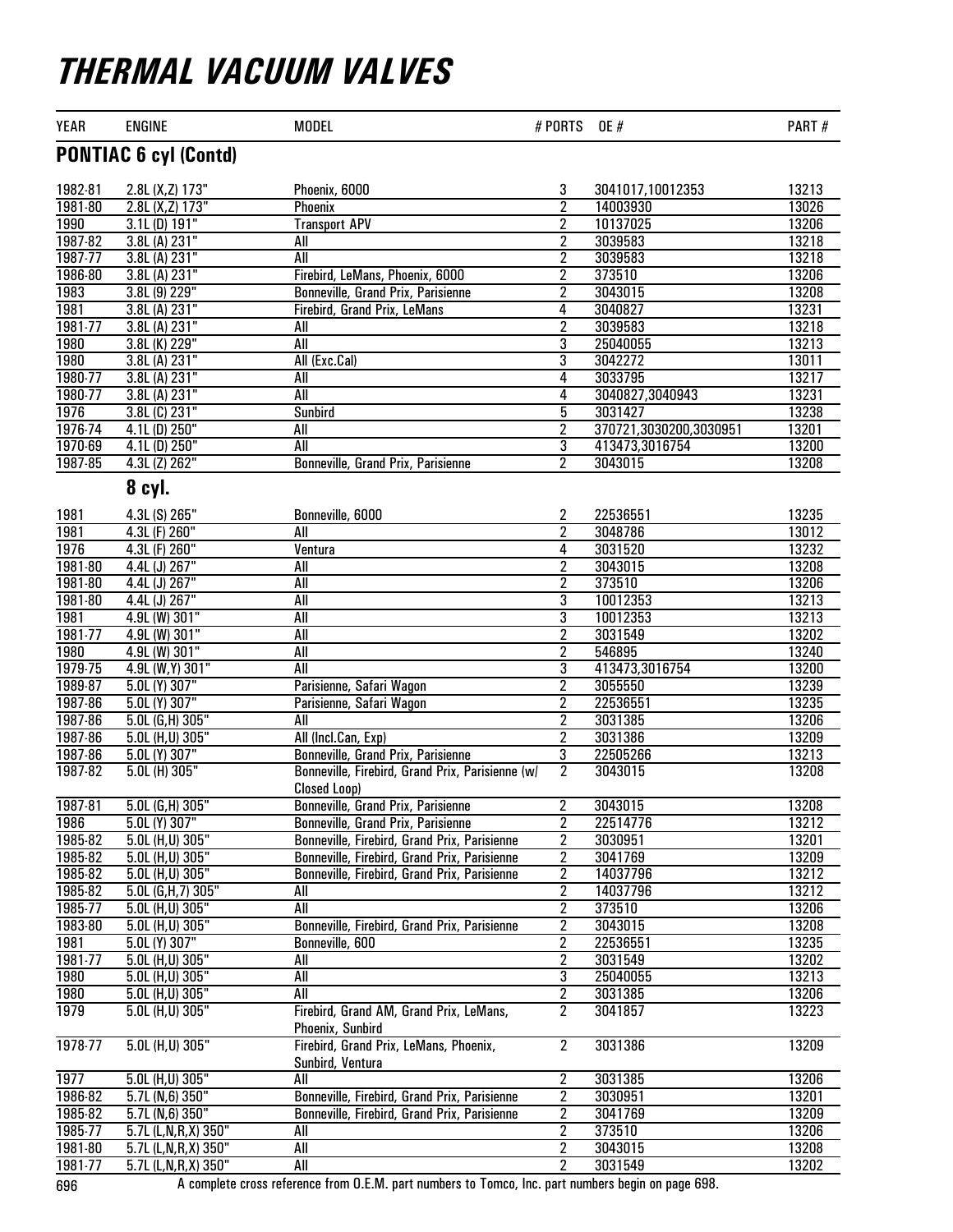| YEAR    | <b>ENGINE</b>                | <b>MODEL</b>                                                | # PORTS        | <b>OE</b> #           | PART# |
|---------|------------------------------|-------------------------------------------------------------|----------------|-----------------------|-------|
|         | <b>PONTIAC 8 cyl (Contd)</b> |                                                             |                |                       |       |
| 1980    | 5.7L (L,N,R,X) 350"          | All                                                         | 3              | 25040055              | 13213 |
| 1980-79 | 5.7L (L,N,R,X) 350"          | Bonneville, Catalina                                        | 4              | 3040827               | 13231 |
| 1980-77 | 5.7L (L,N,R,X) 350"          | All                                                         | 4              | 3033795               | 13217 |
| 1979    | 5.7L (L,N,R,X) 350"          | Bonneville, Catalina, Firebird, Trans AM                    | $\overline{2}$ | 3033753               | 13230 |
| 1979    | 5.7L (L,N,R,X) 350"          | Bonneville, Catalina, Firebird, Trans AM                    | $\overline{3}$ | 3039246               | 13220 |
| 1979    | 5.7L (L,N,R,X) 350"          | Firebird, Grand AM, Grand Prix, LeMans,<br>Phoenix, Sunbird | $\overline{2}$ | 3041857               | 13223 |
| 1979-75 | 5.7L (L,N,R,X) 350"          | All                                                         | 3              | 413473,3016754        | 13200 |
| 1978    | 5.7L (L,N,R,X) 350"          | Firebird, Grand Prix, LeMans, Phoenix, Sunbird              | $\overline{2}$ | 3031386               | 13209 |
| 1977    | 5.7L (L,N,R,X) 350"          | All (w/AT)                                                  | $\overline{2}$ | 546895                | 13240 |
| 1977    | 5.7L (L,N,R,X) 350"          | Firebird, Grand Prix, LeMans                                | $\overline{3}$ | 3035810               | 13210 |
| 1977    | 5.7L (L,N,R,X) 350"          | All                                                         | $\overline{2}$ | 3031385               | 13206 |
| 1977-76 | 5.7L (L,N,R,X) 350"          | Firebird, Grand Prix, LeMans, Ventura                       | 4              | 3031520               | 13232 |
| 1976    | 5.7L (H, J, K, P) 350"       | Ventura                                                     | $\overline{5}$ | 3031427               | 13238 |
| 1974    | 5.7L (J, K, M, N) 350"       | All                                                         | $\overline{5}$ | 3030660               | 13229 |
| 1971-69 | 5.7L350"                     | All                                                         | $\overline{3}$ | 413473,3016754        | 13200 |
| 1981-77 | $6.6L$ (Z) $400"$            | All                                                         | $\overline{2}$ | 3031549               | 13202 |
| 1979    | $6.6L$ (Z) $400"$            | Bonneville, Catalina, Firebird, Trans AM                    | $\overline{2}$ | 3033753               | 13230 |
| 1979    | $6.6L$ (Z) $400"$            | Bonneville, Catalina, Firebird, Trans AM                    | 3              | 3039246               | 13220 |
| 1979-75 | 6.6L (N, S, Z) 400"          | All                                                         | $\overline{3}$ | 413473,3016754        | 13200 |
| 1978    | 6.6L (N, S, Z) 400"          | Bonneville, Catalina, Firebird                              | $\overline{2}$ | 3033753               | 13230 |
| 1977    | 6.6L (N, S, Z) 400"          | Firebird, Grand Prix, LeMans                                | $\overline{2}$ | 3033753               | 13230 |
| 1977    | 6.6L (N, S, Z) 400"          | All (w/AT)                                                  | $\overline{2}$ | 546895                | 13240 |
| 1977    | 6.6L (N, S, Z) 400"          | Firebird, Grand Prix, LeMans                                | $\overline{3}$ | 3035810               | 13210 |
| 1975    | 6.6L (N, S, Z) 400"          | All                                                         | 4              | 3031520               | 13232 |
| 1974    | 6.6L (N, S, Z) 400"          | All                                                         | 5              | 3030660               | 13229 |
| 1971-69 | 6.6L (N, S, Z) 400"          | <b>All</b>                                                  | $\overline{3}$ | 413473,3016754        | 13200 |
| 1979-75 | 7.5L (N, S, Z) 455"          | <b>All</b>                                                  | 3              | 413473,3016754        | 13200 |
| 1977-76 | 7.5L (N, S, Z) 455"          | Firebird, Grand Prix                                        | 4              | 3031520               | 13232 |
| 1976-73 | 7.5L (N, S, Z) 455"          | All                                                         | $\overline{2}$ | 494510,497610,3030458 | 13311 |
| 1975    | 7.5L (N, S, Z) 455"          | <b>All</b>                                                  | 4              | 3031520               | 13232 |
| 1974    | 7.5L (N, S, Z) 455"          | All                                                         | 5              | 3030660               | 13229 |
| 1971-69 | 7.5L (N, S, Z) 455"          | All                                                         | $\overline{3}$ | 413473,3016754        | 13200 |

l,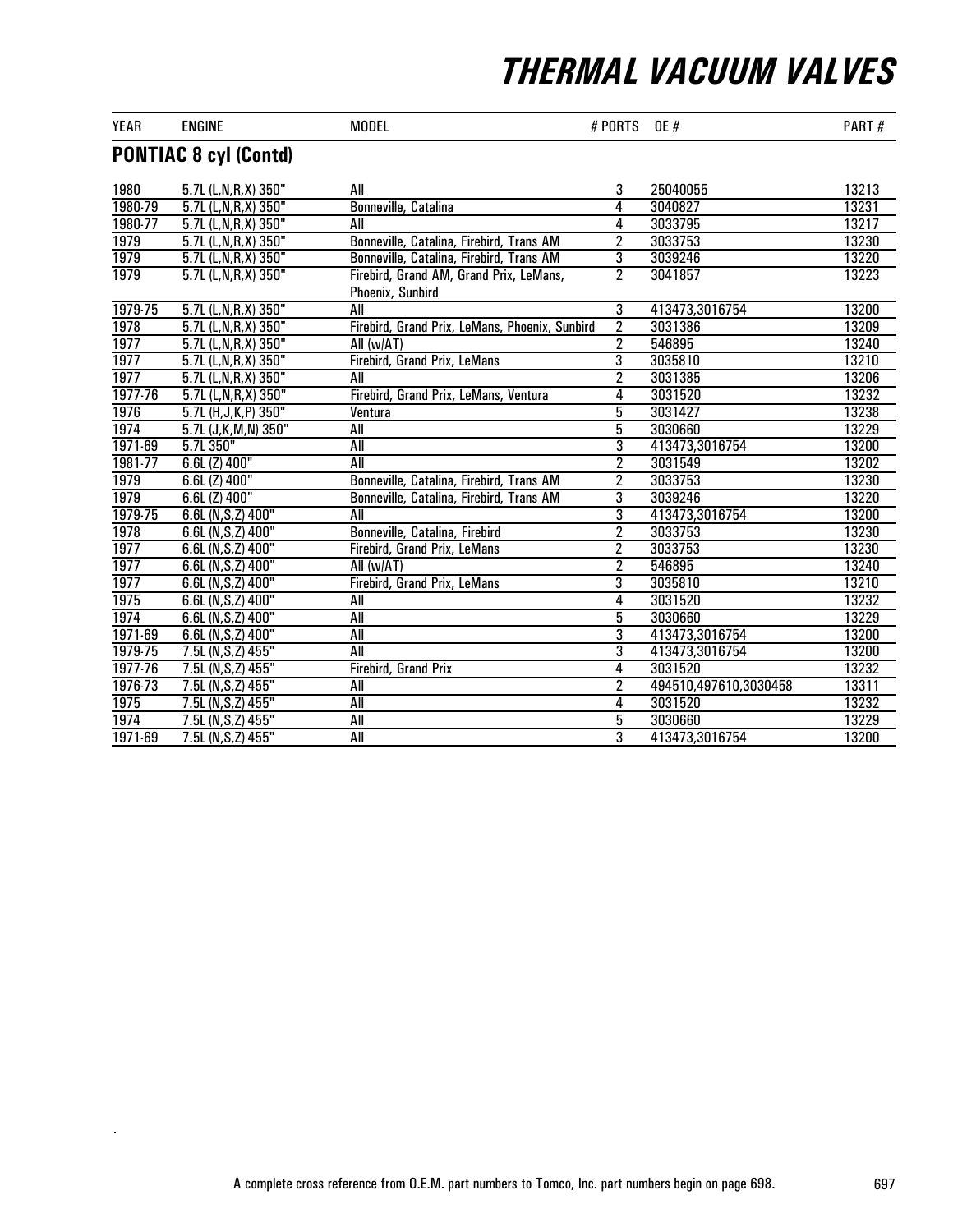#### OEM INTERCHANGES

| <b>OEM#</b>         | PART# | <b>OEM#</b>          | PART# | <b>OEM#</b>           | PART# | <b>OEM#</b> | PART# |
|---------------------|-------|----------------------|-------|-----------------------|-------|-------------|-------|
| <b>AMC/JEEP</b>     |       | <b>D5AE-8A564A2A</b> | 13303 | E1AE-8A564G1A         | 13304 | 14075682    | 13034 |
| 1230500             | 13200 | D5AZ-8A564A          | 13303 | E1AE-8A564G2A         | 13304 | 14088331    | 13216 |
| 3210853             | 13312 | D5DE-9D473A1A        | 13310 | <b>E1AE-8A564H2A</b>  | 13309 | 1613499     | 13027 |
| 3216448             | 13303 | D5DE-9D473A2A        | 13310 | E1AE-8A564J1A         | 13303 | 22505266    | 13213 |
| 3218940             | 13305 | D5DE-9D473B1A        | 13301 | E1AE-8A564J2A         | 13303 | 22506162    | 13036 |
| 3225912             | 13203 | D5FZ-12A091A         | 13312 | E1AE-9D473A1A         | 13300 | 22506187    | 13025 |
| 3226361             | 13311 | D5FZ-9D473A          | 13311 | E1AZ-8A564A           | 13309 | 22514776    | 13212 |
| 3228288             | 13203 | D50E-8A564A1A        | 13304 | E1AZ-8A564B           | 13314 | 22522527    | 13239 |
| 3228894             | 13311 | D50E-8A564A2A        | 13304 | E1AZ-8A564C           | 13307 | 22536551    | 13235 |
| 3234265             | 13310 | <b>D50E-8A564AA</b>  | 13304 | E1AZ-8A564D           | 13304 | 25040054    | 13222 |
| 3235917             | 13303 | D50E-9D473A2A        | 13310 | E1AZ-8A564E           | 13304 | 25040055    | 13213 |
| 3238932             | 13004 | D50Z-8A564A          | 13304 | E1BE-8A564A1A         | 13305 | 25040735    | 13233 |
| 3241784             | 13004 | D5TZ-9D473A          | 13311 | E1BE-8A564A2A         | 13305 | 25040736    | 13236 |
| 5358881             | 13312 | D5VE-12A091A1A       | 13312 | E1DE-8A564AA          | 13304 | 25040737    | 13242 |
| 8953-00-3010        | 13216 | D5VE-12A091A2A       | 13312 | E1SE-12A091A1A        | 13312 | 25040738    | 13210 |
| J3237457            | 13018 | D5VY-12A091A         | 13312 | E1SE-12A091A2A        | 13312 | 25041304    | 13237 |
| J3241675            | 13402 | D5VY-9D473A          | 13310 | E1SE-8A564AA          | 13308 | 3015636     | 13228 |
|                     |       | D5ZE-8A564A1A        | 13305 | E1SE-8A564B2A         | 13308 | 3016754     | 13200 |
| <b>CHRYSLER</b>     |       | D5ZE-8A564A2A        | 13305 | E1SE-9D473A1A         | 13301 | 3029763     | 13200 |
| 3614023             | 13312 | D5ZE-9D473A2A        | 13301 | E1SE-9D473A2A         | 13301 | 3030200     | 13201 |
| 3780110             | 13200 | D5ZZ-8A564A          | 13305 | E1SZ-8A564A           | 13308 | 3030721     | 13201 |
| 3780126             | 13312 | D7AE-12A091B1A       | 13312 | E1TE-9D473A1A         | 13311 | 3030951     | 13201 |
| 3830429             | 13311 | D7AE-12A091B2A       | 13312 | E1TE-9D473A2A         | 13311 | 3030975     | 13200 |
| 3837622             | 13000 | D7AZ-12A091A         | 13312 | E1ZE-9D473A1A         | 13310 | 3031385     | 13203 |
| 3870528             | 13000 | D7BE-8A564A2A        | 13303 | E2BE-8A564A2A         | 13314 | 3031386     | 13209 |
|                     | 13001 |                      |       |                       | 13307 |             |       |
| 3870549             |       | D7BE-9D473A1A        | 13310 | E77E-8A564AA          |       | 3031427     | 13238 |
| 3870652             | 13000 | D7BE-9D473A2A        | 13310 | <b>E7TZ-8A564A</b>    | 13307 | 3031518     | 13221 |
| 3870654             | 13005 | D7BZ-9D473A          | 13310 |                       |       | 3031520     | 13232 |
| 3879707             | 13005 | D7DE-8A564A1A        | 13303 | <b>GENERAL MOTORS</b> |       | 3031549     | 13202 |
| 3879736             | 13001 | D7DE-8A564A2A        | 13303 | 10012226              | 13222 | 3033397     | 13201 |
| 4030351             | 13002 | D7EE-9D473A1A        | 13301 | 10012353              | 13213 | 3033753     | 13230 |
| 4041235             | 13303 | D7EE-9D473A2A        | 13301 | 10013744              | 13214 | 3033795     | 13217 |
| 4049208             | 13003 | D7LE-8A564A1A        | 13305 | 10022316              | 13218 | 3035807     | 13007 |
| 4049276             | 13000 | D7LE-8A564A2A        | 13305 | 10055876              | 13212 | 3035810     | 13210 |
| 4049277             | 13002 | D70E-8A564A1A        | 13304 | 10055876              | 13212 | 3036912     | 13206 |
| 4095231             | 13311 | D70E-8A564A2A        | 13304 | 12305001              | 13200 | 3039144     | 13227 |
| 4268707             | 13303 | D7TE-9D473A1A        | 13311 | 1238524               | 13200 | 3039246     | 13220 |
| 4268711             | 13031 | D7TE-9D473A2A        | 13311 | 14003930              | 13026 | 3039583     | 13218 |
| 4268712             | 13312 | D7ZE-9D473A1A        | 13301 | 14003932              | 13204 | 3040827     | 13231 |
| 4268716             | 13032 | D7ZE-9D473A2A        | 13301 | 14003934              | 13205 | 3040871     | 13009 |
| 4306319             | 13008 | D8BE-9D473A1A        | 13306 | 14007803              | 13208 | 3040943     | 13231 |
|                     |       | D8BE-9D473A2A        | 13306 | 14009006              | 13209 | 3041017     | 13213 |
| <b>FORD</b>         |       | D8BZ-9D473A          | 13306 | 14009007              | 13214 | 3041273     | 13214 |
| C7AZ-12A091A,C      | 13312 | D8TE-9D473B1A        | 13306 | 14009008              | 13223 | 3041769     | 13209 |
| C70Z-12A091A        | 13312 | D8TE-9D473B1A        | 13306 | 14015575              | 13234 | 3041857     | 13223 |
| C8AZ-12A091A        | 13312 | D8TE-9D473B2A        | 13306 | 14025249              | 13203 | 3041970     | 13219 |
| DOAE-12A091AA       | 13312 | D8TE-9D473B2A        | 13306 | 14031351              | 13010 | 3042272     | 13011 |
| D1FZ-12A091A        | 13312 | D8TZ-9D473           | 13306 | 14031356              | 13224 | 3043015     | 13208 |
| D30E-9D473AA        | 13310 | D8TZ-9D473B          | 13306 | 14037782              | 13215 | 3043766     | 13225 |
| D30Z-9D473A         | 13310 | E1AE-8A564AA         | 13309 | 14037796              | 13212 | 3046782     | 13214 |
| D3TE-9D473AA        | 13301 | E1AE-8A564B2A        | 13307 | 14050293              | 13028 | 3047867     | 13221 |
| D3TZ-9D473A         | 13301 | E1AE-8A564BA         | 13314 | 14058773              | 13035 | 3048786     | 13012 |
| <b>D4TE-8A856AA</b> | 13305 | E1AE-8A564CA         | 13307 | 14064249              | 13216 | 3049626     | 13006 |
| D4TZ-9D473A         | 13311 | E1AE-8A564E1A        | 13304 | 14069093              | 13205 | 3051170     | 13218 |
| D5AE-8A564A1A       | 13303 | E1AE-8A564E2A        | 13304 | 14072798              | 13033 | 3053198     | 13401 |
|                     |       |                      |       |                       |       |             |       |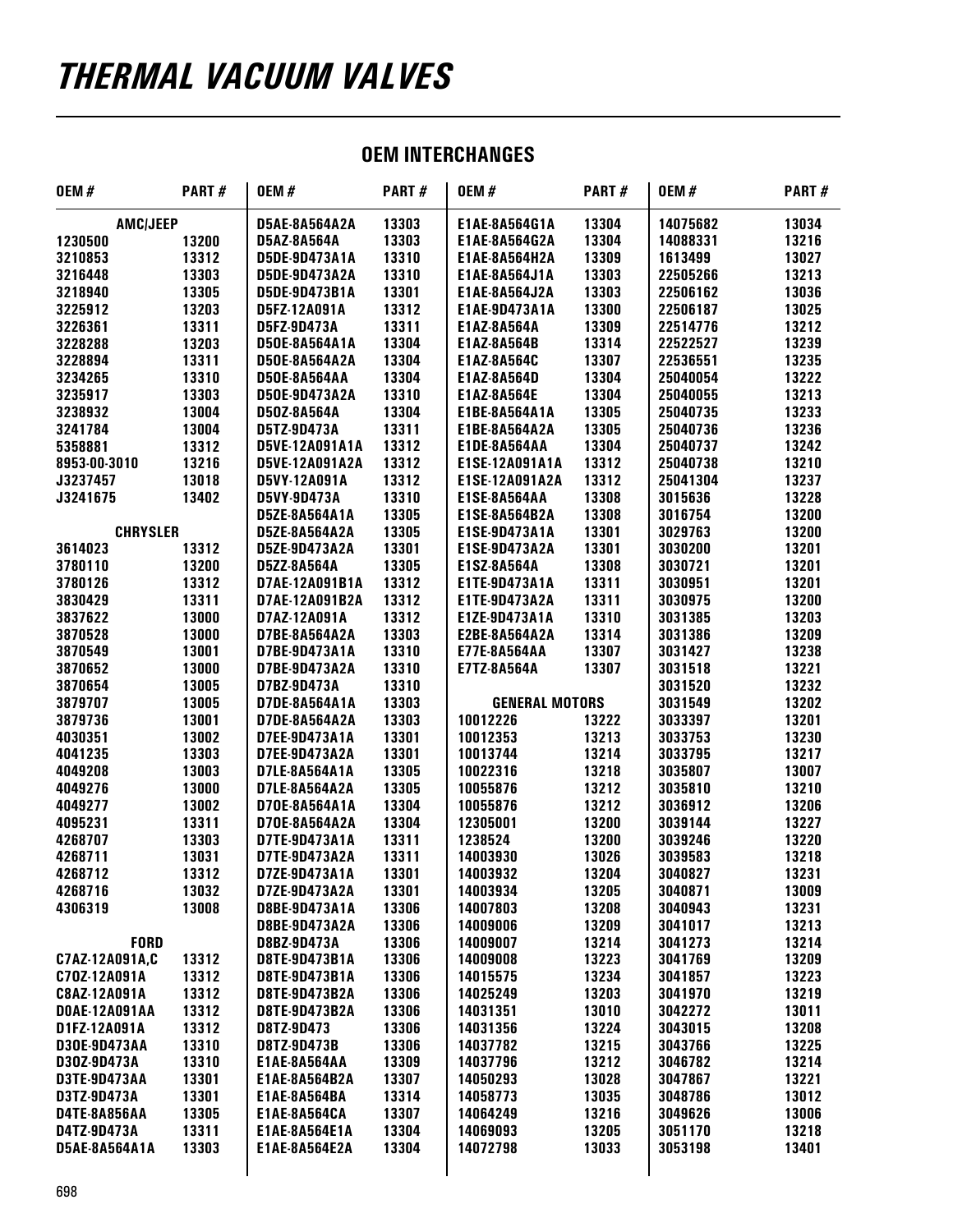### OEM INTERCHANGES (Contd)

| <b>OEM #</b>                                                                                                                                                                                                | PART#                                                                                                                                                 | <b>OEM #</b>                                                                                                                                                                                                                                     | PART#                                                                                                             | <b>OEM #</b>                                                                                                                                                                    | PART#                                                                                           | <b>OEM #</b>                                                                                                                                                                                                                  | PART#                                                                                                                               |
|-------------------------------------------------------------------------------------------------------------------------------------------------------------------------------------------------------------|-------------------------------------------------------------------------------------------------------------------------------------------------------|--------------------------------------------------------------------------------------------------------------------------------------------------------------------------------------------------------------------------------------------------|-------------------------------------------------------------------------------------------------------------------|---------------------------------------------------------------------------------------------------------------------------------------------------------------------------------|-------------------------------------------------------------------------------------------------|-------------------------------------------------------------------------------------------------------------------------------------------------------------------------------------------------------------------------------|-------------------------------------------------------------------------------------------------------------------------------------|
| <b>GENERAL MOTORS (cont)</b><br>3053249<br>3053331<br>3055378<br>3055550<br>353738<br>355961<br>355963<br>357100<br>364708<br>364788<br>370721<br>373510<br>413473<br>419591<br>4307895<br>499047<br>546895 | 13016<br>13219<br>13219<br>13239<br>13203<br>13202<br>13209<br>13201<br>13200<br>13203<br>13201<br>13206<br>13200<br>13200<br>13017<br>13201<br>13240 | 563663<br><b>HONDA</b><br>17350-PAO-661<br>17350-PE0-023<br>17350-PE1-701<br>17350-PEO-013<br>17350-PEO-033<br>17350-PH4-661<br>17350-PH4-668<br>17350-PH4-681<br>17355-PH2-013<br>17360-PAO-661<br>17360-PD2-013<br><b>MAZDA</b><br>8325-13-980 | 13220<br>13023<br>13408<br>13433<br>13020<br>13021<br>13407<br>13407<br>13407<br>13434<br>13022<br>13024<br>13406 | <b>MOTORCRAFT</b><br>DY-161<br><b>DY-165A</b><br>DY 173<br>DY-174<br>DY-183<br>NISSAN<br>14890-10W00<br>14890-23M00<br>14890-31M10<br>14890-47800<br>14890-H7260<br>14890-H7700 | 13312<br>13312<br>13305<br>13303<br>13304<br>13403<br>13403<br>13403<br>13036<br>13410<br>13405 | 14890-H8500<br>14890-H9800<br>14890-H9810<br>14890-H9910<br>14890-H9911<br>14890-N8500<br>14890-P7910<br>14890-P8100<br>14890-P8210<br>14890-P8700<br>14890-P9100<br>14890-U6700<br>14890-U7800<br>14890-U8700<br>14890-W2400 | 13412<br>13403<br>13403<br>13410<br>13410<br>13403<br>13414<br>13404<br>13413<br>13411<br>13413<br>13401<br>13402<br>13411<br>13409 |

#### NUMERICAL LIST

| PART# | <b>APPLICATION &amp; YEAR</b>                | $FIG. \#$ |       | PART # APPLICATION & YEAR                               | $FIG.$ # |
|-------|----------------------------------------------|-----------|-------|---------------------------------------------------------|----------|
| 13000 | CHRY, DODGE, PLY 74-84, D TRK 74-81  1       |           | 13031 |                                                         |          |
| 13001 | CHRY 75-87, DODGE, PLY 75-89, D TRK 78-87  1 |           | 13032 |                                                         |          |
| 13002 | CHRY 74-89, DODGE 75-82,85-89, D TRK 74-87,  |           | 13033 |                                                         |          |
|       |                                              |           | 13034 |                                                         |          |
| 13003 | CHRY 77-82,84-87, DODGE 77-87, D TRK 82-84,  |           | 13035 |                                                         |          |
|       |                                              |           | 13036 |                                                         |          |
| 13004 |                                              |           | 13200 | <b>BUICK 68-76, CAD 67-80, C TRK, GMC TRK 75-78,</b>    |          |
| 13005 | CHRY, DODGE, PLY 75-87, D TRK 78-80,84  14   |           |       |                                                         |          |
| 13006 |                                              |           | 13201 | BUICK 74-75,79-80,82-85, CHEV 74-80,82-87,              |          |
| 13007 |                                              |           |       | C TRK 74-78, GMC TRK 73-78, OLDS 74-76,81-85,           |          |
| 13008 |                                              |           |       |                                                         |          |
| 13009 | BUICK 78-81, OLDS 78-79, PONT 78-80  41      |           | 13202 | BUICK 79-80,82, CAD 82, CHEV 75-83, C TRK, GMC          |          |
| 13010 |                                              |           |       |                                                         |          |
| 13011 |                                              |           | 13203 | <b>WHEN OUT USE 13206</b>                               |          |
| 13012 |                                              |           | 13204 | BUICK, OLDS 82-86, CHEV 80-85, PONT 80-86  39           |          |
| 13016 |                                              |           | 13205 | <b>BUICK, CHEV, OLDS 80-81, C TRK, GMC TRK 82-84  6</b> |          |
| 13017 |                                              |           | 13206 | AMC 75-83, BUICK 77-80,82-86, CAD 82-83, CHEV           |          |
| 13018 |                                              |           |       | 75-86,90, C TRK, GMC TRK 76-87,90-92, JEEP              |          |
| 13020 |                                              |           |       |                                                         |          |
| 13021 |                                              |           | 13208 | BUICK 80, CHEV 82-84, C TRK, GMC TRK 81-86  8           |          |
| 13022 |                                              |           | 13209 | BUICK 77-78,81, CHEV 75-78,80-85, C TRK, GMC            |          |
| 13024 |                                              |           |       | TRK 75-83, OLDS 77-80,82-86, PONT 77-78,82-86  8        |          |
| 13025 |                                              |           | 13210 | BUICK 77,79, 84-86, CAD 78-80,82-84, CHEV 82-86,        |          |
| 13026 |                                              |           |       |                                                         |          |
| 13027 |                                              |           | 13211 | <b>WHEN OUT USE 13218</b>                               |          |
| 13028 |                                              |           | 13212 | BUICK, OLDS, PONT 82-86, CAD 86, CHEV 82-85,            |          |
|       |                                              |           |       |                                                         |          |
|       |                                              |           |       |                                                         |          |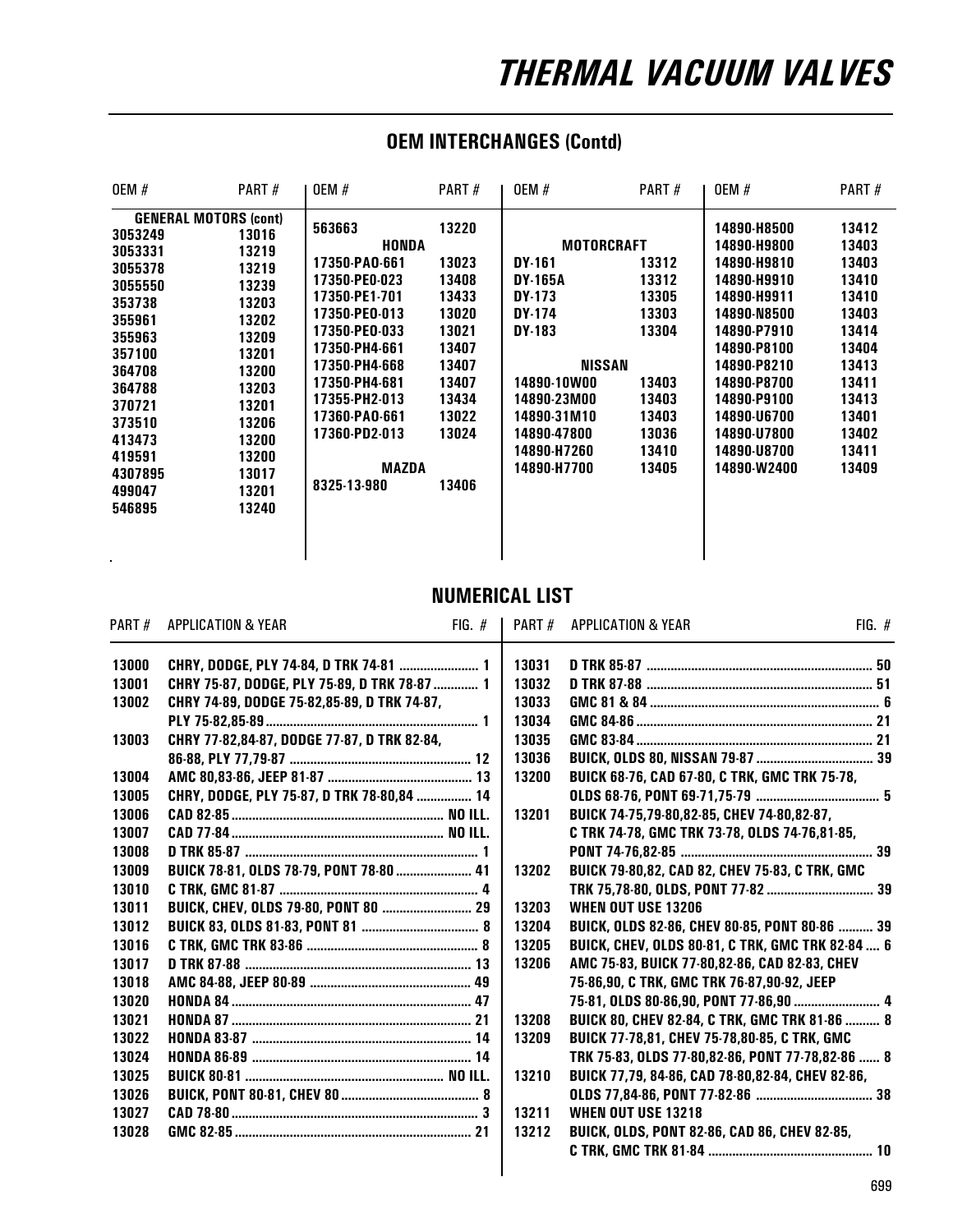#### NUMERICAL LIST (Contd)

| PART# | <b>APPLICATION &amp; YEAR</b>                         | $FIG. \#$ | <b>PART#</b> | <b>APPLICATION &amp; YEAR</b>                      | FIG. $#$ |
|-------|-------------------------------------------------------|-----------|--------------|----------------------------------------------------|----------|
| 13213 | <b>BUICK 82-83, CHEV, OLDS 80-83, C TRK, GMC TRK</b>  |           | 13240        | BUICK 77-80,82-83, CAD 78-79, CHEV 78-79,82-83,    |          |
| 13214 | BUICK, CHEV, OLDS, PONT 80-81, C TRK, GMC             |           | 13242        |                                                    |          |
|       |                                                       |           | 13301        | FORD, MERC 73-87, F TRK 73-84, LINC 73-74,78-92  2 |          |
| 13215 |                                                       |           | 13303        | AMC 72-78,80-82,84, D TRK 78-86, FORD, F TRK,      |          |
| 13216 | CHEV TRK, GMC TRK 84-87, JEEP 84-86  6                |           |              |                                                    |          |
| 13217 | BUICK, CHEV, C TRK, GMC TRK, OLDS, PONT 77-80         |           | 13304        |                                                    |          |
| 16    |                                                       |           | 13305        | AMC 73-74, D TRK 78-85, FORD, F TRK, LINC,         |          |
| 13218 | BUICK 80-87, CAD 81-82, CHEV 78-84, OLDS, PONT        |           |              |                                                    |          |
|       |                                                       |           | 13306        | FORD, MERC 78-92, F TRK, LINC 80-92  6             |          |
| 13219 |                                                       |           | 13307        |                                                    |          |
| 13220 | BUICK 79-80,82, CAD 79, CHEV, OLDS 78-80,82,          |           | 13308        |                                                    |          |
|       |                                                       |           | 13309        |                                                    |          |
| 13221 |                                                       |           | 13310        | FORD, MERC 73-86, F TRK 73-83, LINC 75-79  2       |          |
| 13222 |                                                       |           | 13311        | AMC 75-78, CHRY 77-87, DODGE, PLY 75-87,           |          |
| 13223 | BUICK, CHEV, C TRK, GMC TRK, OLDS, PONT 79,           |           |              | D TRK 74-87, FORD 73-85, F TRK 73-86, JEEP 75-79,  |          |
|       |                                                       |           |              |                                                    |          |
| 13224 |                                                       |           | 13312        | AMC 70, CHRY 71-81, DODGE 70-81, FORD, MERC        |          |
| 13225 |                                                       |           |              | 67-92, F TRK 70-92, JEEP 71-74,78-87, LINC 68-80,  |          |
| 13227 |                                                       |           |              |                                                    |          |
| 13228 |                                                       |           | 13314        |                                                    |          |
| 13229 |                                                       |           | 13401        |                                                    |          |
| 13230 | <b>BUICK, OLDS 77-79, CAD 79, CHEV 82, C TRK,</b>     |           | 13402        |                                                    |          |
|       | GMC TRK 79-85, PONT 77-79,82  18,43                   |           | 13403        |                                                    |          |
| 13231 | BUICK, PONT 77-81, CAD, C TRK, GMC TRK 80,            |           | 13404        |                                                    |          |
|       |                                                       |           | 13405        |                                                    |          |
| 13232 | BUICK 76, OLDS 75-76, PONT 75-77  45                  |           | 13406        |                                                    |          |
| 13233 |                                                       |           | 13407        |                                                    |          |
| 13234 |                                                       |           | 13408        |                                                    |          |
| 13235 | BUICK 81-83,85-87, CHEV 81 & 87, OLDS 81-88,          |           | 13409        |                                                    |          |
|       |                                                       |           | 13410        |                                                    |          |
| 13236 |                                                       |           | 13411        |                                                    |          |
| 13237 | BUICK, CAD, OLDS 82, CHEV 82,84-87, PONT 84-87 26     |           | 13413        |                                                    |          |
| 13238 |                                                       |           | 13414        |                                                    |          |
| 13239 | <b>BUICK 83-90, CAD 86-90, CHEV 80-90, C TRK, GMC</b> |           | 13433        |                                                    |          |
|       | TRK 79-85, OLDS 80-81,85-90, PONT 80-89  46           |           | 13434        |                                                    |          |

### **Thermal Vacuum Valve / O2 Sensor Socket alve / Sensor Socket**

#### **Tomco Part No. 13710**

For removal and replacement of oxygen sensors and thermal vacuum valves found on Ford, GM, Chrysler and most imported vehicles.

Can be used with a 3/8-inch square drive or 7/8-inch wrench.

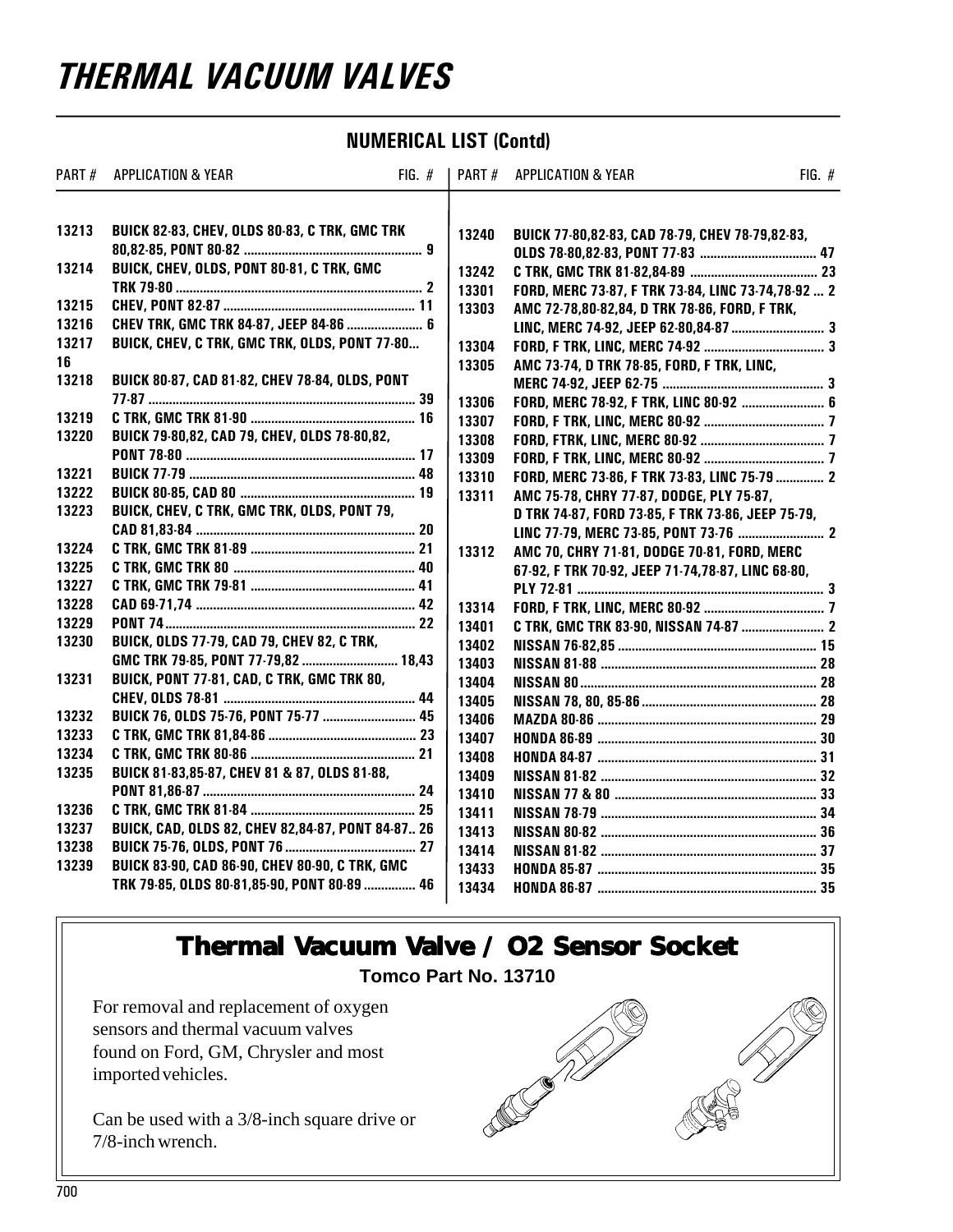









FIG. 1 FIG. 2 FIG. 3 FIG. 4 FIG. 5



FIG. 6 FIG. 7 FIG. 8 FIG. 9 FIG. 10



FIG. 11 FIG. 12 FIG. 13 FIG. 14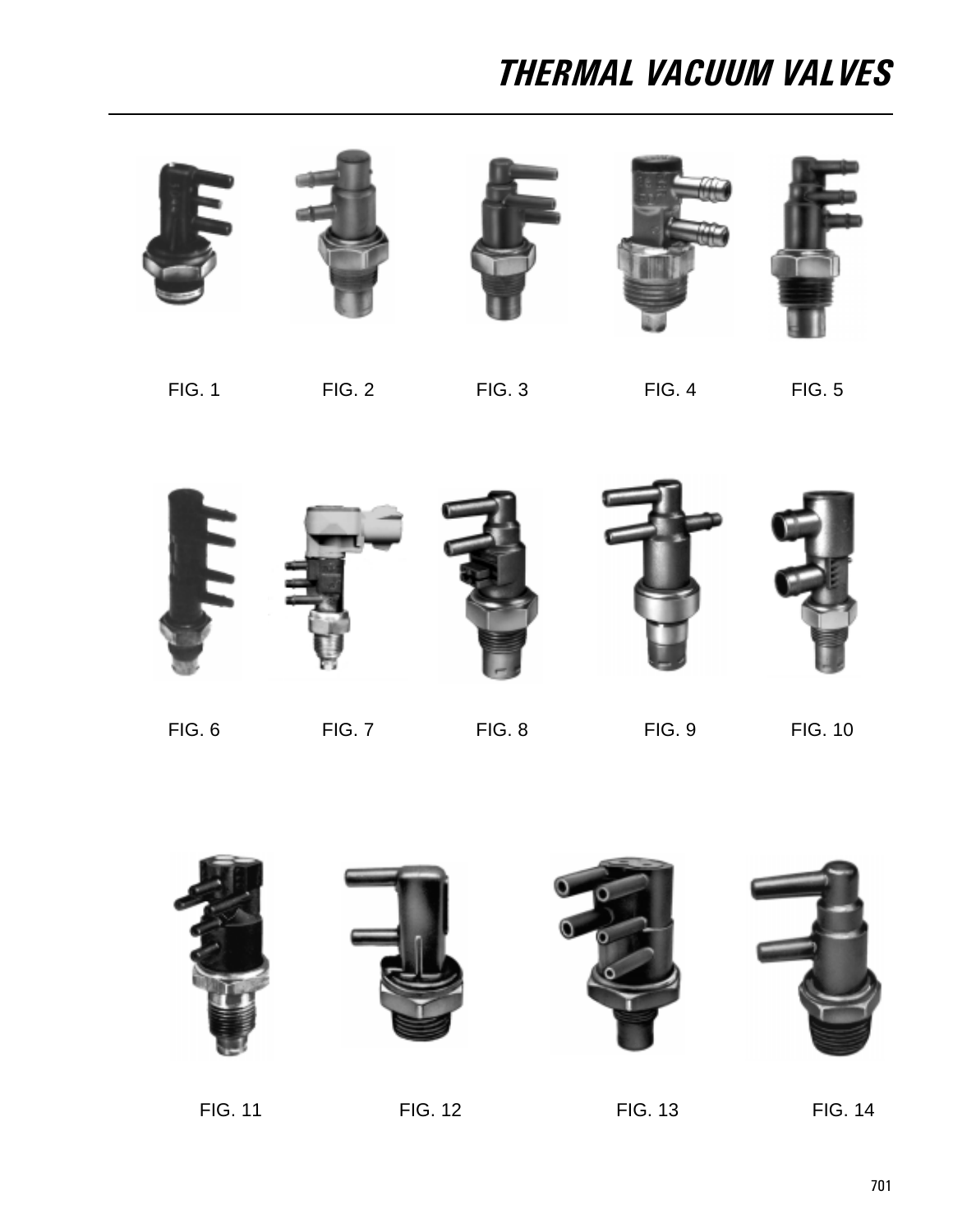





FIG. 15 FIG. 16 FIG. 17 FIG. 18



FIG. 19 FIG. 20 FIG. 21 FIG. 22









FIG. 23 FIG. 24 FIG. 25 FIG. 26



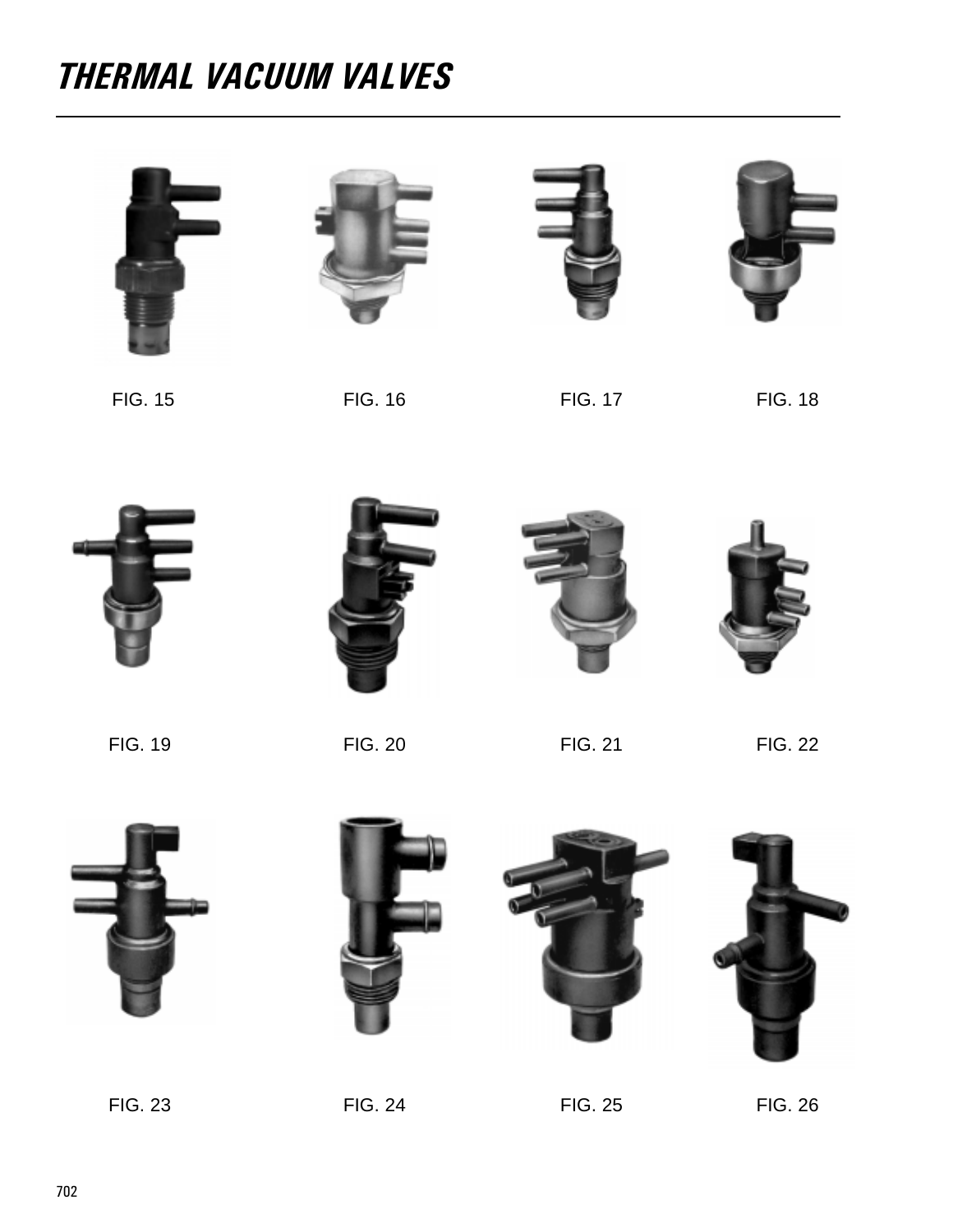







FIG. 27 FIG. 28 FIG. 29 FIG. 30









FIG. 31 FIG. 32 FIG. 33 FIG. 34







FIG. 35 FIG. 36 FIG. 37 FIG. 38

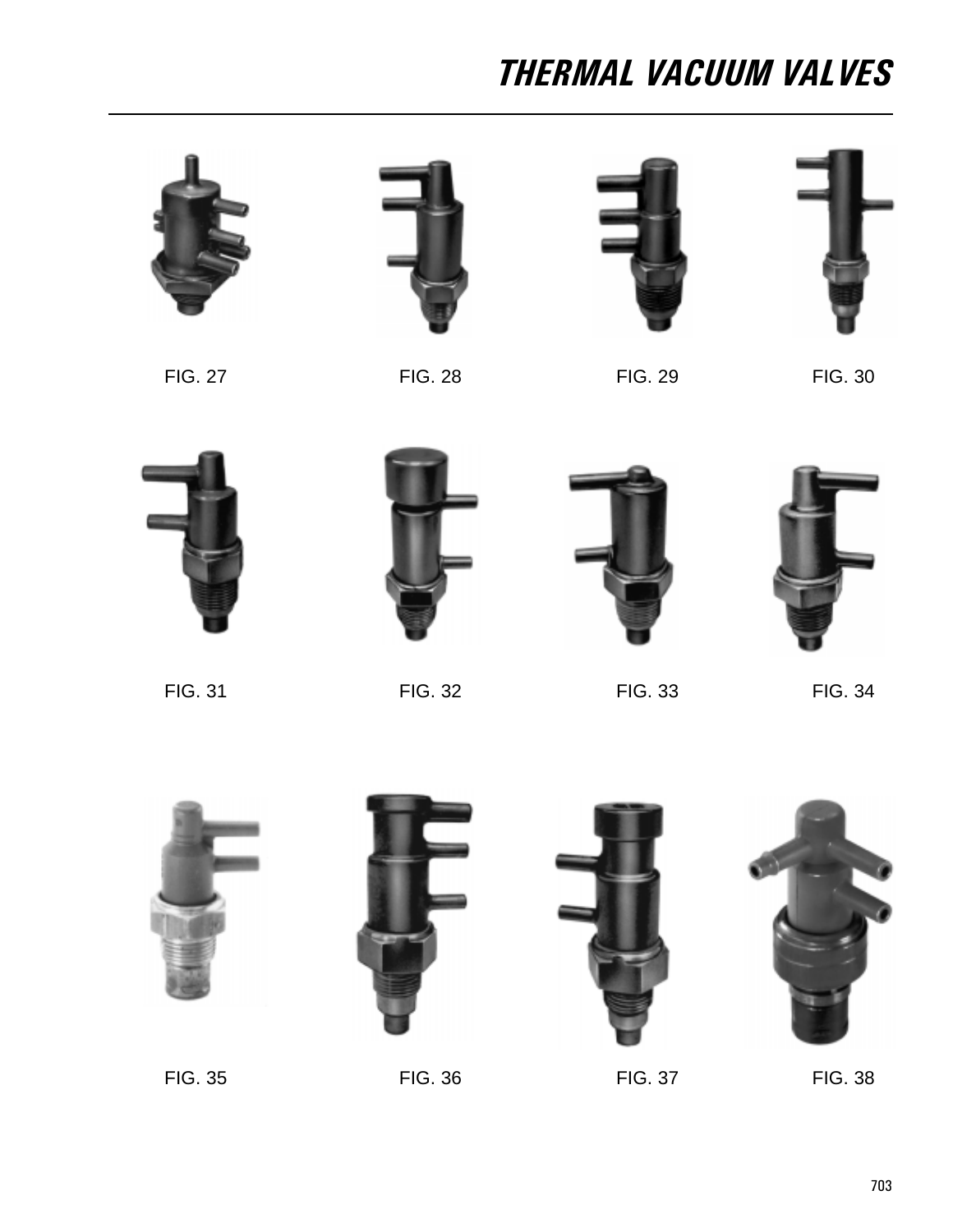







FIG. 49 FIG. 50 FIG. 51







FIG. 46 FIG. 47 FIG. 48







FIG. 42 **FIG. 43** FIG. 44 **FIG. 45** 







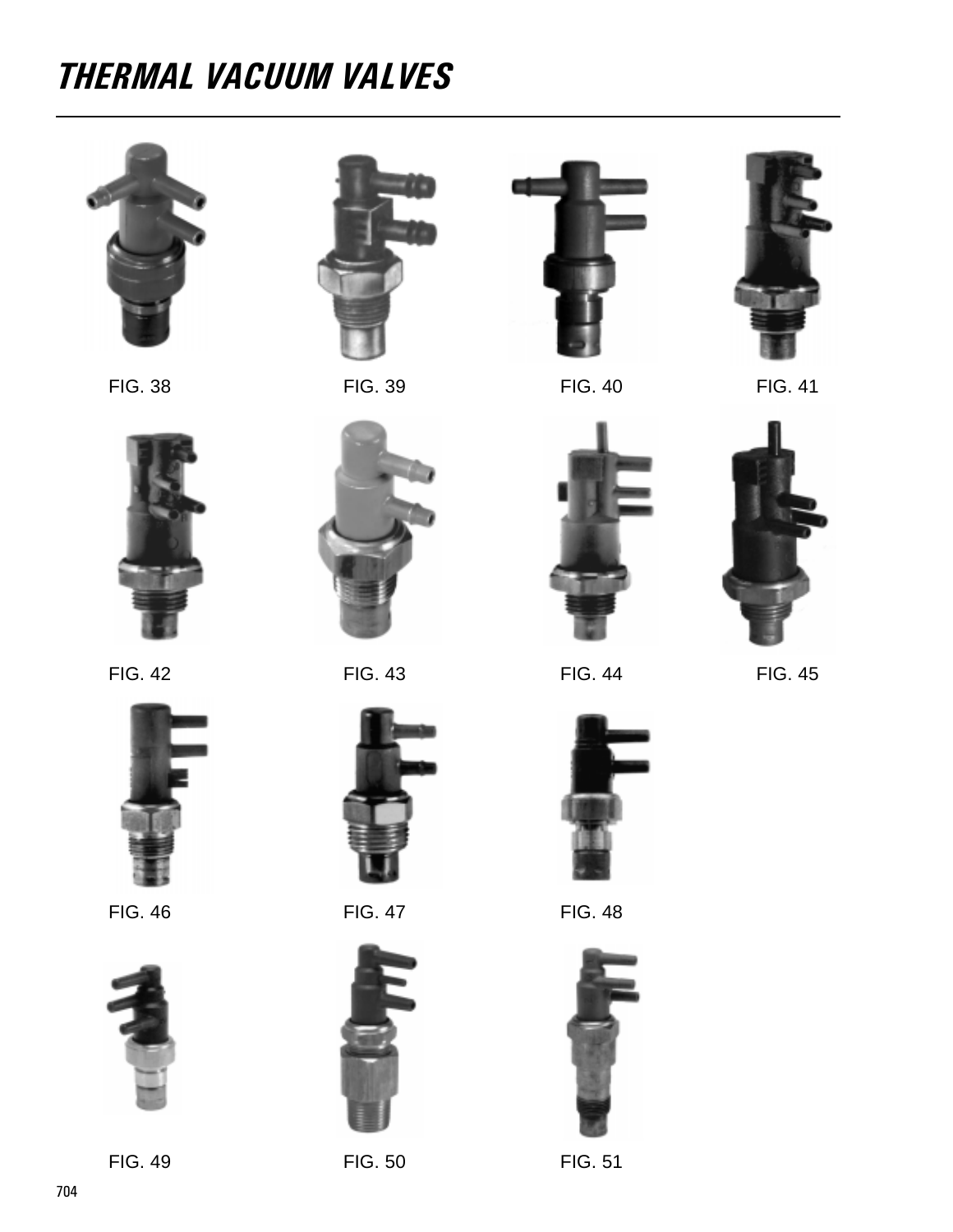### **VALVE IDENTIFICATION CHART**

| PART NO. NO. OF | <b>PORTS</b>            | <b>OPERATING</b><br>RANGE °F                   | <b>FUNCTION</b>                | <b>THREAD</b><br><b>SIZE</b> |
|-----------------|-------------------------|------------------------------------------------|--------------------------------|------------------------------|
| 13000           | 2                       | 79°                                            | <b>EGR Control</b>             | 1/2"                         |
| 13001           | $\overline{c}$          | 136 ° -140 °                                   | <b>EGR Control</b>             | 3/8"                         |
| 13002           | $\overline{c}$          | 90 ° -105 °                                    | <b>EGR Control</b>             | 1/2"                         |
| 13003           | $\overline{2}$          | 125 ° -130 °                                   | Multifunction                  | 3/8"                         |
| 13004           | 5                       | 11 ° -118 °                                    | <b>Canister Purge</b>          | 3/8"                         |
|                 |                         | 150 ° -160 °                                   |                                |                              |
| 13005           | $\overline{\mathbf{c}}$ | 155°                                           | Multifunction                  | 3/8"                         |
| 13008           | $\overline{2}$          | 128°                                           | <b>EGR Control</b>             | 3/8"                         |
| 13009           | 4 w/vent                | 150°                                           | Multifunction                  | 1/2"                         |
| 13010           | 2                       | 127 ° -133 °                                   | <b>EGR Control</b>             | 1/2"                         |
| 13011           | 3                       | 120°                                           | Multifunction                  | 3/8"                         |
| 13012           | 2 w/vent                | 70°                                            | Multifunction                  | 3/8"                         |
| 13013           | 6                       | 120°                                           | Multifunction                  | 1/2"                         |
| 13016           | 2 w/vent                | 115°                                           | Multifunction                  | 1/2"                         |
| 13017           | 5                       | 150°                                           | Multifunction                  | 3/8"                         |
| 13018           | 3                       | 62°                                            | <b>EFE Control</b>             | ---                          |
| 13020           | $\overline{c}$          | 110°                                           | Multifunction                  | 3/8"                         |
| 13021           | $\overline{2}$          | 150°                                           | Multifunction                  | 3/8"                         |
| 13022           | $\overline{c}$          | 70°                                            | <b>EGR Control</b>             | 3/8"                         |
| 13024           | $\overline{c}$          | 120°                                           | <b>EGR Control</b>             | 3/8"                         |
| 13025           | 3                       | 70°                                            | <b>EFE Control</b>             | ---                          |
| 13026           | 2 w/vent                | 115°                                           | Multifunction                  | 3/8"                         |
| 13027           | 3                       | 165°                                           | Multifunction                  | 3/8"                         |
| 13028           | 4                       | 130 ° - 160 °                                  | Multifunction                  | 1/2"                         |
| 13030           | 4 w/vent                | 60°                                            | Multifunction                  | 3/8"                         |
| 13031           | 2                       | 155°                                           | Multifunction                  | 3/8"                         |
| 13032           | 3                       | 225°                                           | Engine over Heat Control       | 3/8"                         |
| 13033           | $\overline{\mathbf{4}}$ | 140°                                           | Multifunction                  | 3/8"                         |
| 13034           | 4                       | 140 ° - 160 °                                  | Multifunction                  | 3/8"                         |
| 13035           | 4                       | 120°                                           | Multifunction                  | 1/2"                         |
| 13036           | $\overline{c}$          | 170°                                           | Multifunction                  | 3/8"                         |
| 13200           | 3                       | 208 ° -221 °                                   | <b>Engine Overheat Control</b> | 1/2"                         |
| 13201           | $\overline{2}$          | 95 ° -105 °                                    | Spark, EGR Control             | 1/2"                         |
| 13202           | $\overline{2}$          | 97 ° -103 °                                    | <b>EGR Control</b>             | 3/8"                         |
| 13203           | $\overline{c}$          | 127 ° -133 °                                   | <b>EGR Control</b>             | 3/8"                         |
| 13204           | $\overline{2}$          | 122 ° -128 °                                   | <b>EGR Control</b>             | 1/2"                         |
| 13205           | $\overline{\mathbf{4}}$ | 112 ° -118 ° Primary<br>155 ° -165 ° Secondary | Distributor/EGR Control        | 1/2"                         |
| 13206           | $\overline{2}$          | 127 ° -133 °                                   | <b>EGR Control</b>             | 3/8"                         |
| 13208           | 2 w/vent                | 85 ° -95 °                                     | <b>EFE Control</b>             | ---                          |
| 13209           | 2 w/vent                | 175 ° -185 °                                   | <b>EFE Control</b>             | 1/2"                         |
| 13210           | 3                       | 60 ° -65 °                                     | <b>EFE Control</b>             | ---                          |
| 13211           | $\overline{c}$          | 150 ° -160 °                                   | <b>EGR Control</b>             | 1/2"                         |
| 13212           | $\overline{2}$          | 160 ° -170 °                                   | <b>Canister Purge</b>          | 3/8"                         |
| 13213           | 3                       | 65 ° -75 °                                     | <b>EFE Control</b>             | ---                          |
| 13214           | $\overline{2}$          | 130 ° -140 °                                   | <b>EGR Control</b>             | 1/2"                         |
| 13215           | 5                       | 115 ° -170 °                                   | Multifunction                  | 1/2"                         |
| 13216           | 4                       | 87 ° -140 °                                    | Multifunction                  | 3/8"                         |
| 13217           | 4                       | 105 ° -125 °                                   | Multifunction                  | 1/2"                         |
| 13218           | $\overline{c}$          | 152 ° -158 °                                   | Multifunction                  | 3/8"                         |
| 13219           | 4                       | 105 ° -115 °                                   | Multifunction                  | 1/2"                         |
| 13220           | 3                       | 117 ° -123 °                                   | Multifunction                  | 1/2"                         |
|                 |                         |                                                |                                | 705                          |